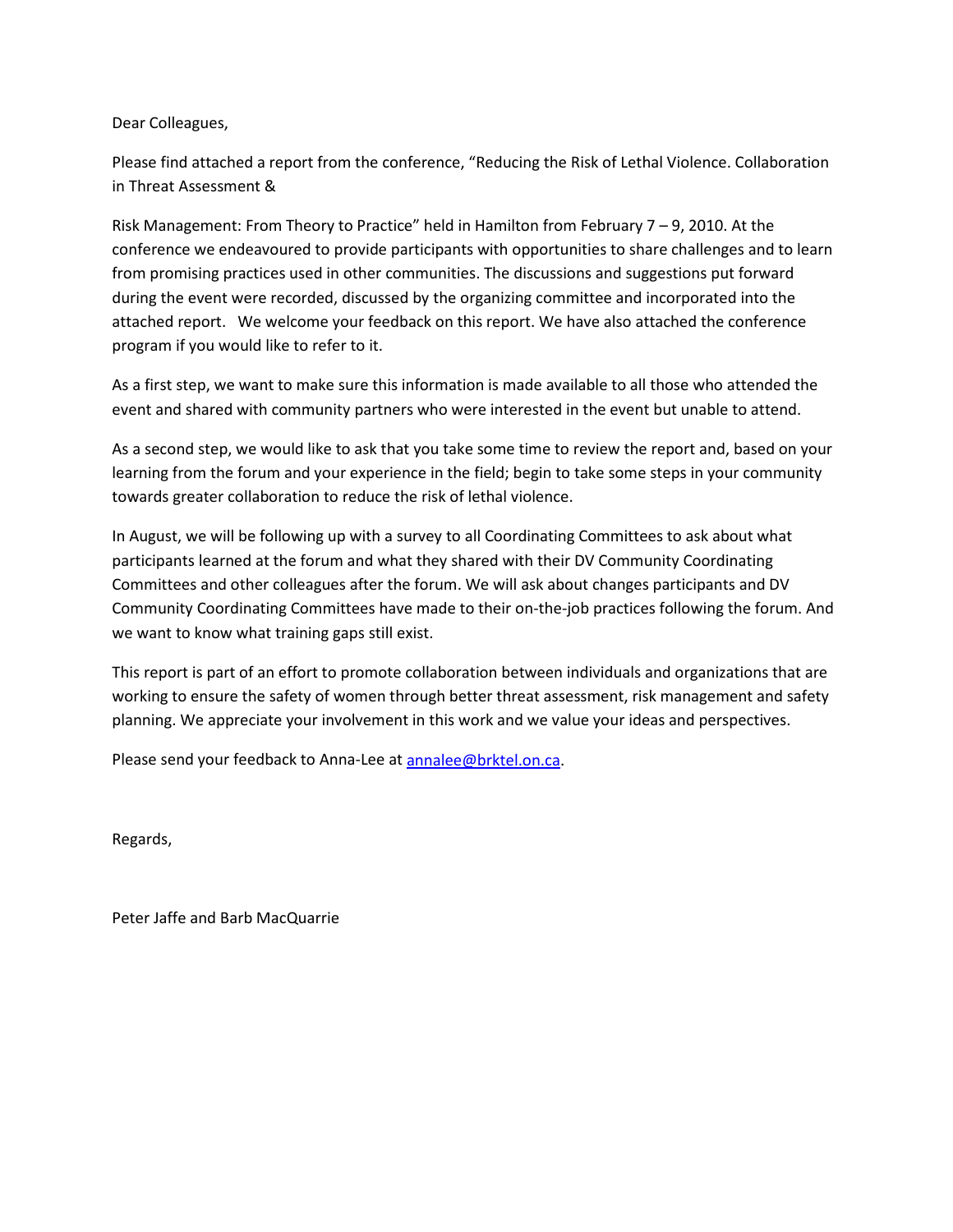## **Threat Assessment and Risk Managementin Domestic Violence Cases: An Overview of Ontario Justice and Community Collaboration for 2010 and Future Directions**

Author: Marcie Campbell Edited by: Pam Cross, Peter Jaffe and Barb MacQuarrie

Centre for Research & Education on Violence against Women and Children, 2010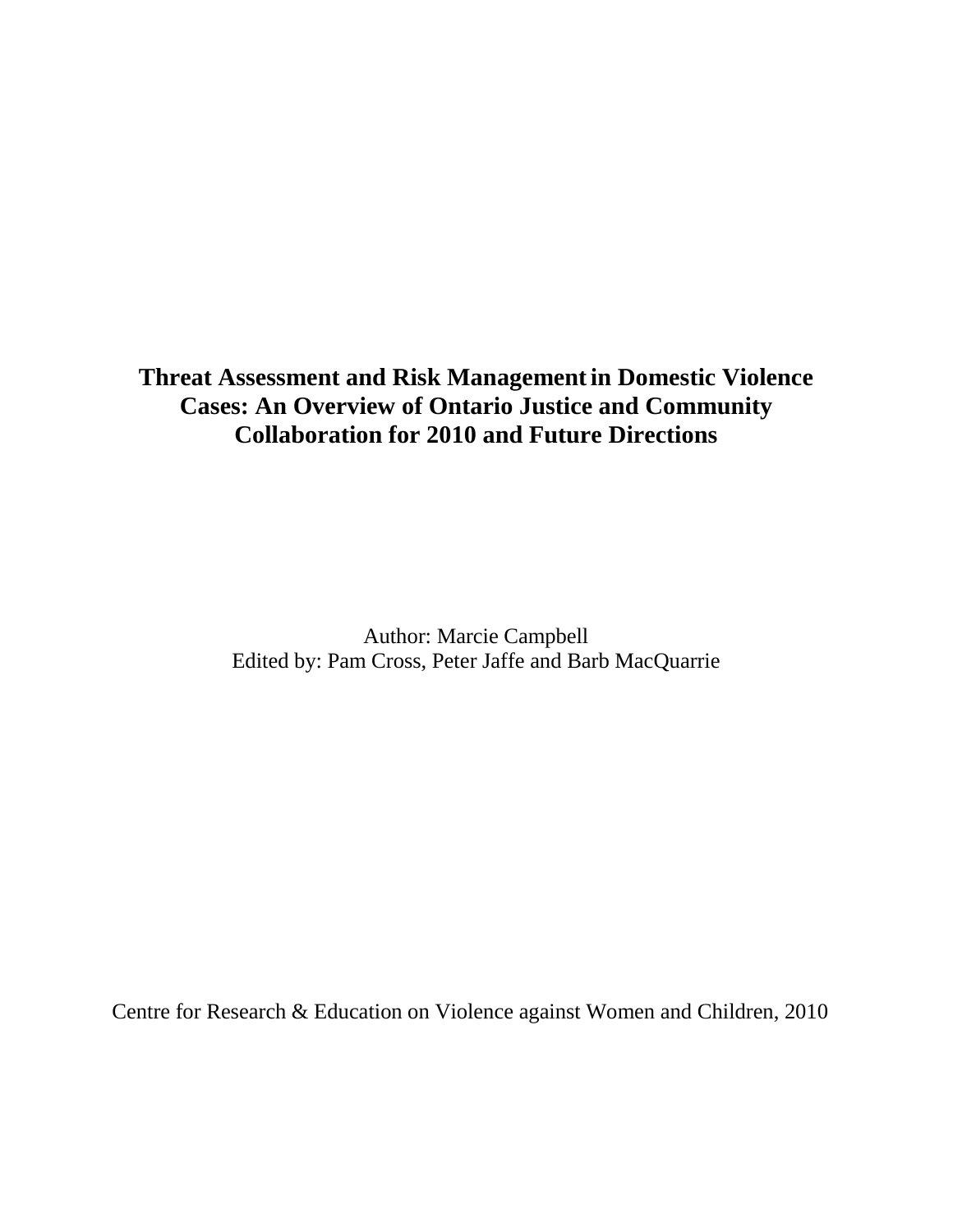#### **Threat assessment and risk management[1](#page-2-0) in domestic violence cases: An overview of Ontario justice and community collaboration for 2010 and future directions**

Domestic violence related deaths, or domestic homicides, have been called the most predictable and preventable of all homicides.<sup>[2](#page-2-1)</sup> They represent 17% of all solved homicides and 47% of all family homicides in Canada.<sup>[3](#page-2-2)</sup> According to the latest annual report of the Domestic Violence Death Review Committee (DVDRC) through Ontario's Office of the Chief Coroner, the vast majority of domestic homicides reviewed had at least seven well-known risk markers.<sup>[4](#page-2-3)</sup> Over the past six years, the DVDRC has reviewed domestic homicide cases and formed recommendations aimed at community and government organizations to prevent similar tragedies. One common repeated theme is the need for community-based and government agencies that work with victims and perpetrators of domestic violence to collaborate on threat assessment and risk management and communicate about the results to establish an effective safety plan for the victim and risk management plan for the perpetrator. One of the first recommendations made by the DVDRC about risk assessment is from the 2003 annual report:

*There is a need to have appropriate assessment tools available to those who work with victims and perpetrators of domestic violence to better assess the potential for lethal violence in their lives. Correspondingly, once the risk is identified, victims and perpetrators of domestic violence need access to appropriate services and programs. The person at risk requires access to:*

- *a specialized and comprehensive risk assessment by an appropriate agency;*
- *skilled assistance to engage the victim in developing a safety planning process; and*
- *risk management, for both the victims and the perpetrator.*

Additionally, the DVDRC created a recommendation about the importance of communication and collaboration between community and government systems when identifying and managing risk:

*All front-line professionals that deal with individuals and families in crisis should adopt an appropriate risk assessment process and a mechanism or protocol at a local level to facilitate and enhance communication between agencies and professionals when a person is identified to be at risk. For example, such a protocol should permit any professional evaluating a high risk case to contact the local police service's case* 

<span id="page-2-0"></span><sup>&</sup>lt;sup>1</sup> This paper uses the terminology of threat assessment and risk management, except where it is referencing or quoting other sources. Our terminology in this area has been evolving and threat assessment and risk management are currently widely accepted terms.

<span id="page-2-1"></span><sup>2</sup> DeBecker, G. (1997). *The Gift of fear: And other survival signals that protect us from violence*. New York (NY): Dell.

<span id="page-2-2"></span><sup>3</sup> Statistics Canada. (2008). Family violence in Canada: A statistical profile 2008. Ottawa: Ministry of Industry.

<span id="page-2-3"></span><sup>&</sup>lt;sup>4</sup> Ontario Domestic Violence Death Review Committee. (2008). Annual report to the Chief Coroner. Toronto, ON: Office of the Chief Coroner.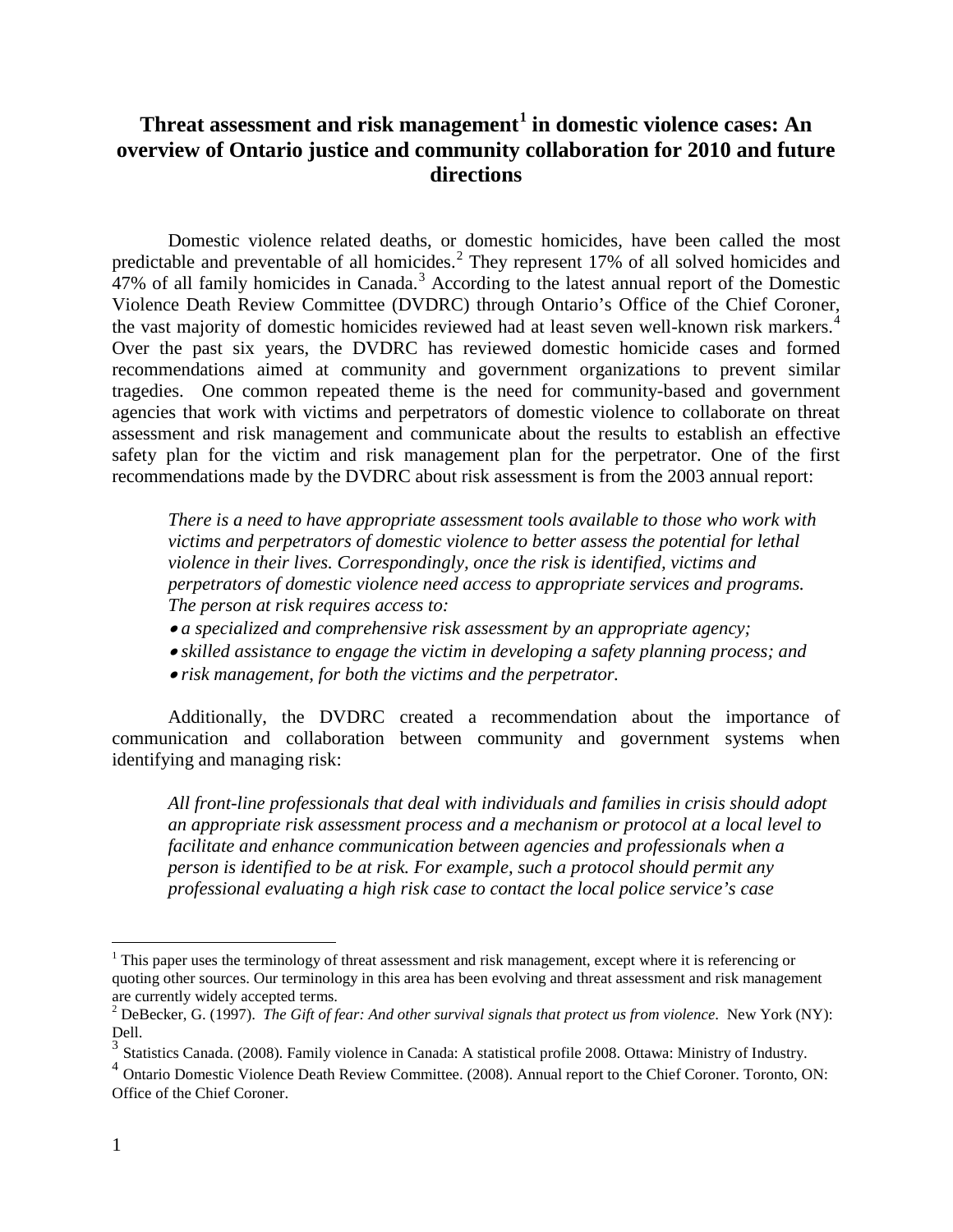*manager or domestic violence coordinator to establish a case conference to ensure appropriate tracking and response to the case.*

The importance of the DVDRC recommendations was underlined by a recent Ontario government panel that reviewed the need for a comprehensive action plan to improve various systems' responses to domestic violence. Among many strategies outlined was the importance of professional education and enhanced collaboration in threat assessment and risk management (Domestic Violence Advisory Council (DVAC), 2009).

The challenges of doing this work are greater in rural and remote areas, which may require more intensive support to ensure good threat assessment and risk management is equally available across the province.

It is also important to remember, as the DVAC report pointed out;

Ontario's broad-based violence against women system is intended to provide a comprehensive response to all women experiencing violence. Yet, a number of studies and reports have documented equity and access barriers, gaps and issues faced by some women in accessing services and supports.

While significant investment has gone into responding to individual incidences of violence, there is a need to respond to the systemic discrimination that leaves vulnerable women isolated and excluded from benefiting from and contributing to a system that is designed to protect them from violence. Unfortunately, racism, sexism and discrimination continue to be part of Ontario society and our institutions. To address these issues, a systemic anti-discrimination strategy is needed to change attitudes, institutions and systems.<sup>[5](#page-3-0)</sup>

The Council's detailed plan together with the repeated DVDRC recommendations inspired a provincial conference to address these critical issues. The Centre for Research and Education on Violence against Women and Children (CREVAWC) hosted this conference with government and community stakeholders guiding the program development (program available in Appendix A).

The conference was entitled "Reducing the risk for lethal violence: Collaboration in threat assessment and risk management." It was designed to initiate more dialogue with community and justice partners around the issues of threat assessment, risk management, and collaboration among systems. The conference was funded by the Ontario Women's Directorate. Two hundred and eighty-six people attended the conference with 101 justice representatives, 99 community representatives, eight Ministry representatives (e.g., Ministry of the Attorney General, Ontario Women's Directorate, Ministry of Community and Social Services, and Ministry of Community Safety and Correctional Services), and 12 representatives of the

<span id="page-3-0"></span> <sup>5</sup> Domestic Violence Advisory Council. (2009). Transforming our communities: Report from the Domestic Violence Advisory Council for the Minister Responsible for Women's Issues. Retrieved May 31, 2010 from http://www.crvawc.ca/documents/DVAC%20Report.pdf.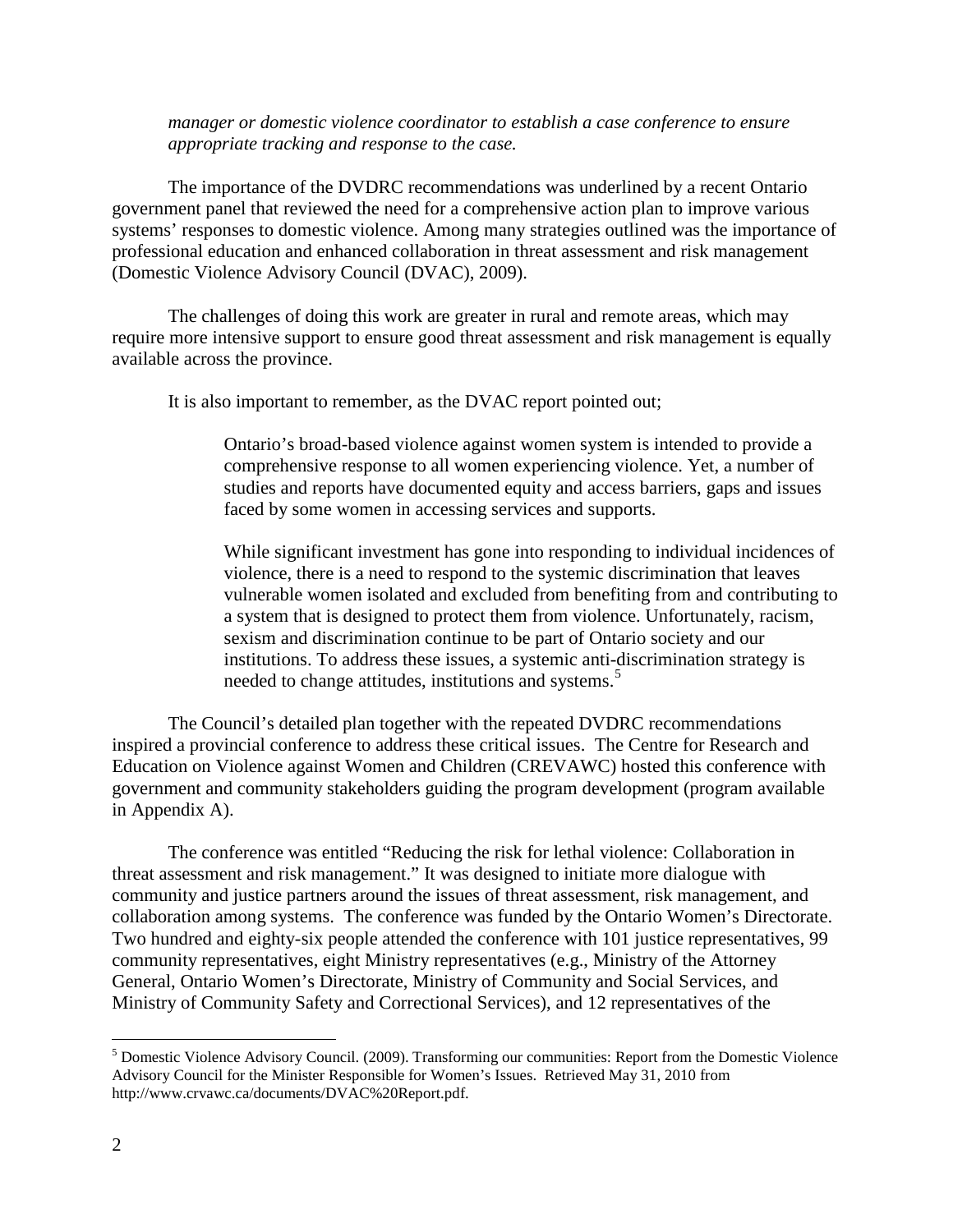Advisory Committee from various community-based agencies (e.g., shelters, rape crisis centres, batterers' programs) and the justice sector (Crown Attorneys and Probation and Parole.) The attendees represented 48 coordinating committees from across the province. To view the evaluations of the conference by participants, refer to Appendix B. The issues relating to threat assessment, risk management, and system collaboration were presented by panels of guest speakers from various agencies that have the knowledge and working experience with risk management and system collaboration. This paper will summarize the discussions about the challenges that impede collaboration on risk management; practical solutions to the barriers for information sharing posed by confidentiality requirements and potential action plans to advance collaboration on threat assessment and risk management in different jurisdictions.

#### **What is risk management?**

Risk assessment has been defined as "the formal application of instruments to assess the likelihood that intimate partner violence will be repeated" and potentially escalate into lethal violence. The term is synonymous with dangerousness assessment and encompasses lethality assessment, the use of instruments specifically developed to identify potentially lethal situations".<sup>[6](#page-4-0)</sup>

For the criminal justice system, risk assessment is based on many factors, including the victim's perception of risk, professional judgment, and information gathered through processes such as Bail Safety Programs and Domestic Violence High Risk Committees, checklists of risk factors such as the Domestic Violence Supplementary Report Form (DVSRF) and more formalized instruments, and assessments such as those conducted by police threat assessment units and forensic psychiatrists.

Conducting risk/threat assessments is important because it: 1) helps victims and professionals develop a more realistic safety plan; 2) can provide insight for Partner Assault Response (PARS) programs to develop appropriate treatment plans; 3) helps the justice system identify high-risk offenders that need continuous monitoring and management; 4) can educate service providers about domestic violence; and 5) provides a common language on risk for professionals across different systems and organizations.<sup>[7](#page-4-1)</sup>

#### **Why share information?**

The need to collaborate and communicate among different services is important to maintain the safety of vulnerable women and children. Sharing information between sectors and agencies can help generate new insights and solutions for prevention and intervention strategies and can make the delivery of services more coherent and effective. Additionally, the victim and the perpetrator can be assured that their situations are well understood and will be managed effectively across a range of service providers. Dr. Stephen Hart, a psychologist and risk

<span id="page-4-0"></span> $<sup>6</sup>$  Roehl, J., & Guertin, K. 2000, 'Intimate partner violence: The current use of risk assessments in sentencing</sup> offenders', *The Justice System Journal*, vol. 21, no. 2, pp. 171-198.<br><sup>7</sup> Laing, L. (2004). *Risk assessment in domestic violence*. Australian Domestic and Family Violence Clearinghouse.

<span id="page-4-1"></span>Retrieved March 17, 2010 from: http://adfvcnew.arts.unsw.edu.au/topics/topics\_pdf\_files/risk\_assessment.pdf.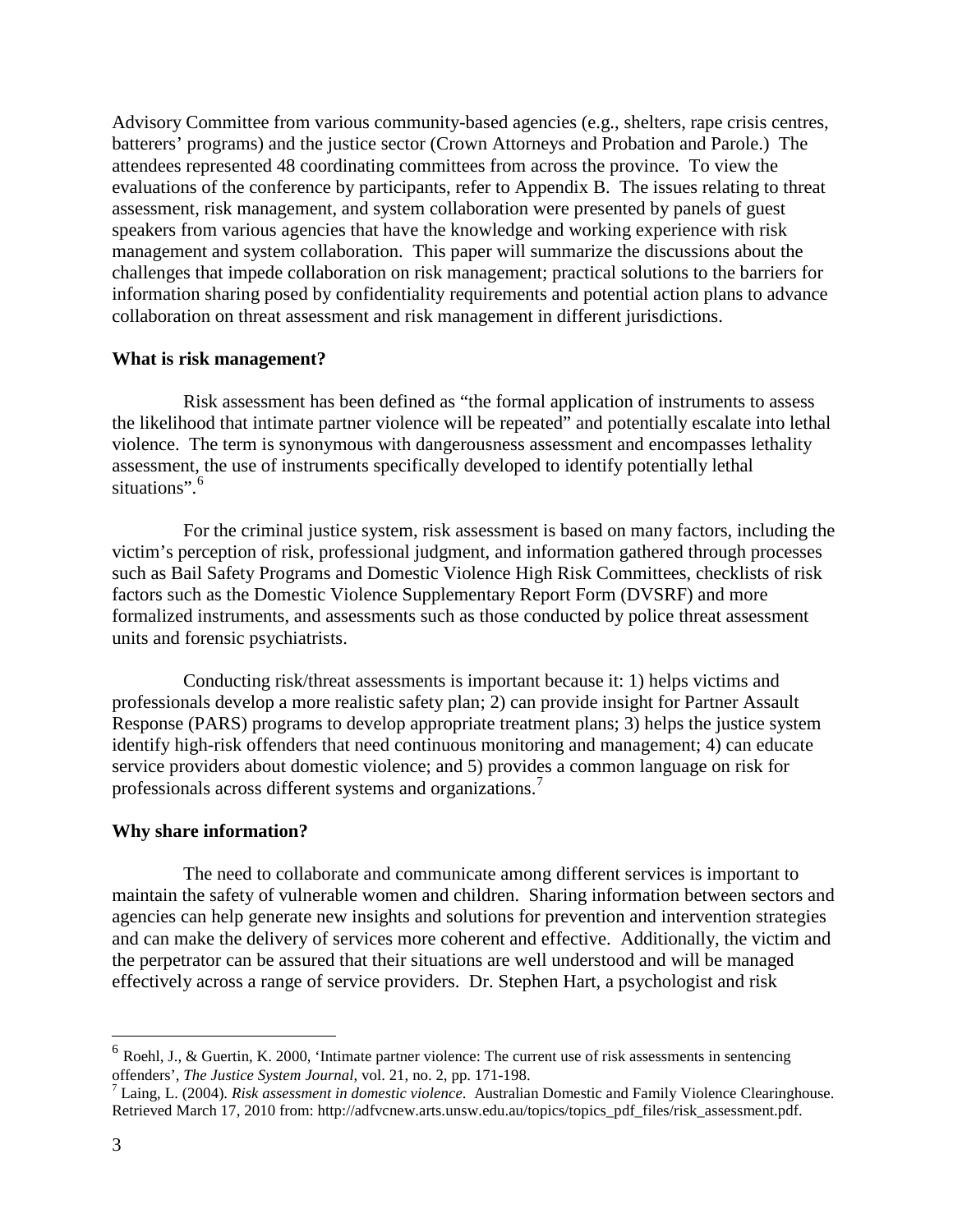management expert at Simon Fraser University makes the point that good risk management is good information management. [8](#page-5-0)

One example of a threat assessment tool is the Danger Assessment Scale developed by Jacquelyn Campbell. It is a two-part tool that measures the level of risk for lethality. The first portion evaluates severity and frequency of abuse by asking women to mark dates of past abuse on a calendar for the previous year, ranking the level of severity of each incident on a scale from 1 to 5. The second portion is a 20-item questionnaire which includes a weighted scoring system to count yes/no responses of risk factors associated with intimate partner homicide.<sup>[9](#page-5-1)</sup> This portion is to be completed by a professional who has received training on the use of the tool.

Front-line investigating police officers throughout Ontario use the DVSRF, created by the Ministry of Community Safety & Correctional Services and the Ontario Provincial Police (O.P.P.). This assessment form consists of a list of 19 risk factors, including a past history of violence, access to firearms, sexual abuse and bizarre and/or unexplained behaviour. The results of this report may be used by Crown Attorneys in domestic violence cases at different stages of criminal proceedings such as bail hearings.<sup>[10](#page-5-2)</sup>

The DVAC published a report titled "Transforming our Communities," which outlines several recommendations related to threat assessment and risk management.<sup>[11](#page-5-3)</sup> First, the Council recommended that police be mandated to use an enhanced supplementary report as the threat assessment tool when responding to all domestic violence calls. This will create consistency and communication between police services, Crown Attorneys, and other justice representatives. Second, the Council recommended mandatory training on the dynamics of domestic violence, threat assessment, and risk management. Specifically, professionals who work in the violence against women (VAW) sector, including police officers, shelter workers, child protection workers, family court personnel, and health practitioners, should receive training on threat assessment tools and risk management. Finally, it was recommended that every high-risk team work with an accredited threat assessor to apply a broad inventory of threat assessment tools. These recommendations are congruent with those made by the DVDRC, and together they highlight the importance of threat assessment and collaboration on risk management.

#### **Challenges to Collaboration and Information Sharing**

Although threat assessment, risk management and system collaboration is critical to managing risk and protecting victims and children experiencing violence, the processes are not without challenges. Several barriers to collaboration were identified at the conference and are outlined below. These challenges fall into four categories: a) confidentiality and information sharing; b) who comes to the table; c) assessment tools; and d) resources.

<span id="page-5-0"></span> <sup>8</sup> Stephen D. Hart, Presentation in London, Ontario (April 26, 2010)

<span id="page-5-1"></span><sup>9</sup> Campbell, J. (2005). *Danger Assessment*. Johns Hopkins University. Retrieved March 17, 2010 from: http://www.dangerassessment.org/WebApplication1/pages/product.aspx.

<span id="page-5-2"></span><sup>&</sup>lt;sup>10</sup> Millar, A. (n.d.) Inventory of spousal violence risk assessment tools used in Canada. Department of Justice Canada. Retrieved March 17, 2010 from: http://www.crvawc.ca/documents/rr09\_7.pdf.

<span id="page-5-3"></span><sup>&</sup>lt;sup>11</sup> Domestic Violence Advisory Council. (2009). Transforming our communities: Report from the Domestic Violence Advisory Council for the Minister Responsible for Women's Issues. Retrieved March 17, 2010 from http://www.crvawc.ca/documents/DVAC%20Report.pdf.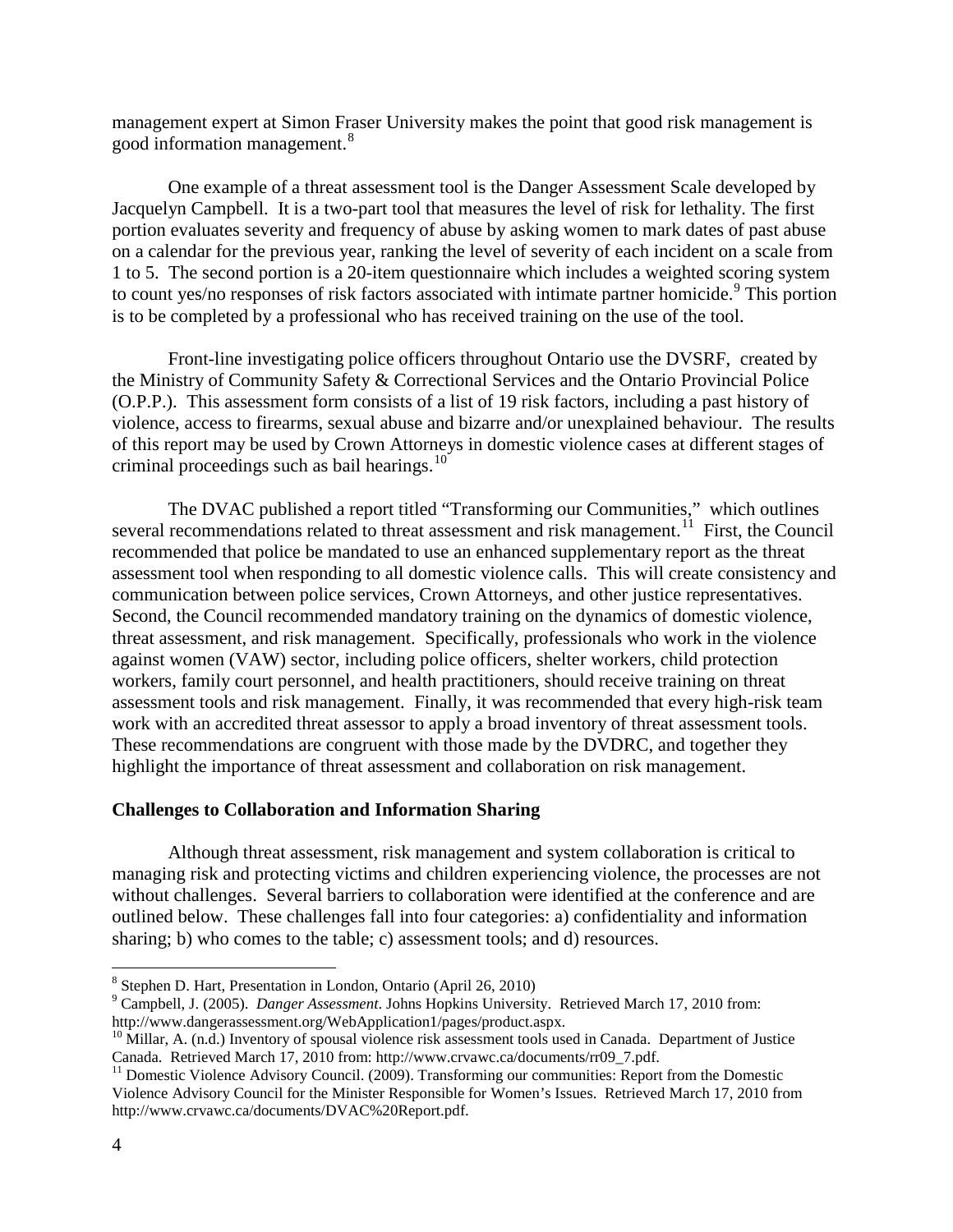The need to enhance coordination between family and criminal courts in order to avoid thefailure to share information about the risk abusers may pose to their ex-partners in different court proceedings is particularly salient.

#### *a) Confidentiality and information sharing*

There is a broad understanding of the importance of confidentiality between an agency and its client. This code of confidentiality creates a relationship of trust which allows for full disclosures and a feeling of safety and comfort.

In most cases, victims will welcome collaborative risk management because it will increase their safety. However, some women might be reluctant to participate.They may believe that involving more parties could make the situation more dangerous for themselves and their children or they may have had a negative experience previously with one or more of the collaborators. Under these circumstances, VAW services, which work to empower women and to help them take control of their life, trust women to know what solutions will work best for them. They insure that women are fully informed of their options and they allow women to make their own decisions.

VAW services have learned that acting against the will of a woman can actually increase her risk if she isolates herself because someone else is again taking control and she feels betrayed. If a woman refuses to participate in a collaborative risk management process, VAW service providers can continue to be involved in threat assessment and safety planning with her.

Currently some women do not access services because they are worried about the duty to report to child protection authorities. Any new requirements to report women's risk could lead to shelters being perceived as unsafe for women. Such a perception is very difficult to reverse. The only way to ensure safety for women who experience domestic violence is through building trust and collaborating with them in all aspects of the work.

Offenders may be more likely than victims to object to a collaborative risk management process. An agency that needs to share information without consent from the client may be concerned about breaking the trust of its client and liability. These concerns need to be weighed against the need to ensure victim safety. Not sharing information that could prevent serious injury or death also poses liability concerns. Negotiating the decision to share personal information with other professionals or to protect confidential information about the client can pose ethical dilemmas on both a personal and an organizational level.

Once a decision has been made to share information with other professionals in order to protect the victim, the next challenge is to determine what information needs to be shared. It is important to share only vital information that is relevant for creating an effective safety plan, especially when a professional or an agency chooses to breach confidentiality.

Professionals have concerns that disclosing too much information about their client can violate the client's right to privacy without contributing to the risk management and/or safety plan. In the absence of widely understood and accepted guidelines about when it is appropriate to share information, professionals exercise their own judgement, sometimes choosing to withhold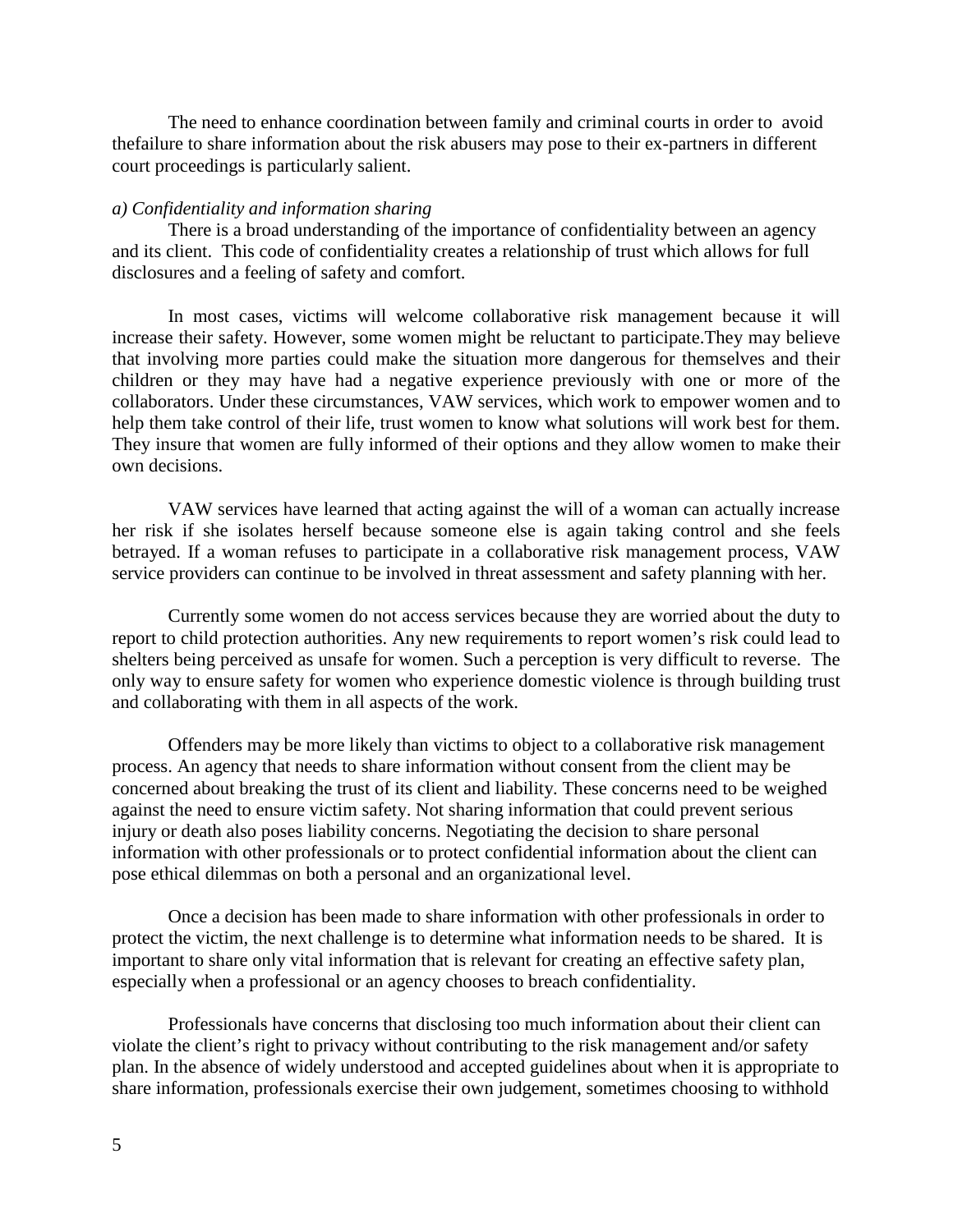client information that may be significant to a risk management process. It is important to remember that liability can result from a failure to share information as well as from the choice to share information.

The lack of accepted guidelines leads some agencies to focus exclusively on their own mandate, and concerns about liability rather than considering the broader context and the need for collaboration. The current emphasis on individual mandates and fears of liability lead to communication barriers between sectors as well as between agencies. Many communities experience a lack of collaboration between the justice sector representatives, such as police and Crowns, and the community-based representatives such as shelters.

#### *b) Who comes to the table?*

When it comes to collaborating on threat assessment and risk management, it is imperative to bring together all the systems and agencies that are working with the vulnerable family. However, creating a collaborative process can be fraught with challenges. First, there is a question of who should come to the table. It is important to have the professionals involved with the family represented; however is there a need to invite other professionals who don't have a relationship with the family? Some argue that having input from other systems can be beneficial when trying to understand the full picture. However, inviting other professionals not directly involved with the family to participate raises further issues related to confidentiality.

In some cases, not all professionals directly involved with the victim and/or perpetrator want to be a part of a collaborative process. Scheduling conflicts, mistrust, turnover rates and conflicting mandates are all factors that can be at the root of these issues.

VAW services, which have tried to limit the imbalance of power between women and their services, feel that having professionals decide what is best for women without their input is counterproductive. They feel it is imperative that women be given the option of participating directly in discussions with other professionals about risk management.

Potential stakeholders in collaborative risk management processes do not always trust each other or fully understand or concur with the motives and philosophy of each other's organizations. Since organizations have different mandates and work primarily with different individuals within a family or an intimate relationship there are concerns that some representatives may try to prioritize their own or their client's perspective and, in the process, lose sight of the safety of the woman and her children. A potential conflict can arise between child protection workers and women's advocates. Women's advocates may fear that the child welfare agency will re-victimize abuse victims by blaming them for living with the violence. Their mandate leads them to prioritize the victim's autonomy and ability to plan for her future, while child welfare workers prioritize the children's safety.

Some professionals involved with the family may not be from organizations in the VAW sector (e.g., family physician, psychiatrist). If these professionals are included in the collaboration, there is concern that they may lack an understanding of woman abuse dynamics and that their own biases will prejudice their judgment. Additionally, those from the VAW sector sometimes question the commitment of representatives from outside the sector and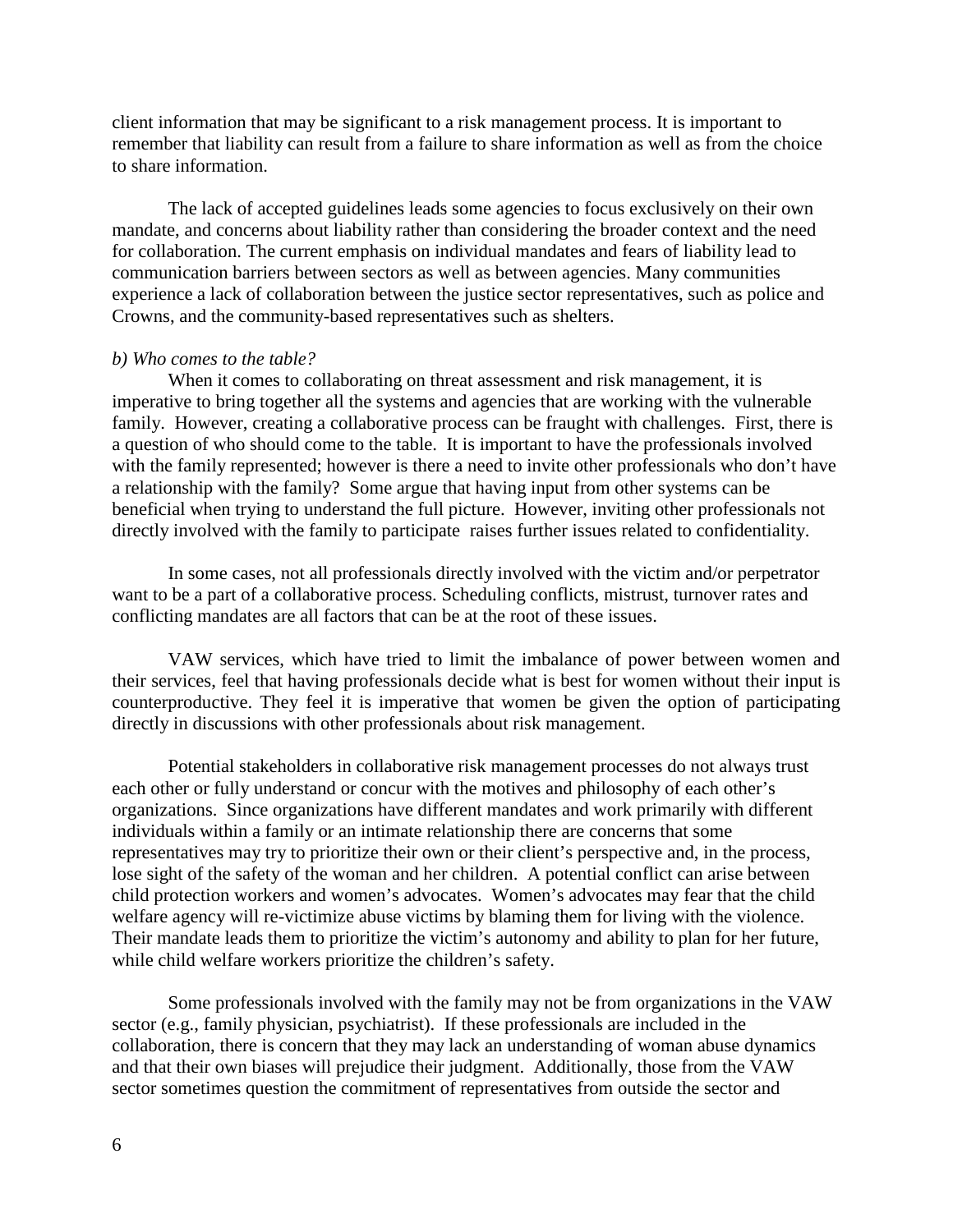struggle with issues of the payment expected for services and concerns about liability. Some organizations have a high turnover rate which may impede the flow of work as the committee tries to bring new collaborators up to speed on the current issues. Finally, a collaborative team requires impartial leadership to provide direction and organization for members. However, deciding who will govern the collaborative is a challenge. Governing the collaborative team includes arranging meetings, taking minutes, storing confidential information, communicating with members and providing staff support.

#### *c) Assessment tools*

There are approximately 24 spousal violence threat assessment tools used across Canada, including the Danger Assessment Scale (DA), the Ontario Domestic Assault Risk Assessment (ODARA) and the Spousal Assault Risk Assessment Guide (SARA). Some circumstances require the use of a specific type of threat assessment tool (e.g., assessing lethality vs. risk of a repeated assault.) Agencies and organizations from different sectors have come to use and rely on specific risk assessment tools that fit well with their mandate. For example, the police use the DVSRF when frontline officers respond to a domestic violence call. However, a local women's shelter is more likely to use the DA to assess a woman's risk for lethality. The DA has been evaluated for validity and reliability and the DVSR focuses on DV risk factors that have been well-recognized in the research. Each tool is regcognized to have different strengths and uses, yet not everyone is trained or educated in the use and interpretation of each one.

Having access to several different threat assessment tools can create confusion and uncertainty among professionals from different organizations. This is especially problematic when a Judge or Justice of the Peace (JP) is relying on a threat assessment tool to make a decision on whether or not an accused in a domestic violence case should be released on bail with strict conditions. A Judge or JP relying on a single threat assessment tool may not fully realize the level of risk and may release the accused even though he poses an elevated risk to the victim. In some cases, the court may require an expert to testify on short notice to help provide background information on the social science behind the tool and predictions of future violence.

The DVAC noted that, "finding one screening tool for the entire VAW system is a compelling idea but difficult to achieve." After reviewing threat assessment tools with leaders in this field, the Council concluded that that there is not a single tool that can be used in every situation. They note that, "In fact, the situational specifics around domestic violence, the emerging research and promising practices suggest the use of a host of tools and interventions may be optimal." $^{12}$  $^{12}$  $^{12}$ 

Just as there is not a single threat assessment tool that serves all situations and sectors, it has been difficult to settle on a common definition of risk. Dr. Stephen D. Hart, describes risk as, "a threat or hazard that is incompletely understood and therefore can be forecast only with uncertainty.<sup>[13](#page-8-1)</sup> Risk, he explains, does not exist physically, it is a human perception. Risk assessment tools provide a common language for professionals who work with victims and/or

<span id="page-8-0"></span><sup>&</sup>lt;sup>12</sup> Domestic Violence Advisory Council. (2009). Transforming our communities: Report from the Domestic Violence Advisory Council for the Minister Responsible for Women's Issues. Retrieved March 17, 2010 from http://www.crvawc.ca/documents/DVAC%20Report.pdf

<span id="page-8-1"></span> $13$  Stephen D. Hart, Presentation in London, Ontario (April 26, 2010)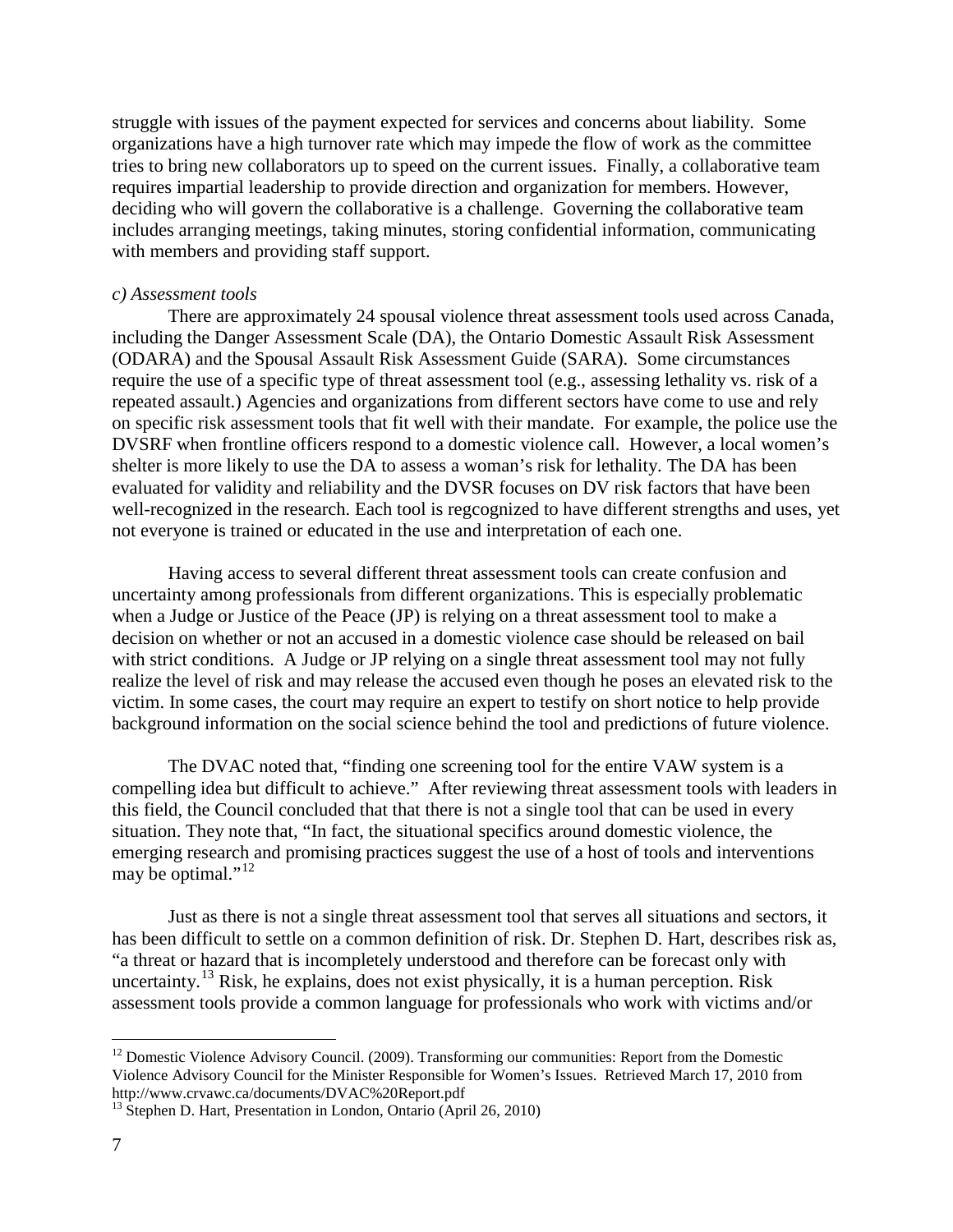perpetrators of domestic violence. The challenge for those involved with the threat assessment and risk management process is to understand the nature of risk factors, what can influence someone's decisions to use violence or to escalate their use of violence and the motives for using violence.

Deciding how to balance the intuition or clinical judgement of professionals with empirical data collected through an actuarial tool may be another challenge related to threat assessment tools. Frontline professionals may conduct a threat assessment with a victim and/or perpetrator of domestic violence and the risk may appear to be quite low. However, the professional may have an intuitive sense that this victim and/or perpetrator pose a higher risk than what is captured by the threat assessment tool. It is a challenge to explain to other professionals that this client is high-risk and petition for high-risk case management based solely on a hunch. For example, there may be one factor such as a new partner in the victim's life that can elevate the risk of a homicide in light of the perpetrator's history of jealousy and controlling behaviour.

#### *d) Resources*

Professionals need training to effectively use threat assessment tools. The Ontario Provincial Police requireS two years to train an officer in its specialized threat assessment unit. Training can be a greater challenge in rural and remote areas where considerably fewer staff and/or frontline professionals are available.

Maintaining a high-risk team requires qualified staff and adequate support. The committee needs space to meet and to store records. The team requires administrative support. The question of whether team members will be compensated by their home agencies or whether they will need specific funding to participate also has to be addressed.

Not all victims at high risk are in the justice system. This makes public education campaigns to help friends, family and co-workers recognize high-risk situations and inform victims about where they can seek support vitally important.

Once high-risk perpetrators have been identified, resources are needed to monitor and manage them. PAR programs need to reduce waiting lists in order to do their work effectively.

The lack of co-ordination between criminal and civil laws continues to be a problem. The criminal system and the family law system have different objectives and legal standards. They represent two very different paradigms. The criminal law system is more aware of risk and emphasizes risk management and safety planning for the victim. On the other hand, the family law system emphasizes rebuilding relationships.

Currently, a domestic violence victim may have to deal with several different legal cases, such as a criminal charge against the perpetrator, a request for a restraining order and child custody or divorce proceedings. These cases are handled by different courts and different judges, which can lead to potentially conflicting orders (eg. bail conditions and custody and access orders that contradict one another).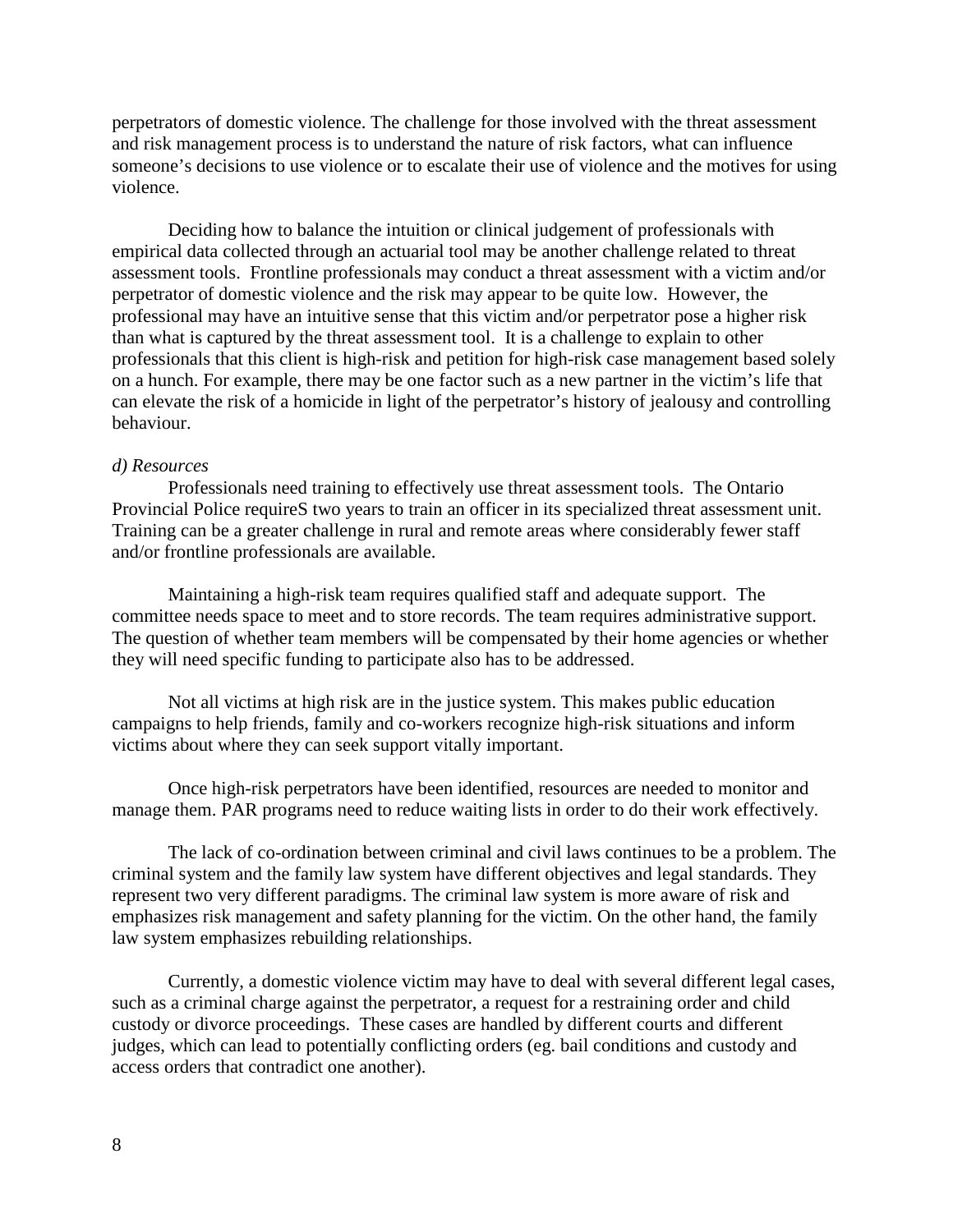Inconsistent or nonexistent information sharing between the courts puts the woman and her children at risk. Family court orders can provide abusers with access to both their ex-partner and their children, undermining attempts at risk management and safety planning. The fragmentation of the justice systems can also further traumatise the victim who has to navigate through the different courts, continuously repeating her story.  $14$  These situations point to the need to enhance links between the family and criminal justice systems.

#### **Practical Solutions**

Although there are challenges to implementing cooperation and collaboration between systems to conduct risk management, these challenges are not insurmountable. Participants put forward many suggestions for practical solutions to overcome the identified barriers.

The discussion above identified some of the challenges and tensions related to information sharing and confidentiality. Professionals and organizations need to determine whether there is good cause to share private client information with other professionals for the sake of the victim's safety and they need to decide what information is appropriate to share. There are four logical possibilities of information-sharing behaviour (see figure 1).<sup>[15](#page-10-1)</sup>

| Figure 1: The four logical possibilities of information-sharing behaviour |                                                                          |                                                           |  |  |  |  |
|---------------------------------------------------------------------------|--------------------------------------------------------------------------|-----------------------------------------------------------|--|--|--|--|
|                                                                           | <b>Information is shared</b><br>inappropriately or without good<br>cause | Information is shared<br>appropriately or with good cause |  |  |  |  |
| <b>Information is withheld</b>                                            | A.                                                                       | В.                                                        |  |  |  |  |
| inappropriately or without good                                           | High risk of breaching                                                   | Low risk of breaching                                     |  |  |  |  |
| cause                                                                     | confidentiality and high risk of                                         | confidentiality and high risk of                          |  |  |  |  |
|                                                                           | neglecting to pass on important                                          | neglecting to pass on important                           |  |  |  |  |
|                                                                           | information                                                              | information                                               |  |  |  |  |
| <b>Information is withheld</b>                                            | C.                                                                       | D.                                                        |  |  |  |  |
| appropriately or with good cause                                          | High risk of breaching                                                   | Low risk of breaching                                     |  |  |  |  |
|                                                                           | confidentiality and low risk of                                          | confidentiality and low risk of                           |  |  |  |  |
|                                                                           | neglecting to pass on important                                          | neglecting to pass on important                           |  |  |  |  |
|                                                                           | information                                                              | information                                               |  |  |  |  |

The goal of professionals and organizations is to share information in a manner consistent with the conditions outlined in quadrant D, where information is either shared or withheld appropriately..

Agencies and professionals are very cautious about sharing client information due to ethical issues, liability concerns, and apprehension about how that information will be used. If

<span id="page-10-0"></span><sup>&</sup>lt;sup>14</sup> Uekert, B., Keith, A., & Rubin, T. (2002). Integrating criminal and civil matters in family courts: Performance areas and recommendations. The National Center for State Courts. Retrieved March 17, 2010 from:

<span id="page-10-1"></span>http://207.242.75.69/cgi-bin/showfile.exe?CISOROOT=/famct&CISOPTR=71.<br><sup>15</sup> Richardson, S., & Asthana, S. (2005). Policy and legal influences on inter-organisational information sharing in health and social care services. *Journal of Integrated Care*, 13(3), 3-10.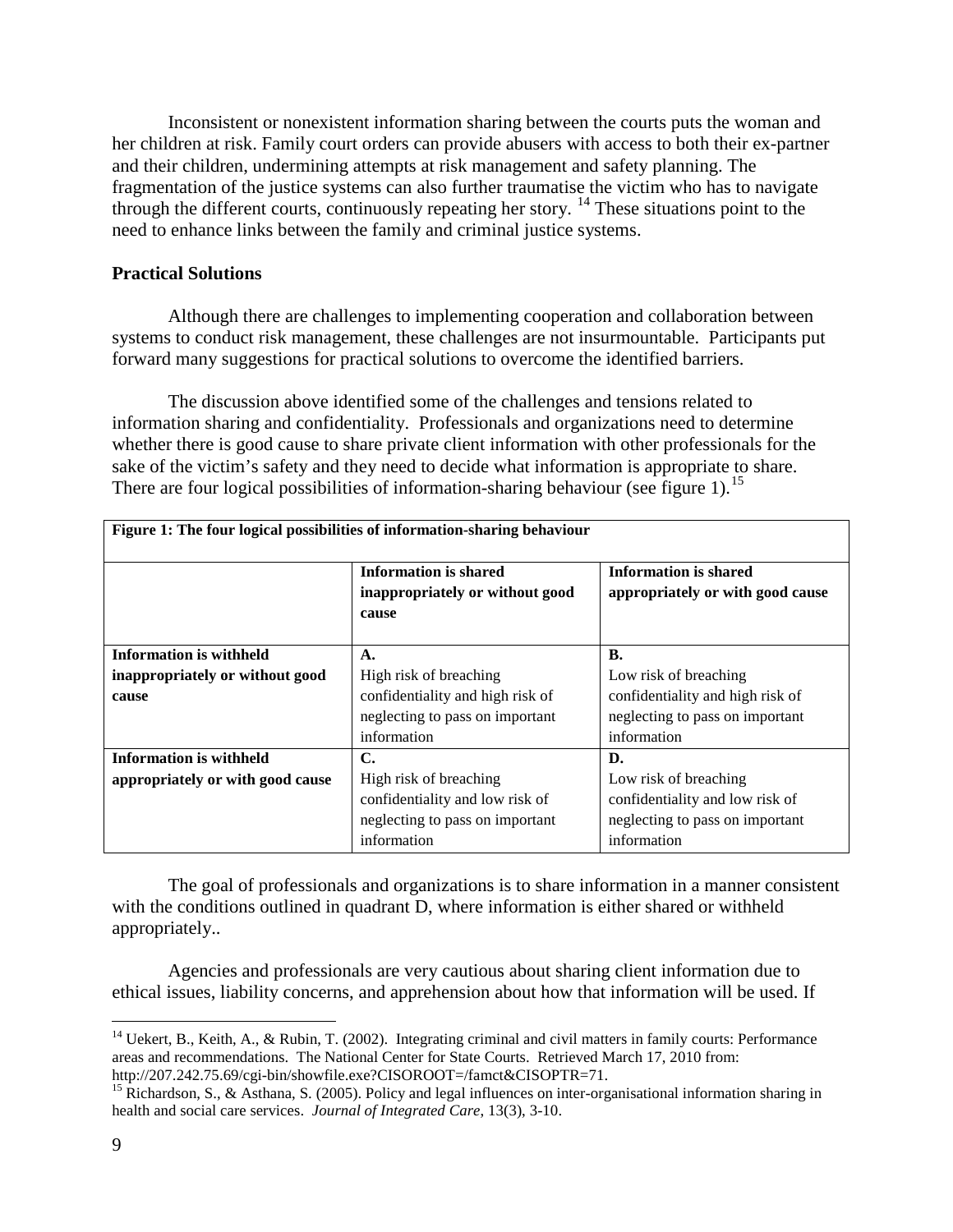information is to be shared, it is best to gain explicit consent from the client. Many agencies have a standard confidentiality agreement that is signed by all clients using their services. There is an understanding that confidentiality will automatically be breached if clients disclose intentions to harm themselves or someone else or if they disclose child abuse. However, these informed consents do not routinely include provisions for sharing personal information in a collaborative effort to maintain the client's safety.

A first step to overcoming barriers to sharing information for the purpose of risk management is for agencies and professionals working with victims and perpetrators of domestic violence to inform them that they may be asked to give consent to share information with other professionals in a risk management team for the purpose of managing risk and/or creating an effective and appropriate safety plan for the victim.

Consent forms are needed that specify what information may be shared with other professionals in a risk management team for the sole purpose managing risk and/or creating an effective and appropriate safety plan for the victim. To the extent possible, professionals should inform clients at the time they sign a consent form about what information they intend to share, for what purpose, and possible consequences for the client.

Agencies/organizations could work towards a best practice standard by sharing a standard informed consent form to build a common understanding of consent across different systems.

It may not always be possible to obtain consent from a client. Perpetrators of domestic violence can be very hesitant about agreeing to share information due to their legal concerns. However, if the safety of the victim and her children is in jeopardy, there are reasonable grounds to breach confidentiality and share information with other systems and professionals. There are legislative provisions for breaching confidentiality for the purpose of keeping the client safe without facing liability issues and/or other ethical concerns. For example, the Information and Privacy Commissioner of Ontario, Canada states that:

*Government organizations are only permitted to disclose the personal information that they collect in accordance with FIPPA or MFIPPA. Health information custodians are only permitted to disclose personal health information in accordance with PHIPA.*

*Under FIPPA and MFIPPA, some of the circumstances in which government organizations are permitted to disclose personal information include:*

- *where the individual has consented to the disclosure;*
- *for the purpose for which the personal information was obtained or compiled or for a consistent purpose;*
- *where the disclosure is necessary and proper in the discharge of the organization's functions;*
- *for the purpose of complying with another Act;*
- *for law enforcement purposes;*
- *in compelling circumstances affecting the health or safety of an individual;*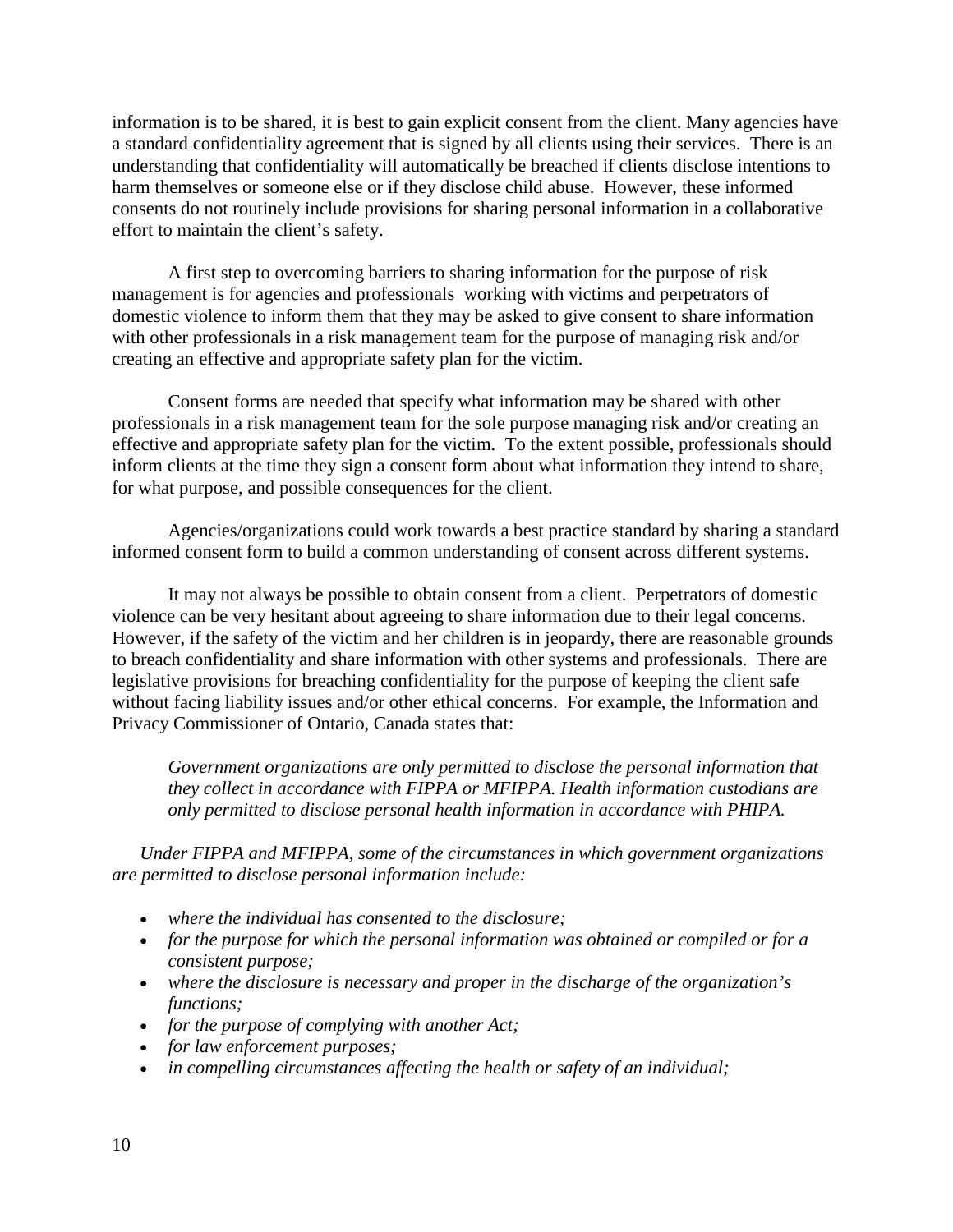- *in compassionate circumstances, to facilitate contact with the next of kin or a friend of an individual who is injured, ill or deceased;*
- *to the Information and Privacy Commissioner; and*
- *to the Government of Canada in order to facilitate the auditing of shared cost programs. [16](#page-12-0)*

Reasons for not sharing information about the victim without her consent are detailed in the previous section. In very rare circumstances, workers may find themselves in an agonizing ethical dilemma where they are weighing the immediate potential threat to the survivor's life (based on repeated and escalating incidents) against her wish not to have contact with the police. These rare circumstances are when VAW workers may risk breaching her confidentiality to try to ensure her safety by consulting with the police.

Although the Freedom of Information and Protection of Privacy Act (FIPPA) outlines situations where information can be shared without client consent, agencies and professionals are still uncertain about the exact circumstances when confidentiality of a client can be breached without legal liability. The province of Ontario can help to resolve these dilemmas by establishing guidelines for when community organizations should consider information confidential, when it can be shared, what the process for sharing information should be and for dealing with liability issues. Building on this work, individual organizations can create their own protocols for sharing information without client consent that are consistent with the provisions of FIPPA and the Ontario guidelines. For example, the *Police Services Act* has a protocol for disclosure of personal information that follows the laws under FIPPA and outlines the exact circumstances under which the chief of police or his or her designate can disclose personal information without consent to other professionals/agencies.

To further the protection of client information, certain practices can be established within the risk management team. All members of a high-risk team can be required to sign a memorandum of understanding that outlines what information can be shared and what information should be withheld. The memorandum can also outline how the information will be used to ensure that all of parts of it will not be given to the offender in a way that could put the victim at greater risk for re-assault or lethality. An example of a committee memorandum of understanding is illustrated by the Hamilton High-Risk Domestic Violence Community Advisory Committee (see Appendix C). The committee's memorandum states that 1) confidentiality applies to written and verbal information, 2) information shared is solely for the purpose of reviewing and assessing the release or potential release of high-risk offenders, 3) membership on the committee is subject to the approval of the chief of police and enhanced security clearance, 4) representatives from each agency must swear an Oath or Affirmation of Confidentiality, and 5) parties are indemnified by the police unless negligent.

Some members of a collaborative high-risk team may be able to discuss case scenarios without disclosing any identifying information. While some members of the team, including Crown Attorneys, would not generally engage in discussions of real cases on an anonymous

<span id="page-12-0"></span><sup>&</sup>lt;sup>16</sup> Disclosing Information. (2010). The Information and Privacy Commissioner, Ontario, Canada. Retrieved March 17, 2010 from: http://www.ipc.on.ca/english/Privacy/Disclosing-Information/.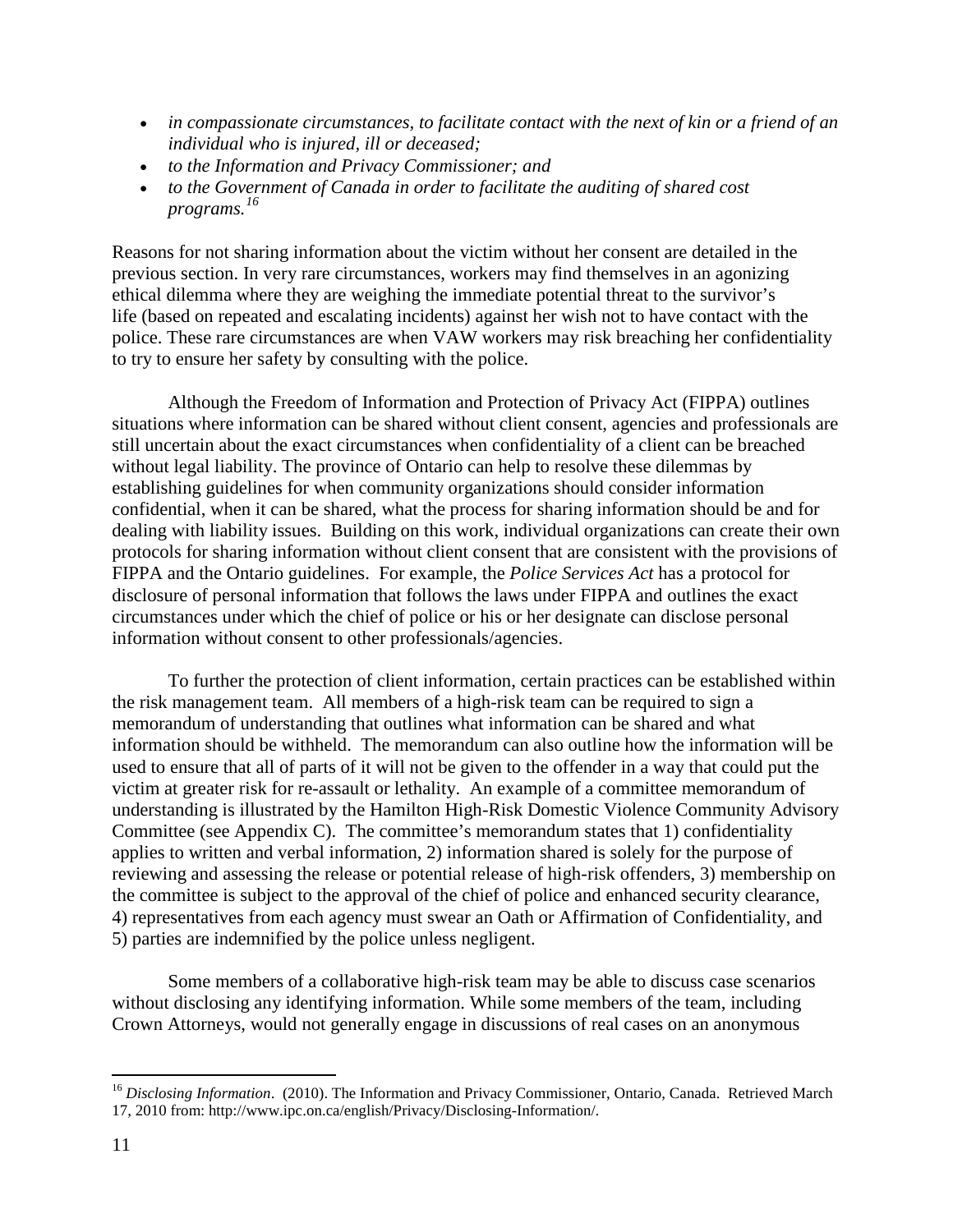basis, discussions of hypothetical case studies could be helpful to build the skill and knowledge of the team as a whole, as well as individual members.

The collaborative team may also look to creative ways to obtain information without consent. For example, court documents are available to the public and can be used without requiring consent from the client. Additionally, collaborators could access information from family and friends of the perpetrator without consent from the client.

Many of the challenges related to developing a risk management team can be resolved through the development of guidelines such as a Memorandum of Understanding and an Oath of Confidentiality. The Memorandum of Understanding can address who should participate in the collaborative and why. It can allow for both permanent and occasional members who are invited to participate on an as-needed basis. Agencies/organizations can include membership on a highrisk management team as part of the job description for employed professionals or membership can be considered voluntary. The memorandum can also outline the duration of participation by representatives and the process to terminate their participation from the team. These terms can help resolve the issue of high turnover rates by giving the team ample time to make new arrangements when a team member decides to leave. Furthermore, in the case that a member of the high risk team is not available for a particular case, the memorandum can allow for the participation of other representatives from the same sector to step in and offer advice and/or support.

This is a place to establish guidelines about when community organizations should consider information confidential, when it can be shared, what the process for sharing information should be and how liability issues associated with sharing or withholding information should be handled.

An Oath of Confidentiality can formalize the agreement of each participating member of the high-risk team to abide by the guidelines on how and when to share information.

Another challenge that can arise in developing collaborative relationships for a risk management team is a lack of trust between stakeholders. Concern that agencies with different mandates may try to push their own agendas and, in the process, lose sight of the victim's safety may surface. This can be exacerbated when the assessments and judgments of professionals not from the violence against women sector and not educated on the dynamics of domestic violence are biased in a way that minimizes risk. Educating all members of the high-risk team about the mandate of each agency can help all stakeholders understand the specific expertise and experience at the table and can facilitate the negotiation of different perspectives and approaches to reach the common goal of protecting the victim and her children. The high-risk team can also provide ongoing training about the dynamics of domestic violence to educate representatives not from the VAW sector.

The number of risk assessment tools used by different sectors can cause confusion and uncertainty when collaborating on risk management. To overcome this challenge, all sectors need training on the variety of threat assessment tools that are available and in use.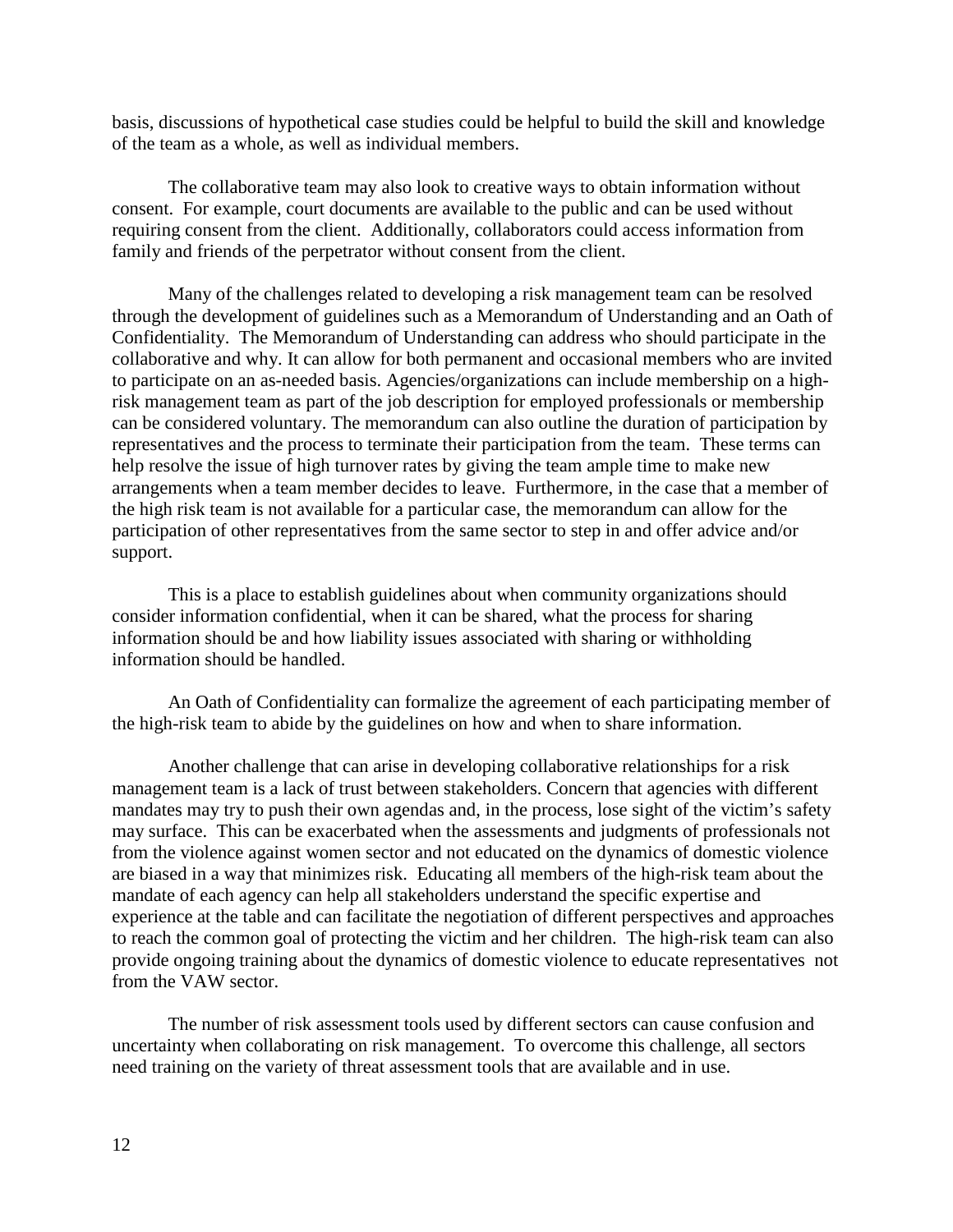While it is difficult to establish a standard definition of risk, in Ontario we can benefit greatly from the work of the Domestic Violence Death Review Committee which has identified factors in domestic violence cases that signal high risk. The most common risk factors in cases that have resulted in death include:

- Actual or pending separation between the deceased and the perpetrator.
- A history of domestic violence.
- Obsessive behaviour, including stalking.
- Depression in the perpetrator.
- An increase in the level of violence.
- Threats to kill the victim in the past. $17$

These conclusions allow high-risk teams to focus on the facts of the case and indicates what information the team needs to seek out, if it is not immediately available. Focusing on known high-risk factors for domestic homicide avoids the difficult and potentially divisive task of coming up with a common definition of risk.

Dr. Stephen Hart identifies three important risk factors that can influence decisions about intimate partner violence. These are: motivation, destabilization and disinhibition. Motivation refers to an increase in the perceived rewards or benefits that result from using violence; disinhibition refers to anything that can make someone blind to the negative consequences of using violence (eg. alcohol). Destabilization refers to ongoing stresses that can upset emotional balance and mental health. These factors can act on their own or in tandem to increase the likelihood that someone will decide to use or increase violence against a partner or an ex-partner.

Deciding how much weight to accord an expert's intuition about the level of risk, especially when it is not consistent with the empirical data collected from threat assessment tools may be a challenge for high risk teams. A case may be deemed low risk by a standard threat assessment tool yet the professionals dealing directly with the case may feel that the case is likely high-risk. Or, there may be few risk factors but the woman may have a heightened, intuitive sense of fear. A professional may question the science that results in an assessment of low risk when they have a sense that the case is definitely high risk. The Huron Assessment Risk Reduction Team (HARRT) has an open door policy when it comes to referrals. HARRT bases its decisions to accept a referral on the number of risk factors present; however it will also accept referrals of cases with few or no risk factors based on the victim's intuitive sense of fear and the collective knowledge, experience and intuitive assessment of the team members.<sup>18</sup> While each high-risk team will have to establish its own inclusion criteria, it is important to recognize the importance of clinical judgment as well as data collected from actuarial tools.

An effective risk management process requires trained professionals who understand risk and specific threat assessment tools. Fully training professionals in risk management requires an investment over time. Therefore, agencies and organizations need to take responsibility to

<span id="page-14-0"></span><sup>&</sup>lt;sup>17</sup> Ontario Domestic Violence Death Review Committee. (2008). Annual report to the Chief Coroner. Toronto, ON: Office of the Chief Coroner.

<span id="page-14-1"></span><sup>&</sup>lt;sup>18</sup> Ontario Domestic Violence Death Review Committee. (2006). Annual report to the Chief Coroner. Toronto, ON: Office of the Chief Coroner.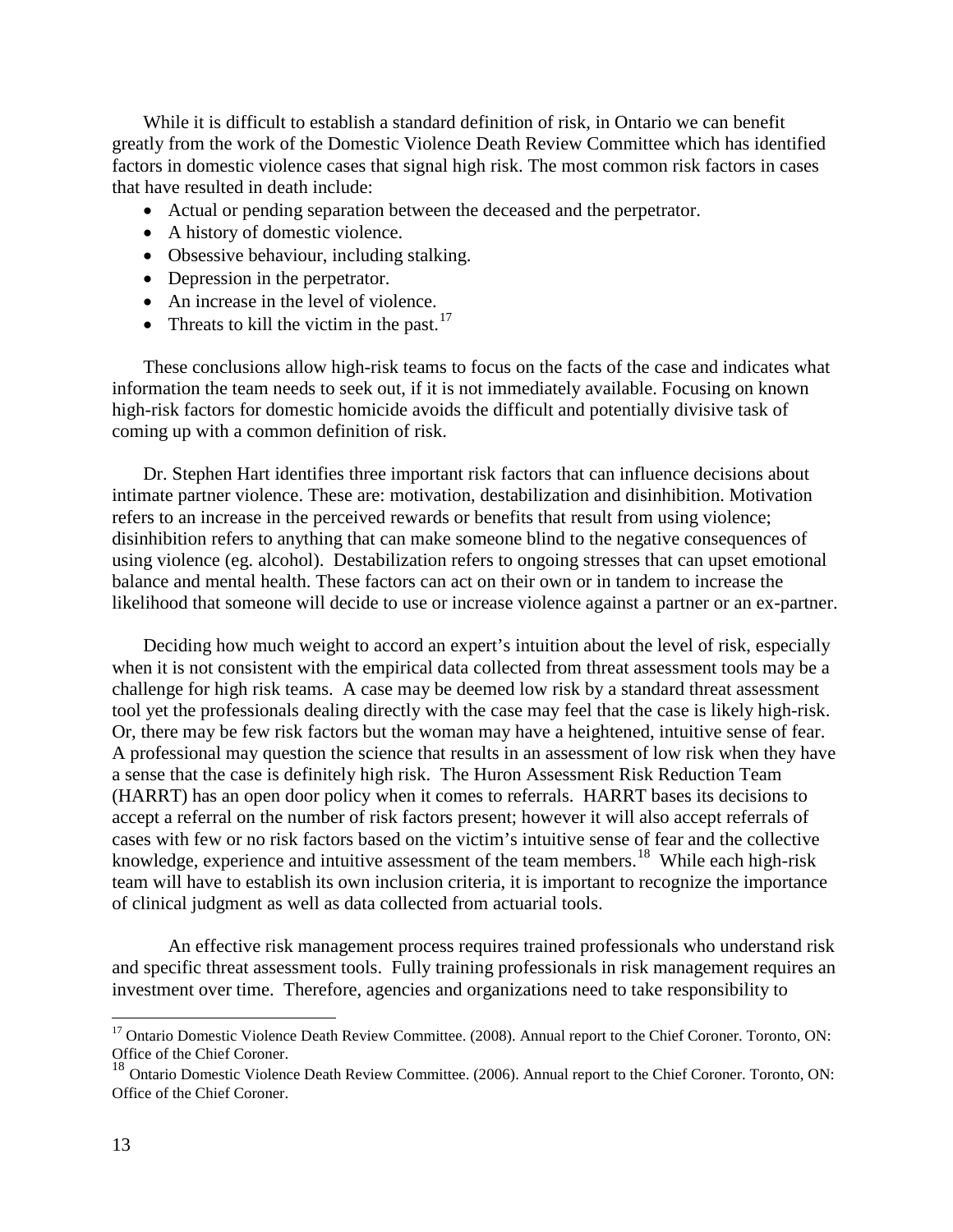provide ongoing training in risk management for their professionals. Additionally, different sectors can provide a variety of training seminars and workshops on particular threat assessment tools and allow professionals from different systems to attend.

Finally, links and collaboration between the family and criminal justice systems must be established and maintained. While not all women are involved in both courts, many are. A flow of information between the two, particularly with respect to orders relating to contact between the parties, could increase women's safety and feelings of security. Family courts need to recognize that cases involving domestic violence cannot be treated in the same way as cases where domestic violence is not occurring. Research from multiple sources, including the Domestic Violence Death Review Committee, has clearly established that women are most at risk of domestic homicide at the time of separation, precisely when they are entering the family court system.

The Ministry of the Attorney General is presently working to establish a single case management system approach. In its report, the Domestic Violence Advisory Council supported "the establishment of a single case management system approach, with the restraining order index as the first test of a business process to share information between the family and criminal courts. Priority be given to the communication of orders issued by either court."<sup>[19](#page-15-0)</sup> This and other recommendations from the DVAC provide excellent suggestions for improving women's safety and reducing risk as they enter the family court system.

#### **Unique challenges and practical solutions for threat assessment and risk management within minority populations**

The barriers for professionals related to risk management and collaboration extends to all families experiencing domestic violence. However, minority cultures have unique circumstances that create specific challenges for professionals attempting to conduct threat assessments or collaborate on risk management. There is no known threat assessment tool that incorporates specific risks associated with minority populations. Minority cultures often face significant rates of poverty, language barriers, and racism. Many people from these communities distrust values, norms, and authority figures from the dominant culture. All of this can cause stress and increase the level of risk for domestic violence and/or lethality. Using standard threat assessment tools, without taking these particular issues into consideration, may lead to mistakes in accurately identifying the level of risk. Therefore, work is needed to understand and incorporate risk factors related to re-assault or lethality that stem from the unique features of minority cultures.

Language barriers pose a serious challenge for conducting threat assessments with people from minority populations. Threat assessments require the voice of the victim and, if the professional does not speak the language of the victim, many issues can be lost in translation. Immigrant women need to express themselves in their native language to capture the true impact of the violence on themselves and their family. It is critical for frontline professionals to use

<span id="page-15-0"></span><sup>&</sup>lt;sup>19</sup> Domestic Violence Advisory Council. (2009). Transforming our communities: Report from the Domestic Violence Advisory Council for the Minister Responsible for Women's Issues. Retrieved March 17, 2010 from http://www.crvawc.ca/documents/DVAC%20Report.pdf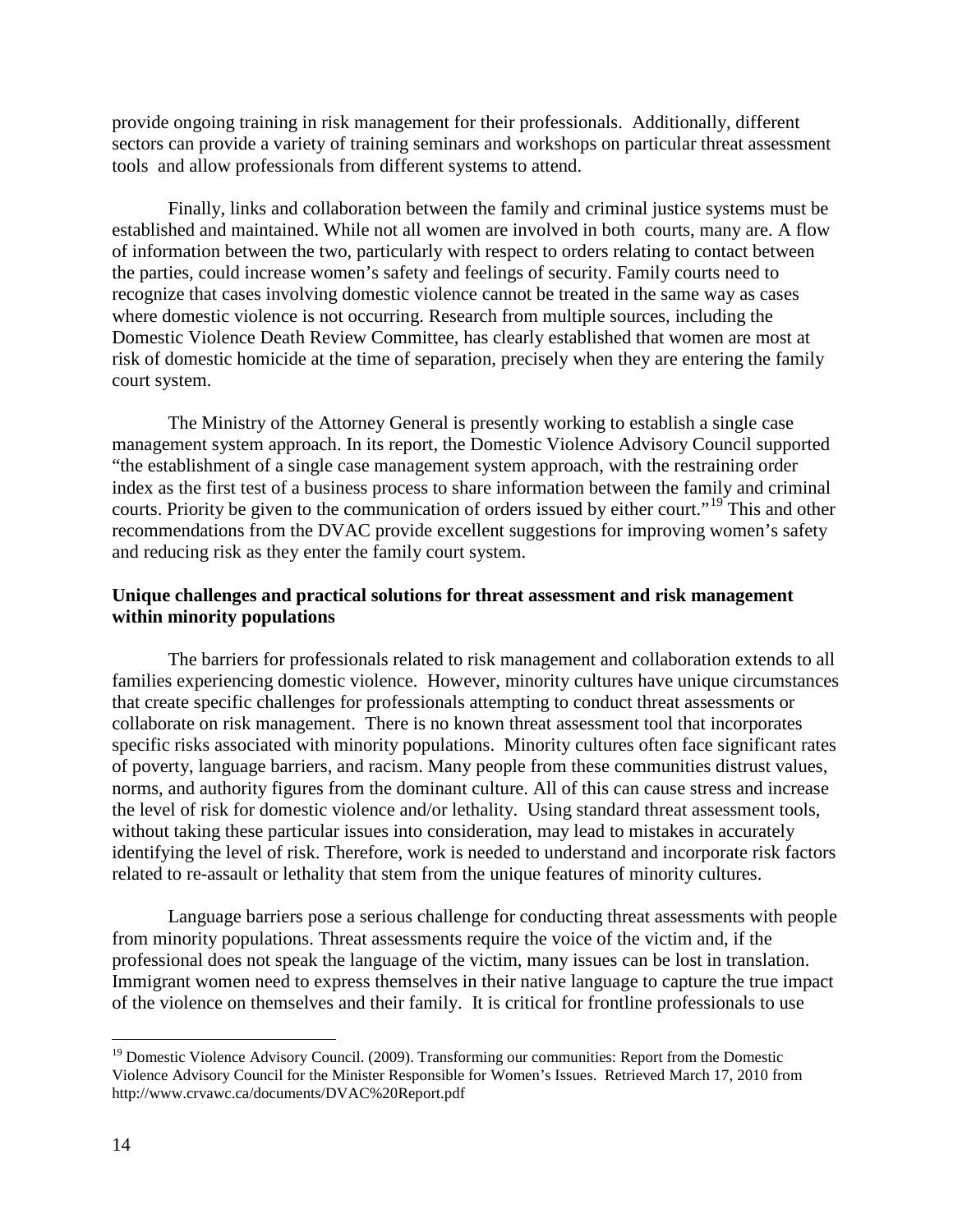professionally trained interpreters when conducting threat assessments with immigrant women in order to capture the full impact of the violence, assess an accurate level of risk posed by the perpetrator, and to create an environment of safety, concern, and respect for the victim.

Francophone women emphasized the importance of providing French language services, especially in designated areas of the province. French is one of the two official languages of Canada. It is legislated as an official language of Ontario in the courts and in education. The right to services in French is protected under the *French Language Services Act* (1986).Accordingly, interpretation services for French speaking women do not constitute adequate, sufficient or quality French language service.

This is an issue of law, language and culture, but also of safety. If a Francophone woman calls 911 in an emergency, she should have a legal right to receive services in French. If her message is incorrectly understood and her situation is not considered urgent, serious safety risks ensue. These are risks she would not have faced if she spoke English.

Minority communities are often quite small and interconnected. Many community members know each other. This can create a challenge for professionals working with families experiencing domestic violence in terms of maintaining confidentiality or remaining neutral and eradicating biases that may stem from having a personal relationship with the victim and/or the perpetrator or their families. The interrelated nature of the community may also make victims reluctant to disclose abuse for fear that this information will get back to the perpetrator and put them in greater risk of further abuse or lethality.

Minority cultures have unique circumstances that can influence their level of risk for violence and lethality. A woman's culture may play a role in whether she seeks support from Canadian anti-violence agencies when she is experiencing abuse. Seeking support from a mainstream agency may mean a loss of support or even ostracization by other community members, including her extended family. This would leave her isolated when she is most in need of support. Research has demonstrated that Arab Muslim women who are being abused often do not seek support from anti-violence agencies because of beliefs in the Muslim culture that using these support networks and publicizing private domestic disputes is a violation of the marriage contract. A woman who chooses to disclose violence may risk losing status and respect in her community and within her family. Unfortunately community and justice sectors don't always take these unique circumstances into account when assessing and/or managing high-risk cases. Therefore, when developing a high-risk management team, it is important to include team members who are knowledgeable about minority cultures to ensure the development of safety strategies that incorporate the unique circumstances and customs of the women, children, and men from these populations.

The Muslim Resource Centre for Social Support and Integration in London, Ontario has developed new ways of working with mainstream service providers to help them deliver culturally competent services. It recently formalized a protocol with the Children's Aid Society. Craig Harper, supervisor, Diversity and Child and Family Services for the CAS was quoted in the London Free Press as saying, "Up until five or six years ago, we practiced a risk-assessment model that didn't really take into account some of the dynamics of the Muslim community. As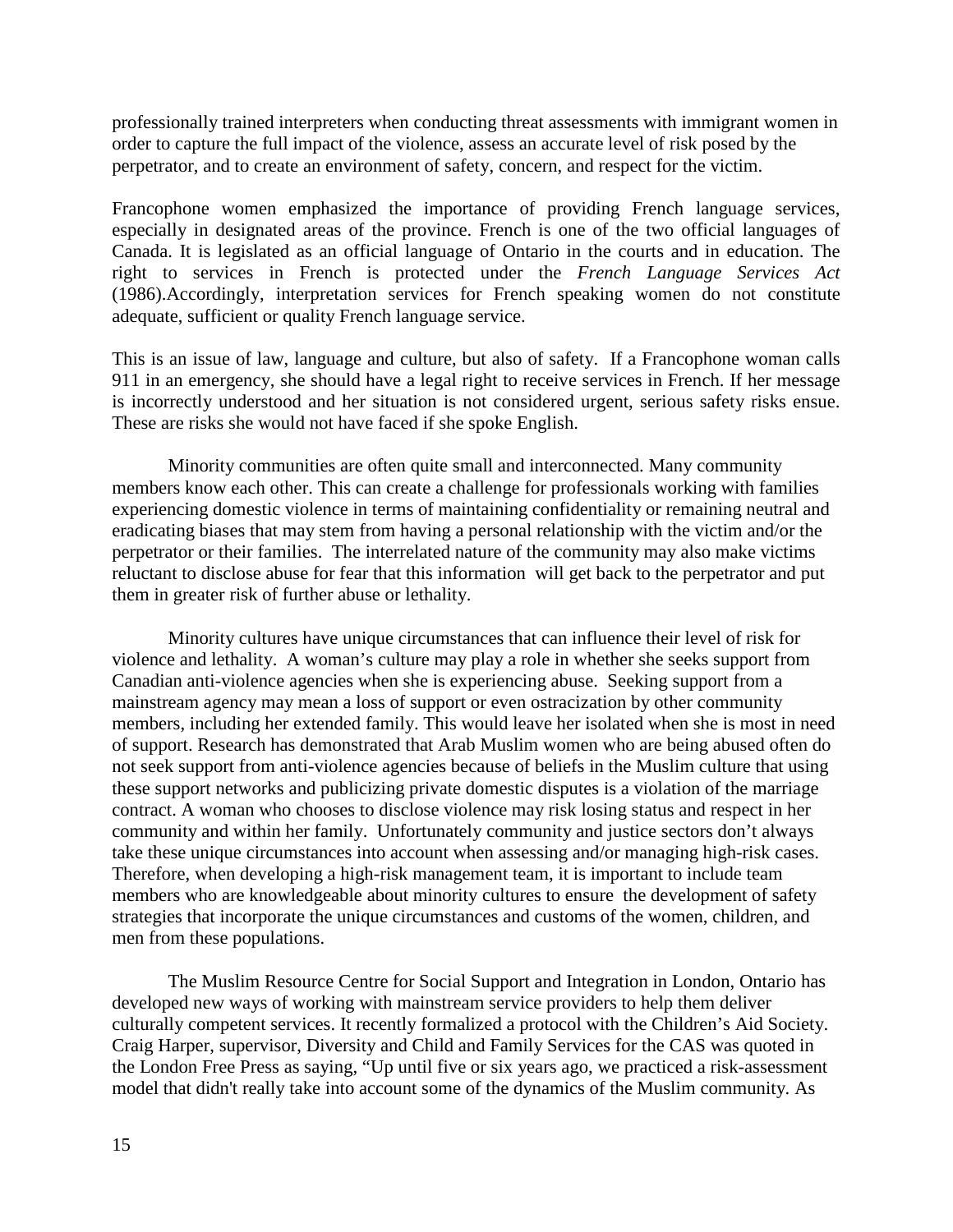we became more aware, we realized it is more difficult to assess risk in a culture you don't understand," he said. More initiatives are required to help mainstream service providers work with leaders and woman abuse experts to build trust, to understand the core values of those they are working with and to learn how to intervene more effectively.

To increase safety provisions for victims that live in small communities and disclose abuse, more professionals need to visitthese communities regularly. Another critical need is safe transportation, so that women can travel to safe shelters, legal services and court when required. Affordable housing is another key component of assuring long-term safety for women and their children. These communities require access to the justice system (e.g., Crown Attorneys, courts) and professionals to come together and collaborate on high-risk cases. When distance and time make face-to-face consultation impractical or prohibitively expensive, professionals can collaborate on high-risk cases by way of the internet or teleconference.

As of March 31, 2010, the Native Women's Association of Canada (NWAC) had gathered information about the disappearance or death of more than 580 Aboriginal women and girls across Canada. This finding is the result of quantitative and qualitative research carried out over a period of five years.  $20$  The United Nations Committee on the Elimination of Discrimination Against Women confirmed, in 2008, that "...hundreds of cases involving Aboriginal women who have gone missing or been murdered in the past two decades have neither been fully investigated nor attracted priority attention." [21](#page-17-1)

Many Aboriginal women experiencing violence do not have access to the justice system, safe housing, and/or other essential supports. In addition, many of the safety plans, threat assessments, and justice processes do not take into consideration the life circumstances unique to Aboriginal families. It is time for the justice and community sectors to recognize the prevalence of domestic violence and homicide within Aboriginal communities and to create safety measures that are respectful of the needs of Aboriginal people. This includes: providing resources and funding that will allow Aboriginal women to have access to essential safety supports; creating threat assessment tools that incorporate the unique circumstances of Aboriginal populations; developing risk management techniques, such as batterer intervention programs specific to Aboriginal men, that integrate Aboriginal customs and beliefs; and educating the general public about the missing and murdered Aboriginal women and girls. In September, 2007, the Ontario Native Women's Association and the Ontario Federation of Indian Friendship Centres released, "A Strategic Framework to End Violence Against Aboriginal Women." This is a comprehensive document that lays out a way to proceed with this important work. Again, Aboriginal people must be leaders in seeking solutions.

#### **Next Steps**

<span id="page-17-0"></span><sup>&</sup>lt;sup>20</sup> Native Women's Association of Canada website, Retrieved May 15, 2010 from [http://www.nwac](http://www.nwac-hq.org/media/release/21-04-10)[hq.org/media/release/21-04-10](http://www.nwac-hq.org/media/release/21-04-10)<br><sup>21</sup> Amnesty International website, Retrieved May 15, 2010 from

<span id="page-17-1"></span>[http://www.amnesty.ca/campaigns/sisters\\_overview.php](http://www.amnesty.ca/campaigns/sisters_overview.php)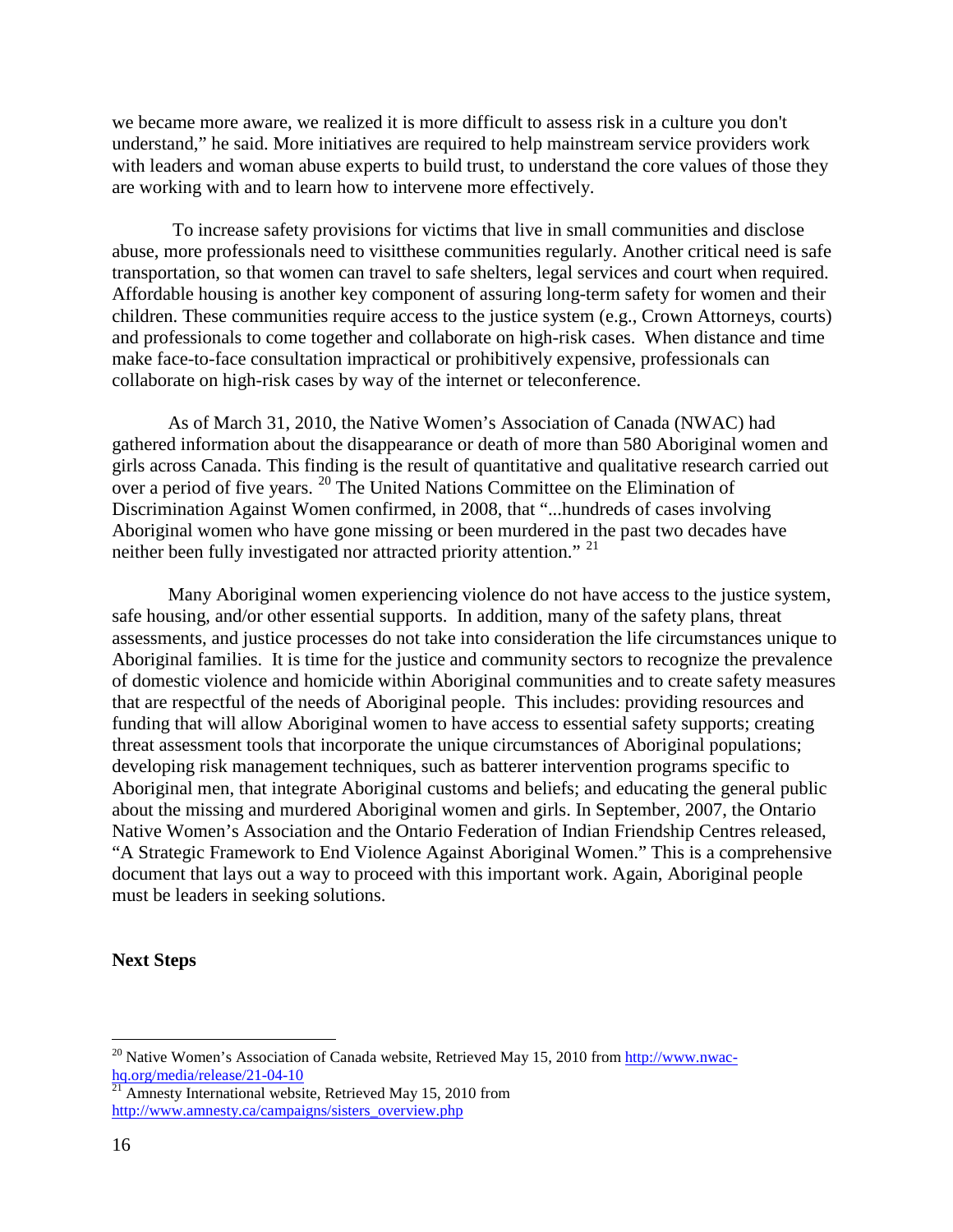Conference participants agreed that the first step required to create effective high-risk management teams involving justice and community partners is to share the knowledge gained from the conference with community partners. As the conference evaluation (Appendix B) shows, the information presented was relevant and helpful to the work of participants and informative.

Although encouraged by the possibilities presented at the conference for expanded relationship building and collaboration between community and justice partners to create highrisk management teams, questions and apprehension remained about the specifics of sharing information and potential breaches of confidentiality. Many communities included provisions for creating protocols and memorandums of understanding in their action plans.

There was a shared hope among conference participants that the government will support the development of more high-risk management teams that include both community and justice partners, continue to support public education campaigns and provide support to programs that can track high-risk perpetrators (e.g., PARS). The province of Ontario can play an essential role in encouraging the establishment of high- risk management teams that include community and justice partners across the province and in supporting the development of guidelines and information to assist community partners in determining what is confidential, when it can be shared, what the process for sharing information should be and for dealing with liability issues. Ontario can build on promising practices such as those of the Hamilton Police Service, which has benefited from legal consultation in its development of guidelines that can be shared with other police services.

The Province of Ontario can also support the establishment of training resources and an implementation plan for a basket of threat assessment and risk management tools with which all sectors should be familiar. This can be facilitated through local, regional and/or provincial meetings and/or events to provide organizations with an opportunity to network, exchange information, identify best practices and receive training.

Through education on the specific threat assessment tools and the mandates of particular organizations that deal with families exposed to domestic violence, communities and systems will begin to work together to protect women and children from further abuse and/or lethality.

Recognizing that there are limitations to what we can do, in particular due to privacy legislation and the fiscal environment, organizations still have an opportunity to reduce the risk of lethal violence through increased collaboration and improved communication.

#### **Conclusions**

This paper represents the thinking of community and justice reps from across Ontario, who deal with threat assessment and risk management in their daily work. Two hundred and eighty-six people, roughly half from the justice sector and half from community based agencies, from 48 coordinating committees across the province contributed to the analysis and the ideas expressed here.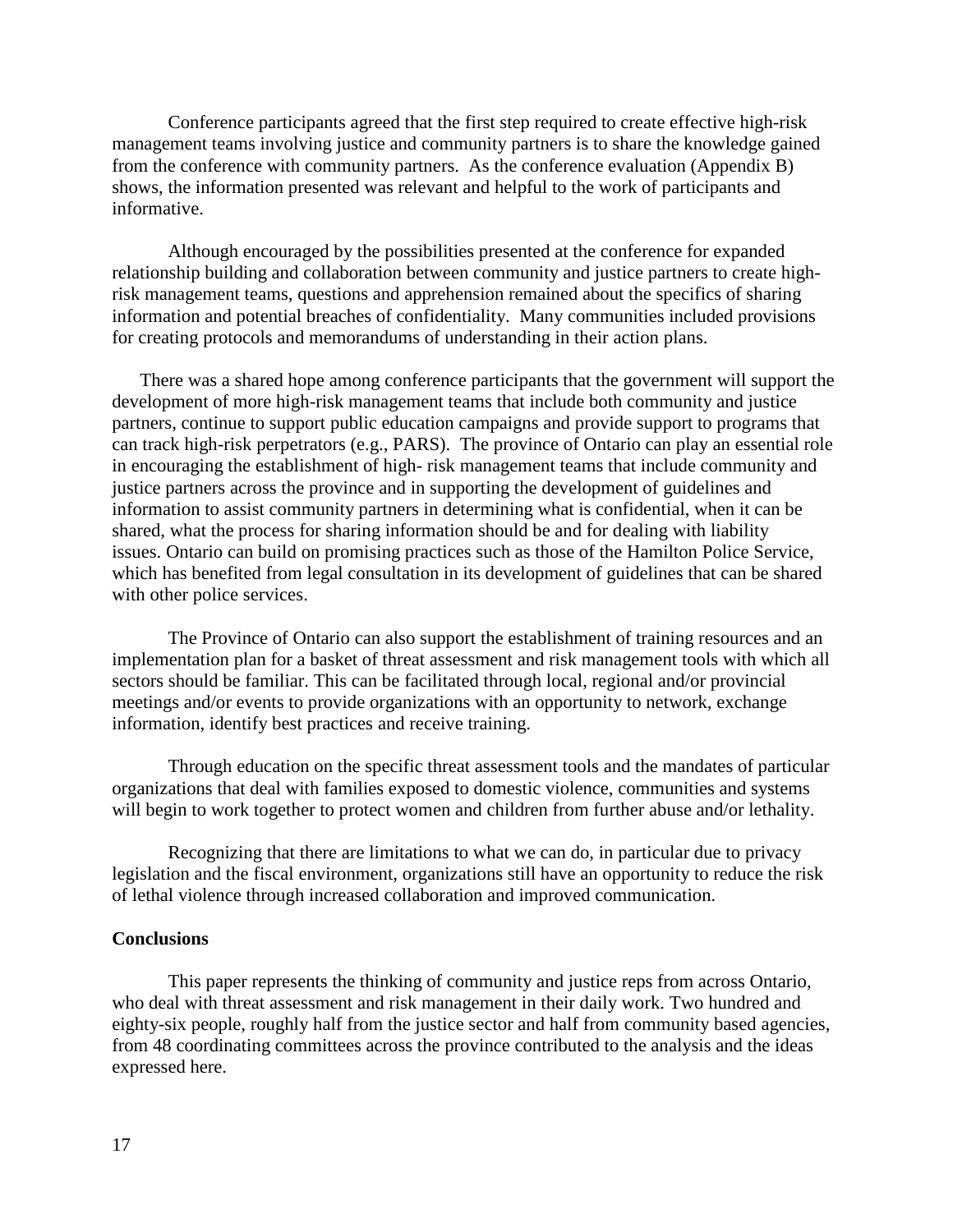A clear commitment for enhanced collaboration and continuous improvement to all systems emerged from the conference. Lessons learned from DVDRC and the framework offered by the Domestic Violence Advisory Council signify tremendous progress in developing common understandings of risk management and agreement that we need to work collaboratively. We are poised to take the work to the next level as we translate promising practices identified at the conference into action in communities across Ontario.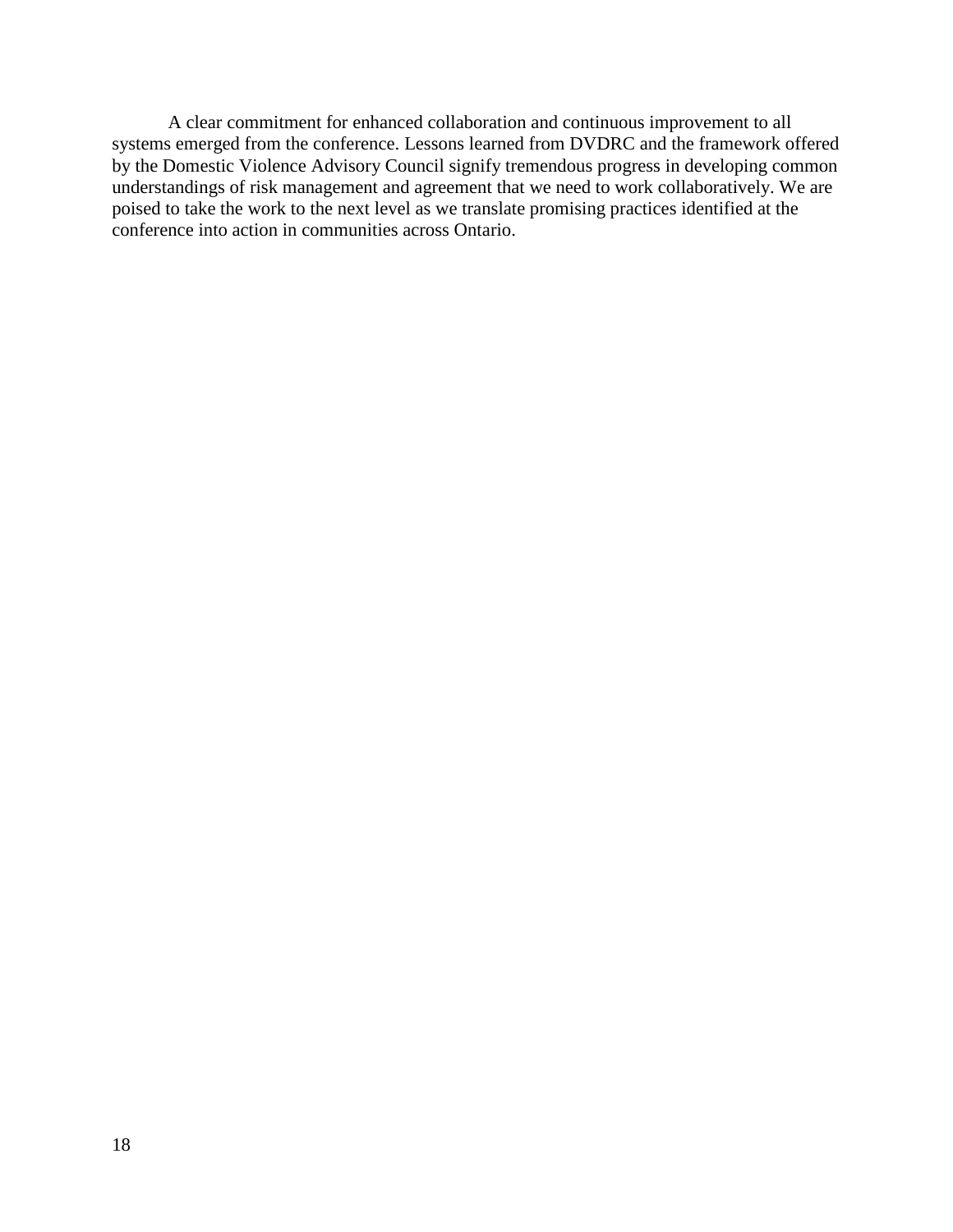Collaboration in Threat Assessment & Risk Management: From Theory to Practice

**Hamilton Convention Centre, Hamilton, ON**





# **Reducing the Risk of Reducing the Risk of Lethal Violence Lethal Violence**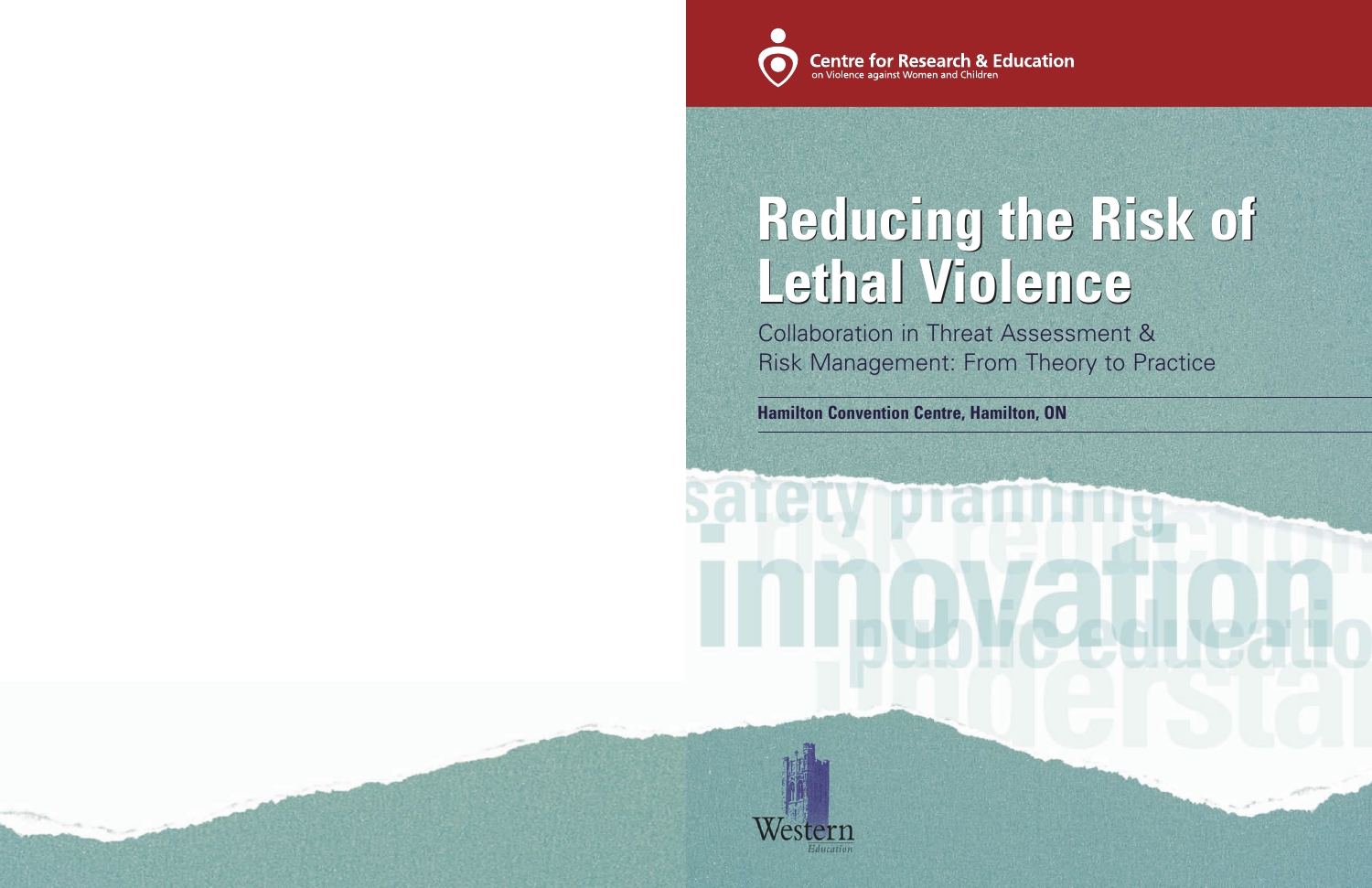#### **Funded by:**

Ontario Women's Directorate, Province of Ontario

#### **Host:**

Centre for Research & Education on Violence against Women and Children, Faculty of Education, University of Western Ontario

#### **Advisory Committee:**

**Clare Freeman,** Former Chair of the Domestic Violence Advisory Council, Executive Director, Interval House, Hamilton, Ontario

**Deborah Sinclair,** Former member, Domestic Violence Advisory Council, Member, Domestic Violence Death Review Committee, Social Worker/ Consultant, Toronto

**Mark Holmes,** Former member, Domestic Violence Advisory Council, Program Coordinator, New Directions, Catholic Family Services Ottawa

"An effective response to domestic violence requires not only well-informed individual interventions, but also coordination of services by different professionals involved with family members."

**Sean Tout,** Staff Sergeant, Project Manager, Executive Office Research and Planning, Waterloo Regional Police Service, former member of the Domestic Violence Advisory Committee

**Norine Nathanson,** Crown Counsel, Provincial Co-Lead, Domestic Violence Court Program, Criminal Law Policy Branch, Ministry of the Attorney General

Case reviews by the Domestic Violence Death Review Committee consistently show that cross-sectoral collaboration can increase the effectiveness of responses to high risk situations. Other research on intervention strategies has validated that threat assessment and risk management is most successful when professionals within the justice system and community services who interact with clients at distinct times and in distinct settings work together.<sup>3</sup>

**Johanne Ouimette,** Consultant on issues of VAW & Delegate, Action ontarienne contre la violence faite aux femmes

**Gaëtane Pharand,** Former member of the Domestic Violence Advisory Council, Director of Centre Victoria pour femmes & Member/delegate, Action ontarienne contre la violence faite aux femmes

**Tracey Foreman,** Ministry Lead, Corrections Domestic Violence Management & Operational Support Branch, Ministry of Community Safety and Correctional Services

#### **Purpose:**

<sup>2</sup> Transforming our Communities Report from the Domestic Violence Advisory Council for the Minister Responsible for Women's Issues, (2009). 92.

"Threat assessment and risk management can be better achieved when different individuals who intersect with clients at separate points are able to put risk factors together to form a complete picture."2

> **Co-chairs Mark Holmes, Former member, Domestic Violence Advisory Council,** Program Co-ordinator, New Directions – Catholic Family Services Ottawa **Deborah Sinclair,** Former member, Domestic Violence Advisory Council, Member, Domestic Violence Death Review Committee, Social Worker/Consultant, Toronto

In Ontario we have begun to establish teams focused on providing an appropriate response to high-risk cases of spousal violence. They are involved in developing comprehensive safety plans and risk management strategies with the parties involved, ensuring appropriate monitoring and an ongoing evaluation of the level of risk.

This conference is an opportunity for partners from the justice sector and from community-based services to come together to discuss the challenges and benefits of cross-sectoral collaboration and to build stronger relationships. Strong working relationships provide the foundation for collaboration, thereby increasing the effectiveness of our responses to high risk cases of woman abuse/domestic violence.

1 Domestic Violence Death Review Committee. *Domestic Violence Death Review Committee Annual Report to the Chief Coroner, 2005*: Office of the Chief Coroner of Ontario. (2005). 21.

3 Gondolf, E. W. (2002). *Batterer Intervention Systems: Issues, Outcomes, and Recommendations,* Thousand Oaks, CA: Sage Publications





## **Reducing the Risk of Lethal Violence**

### **Sunday, February 7, 2010 - Sheraton Hotel**

#### **7:00 p.m. – 8:30 p.m. Registration and Networking Reception**

South/West Ballroom 2nd floor (above the lobby) of the Sheraton Hamilton Hotel, 116 King St. West, Hamilton, ON. The hotel adjoins the Convention Centre.

Seating will be assigned and changed for each half-day to mix the sectors and jurisdictions. On the final half-day people from the same jurisdiction will be seated at the same table to

facilitate discussions about local processes.

Entertainment provided by D J Moons (sponsored by CREVAWC)

### **Monday, February 8, 2010 - Hamilton Convention Centre - Chedoke A**

#### **7:30 a.m. – 8:30 a.m. Registration and Continental Breakfast**

**Tris Bentley, Attorney General** 

| $7:30$ a.m. $-8:30$ a.m. | <b>Registration and Continental Breakfast</b>       |
|--------------------------|-----------------------------------------------------|
| $8:30$ a.m. $-8:45$ a.m. | <b>Opening Ceremony – Elders from Six Nations</b>   |
| $8:45$ a.m. $-9:00$ a.m. | <b>Welcome and Greetings</b>                        |
|                          | <b>The Honourable Chris Bentley, Attorney Gener</b> |
|                          | <b>Chief Glenn DeKaire, Hamilton Police Service</b> |
|                          |                                                     |

### **Confronting the Challenges in the Change Process: Naming the Problems**

**9:00 a.m. – 10:30 a.m. Opening Plenary**

Introduce Domestic Violence Death Review Committee and Domestic Violence Advisory Council reports and recommendations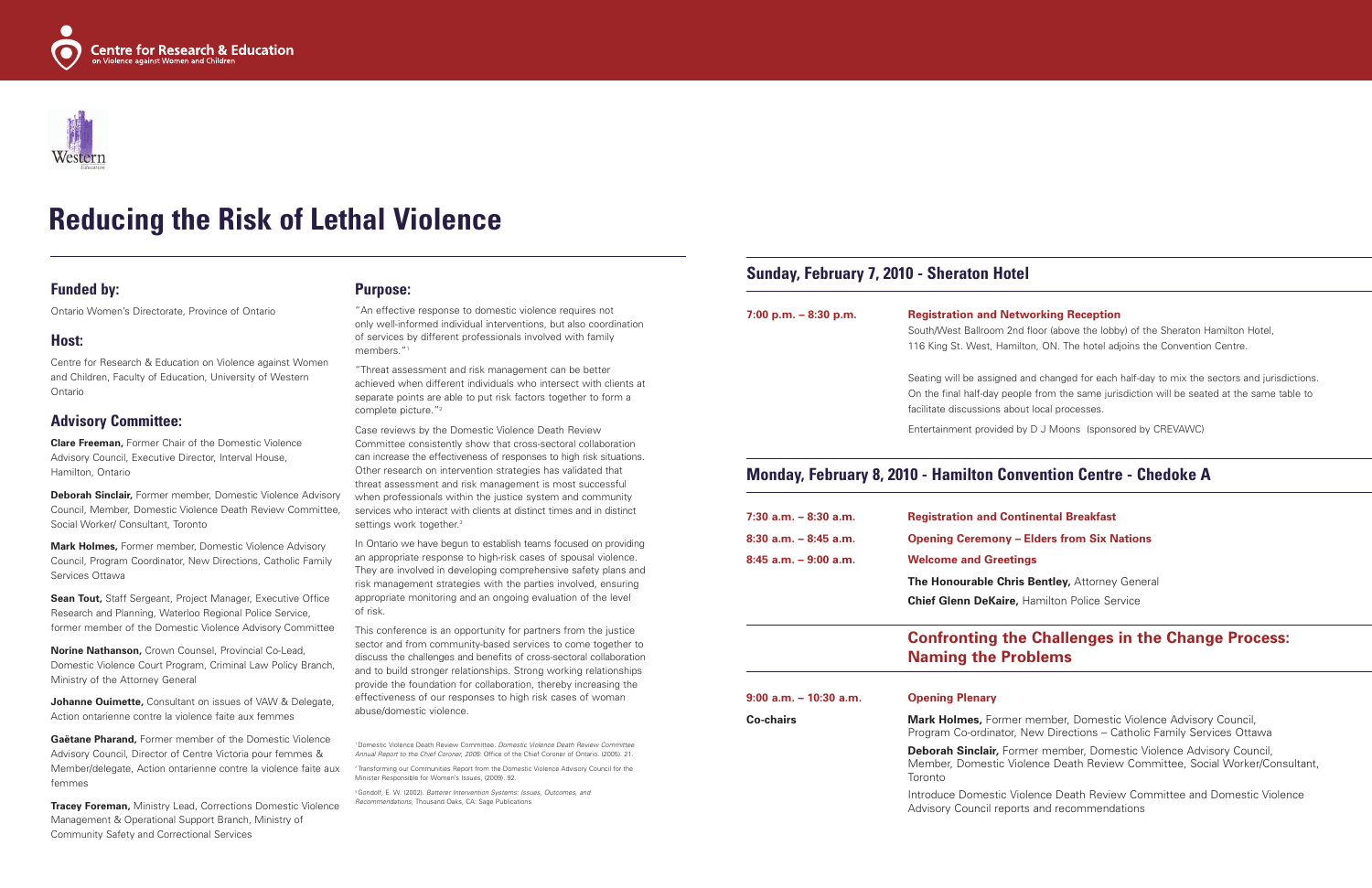



|                           | Jacquelyn Campbell, Associate Dean for Faculty Affairs/Professor,<br>Johns Hopkins University                                                                                                                      |                          | <b>Recognizing t</b><br><b>Identifying So</b>                              |
|---------------------------|--------------------------------------------------------------------------------------------------------------------------------------------------------------------------------------------------------------------|--------------------------|----------------------------------------------------------------------------|
|                           | An overview of challenges for justice and community partners in working<br>collaboratively on risk assessment                                                                                                      | 1:30 p.m. $-3:00$ p.m.   | <b>Afternoon Plenary</b>                                                   |
|                           | <b>Chris Kiriakopoulos, Sexual Assault Unit, Victims of Crime Branch, Hamilton Police</b>                                                                                                                          | <b>Co-chairs</b>         | Mark Holmes, Form<br>Program Co-ordinato                                   |
|                           | Challenges for Police in collaborating on risk assessment<br><b>Teresa Donnelly, Assistant Crown Attorney, Huron County</b>                                                                                        |                          | Deborah Sinclair, Fo<br>Member, Domestic<br>Toronto                        |
|                           | Challenges for Crowns in collaborating on risk assessment                                                                                                                                                          |                          | Introduction to the d                                                      |
| 10:30 a.m. $-$ 10:50 a.m. | <b>Break</b>                                                                                                                                                                                                       |                          | Debra Heaton, Beha<br>Understanding tools                                  |
| 10:50 a.m. - 12 noon      | <b>Small Group Discussion &amp; Large Group Report on Challenges: Confidentiality</b><br>and Information Sharing                                                                                                   |                          | Marco Visentini, Le<br>Resolving the conflic                               |
|                           |                                                                                                                                                                                                                    |                          | Pam Mank, Director                                                         |
|                           | Discuss real and perceived problems such as information sharing and access to<br>resources and report back                                                                                                         |                          | Paul Lobsinger, Dor<br>Resolving the conflic                               |
| 12 noon - 1:30 p.m.       | <b>Lunch &amp; Luncheon Address</b>                                                                                                                                                                                |                          | Maureen Reid, Man<br>Sharing information                                   |
|                           | No Private Matter: Protecting Women & Children Living with<br><b>Domestic Violence</b>                                                                                                                             | $3:00$ p.m. $-3:20$ p.m. | <b>Break</b>                                                               |
|                           | Mary Ellen Turpel-Lafond, B.C.'s first Representative for Children and Youth in<br>November 2006. The Representative is an Independent Officer of the Legislature.                                                 |                          |                                                                            |
|                           | Ms. Turpel-Lafond authored the report on the death of six-year-old Christian Lee who<br>died along with his mother and three other members of his family in a murder/suicide<br>committed by his father Peter Lee. | 3:20 p.m. $-$ 4:30 p.m.  | <b>Small Group Discus</b><br>Discuss practical solu<br>have encountered in |
|                           |                                                                                                                                                                                                                    | 4:30 p.m. $-6:00$ p.m.   | <b>Cash Bar</b> Entertainm                                                 |
|                           |                                                                                                                                                                                                                    | 6:00 p.m. $- 7:00$ p.m.  | <b>Dinner</b>                                                              |
|                           |                                                                                                                                                                                                                    | 7:00 p.m. $- 7:45$ p.m.  | <b>Representatives from</b><br>Risks for Aboriginal V                      |
|                           |                                                                                                                                                                                                                    | 7:45 p.m. $-8:30$ p.m.   | Holly Johnson, Asso<br>Criminology and Instit                              |
|                           |                                                                                                                                                                                                                    |                          | <b>Mohammed Baobai</b><br>Support and Integratio                           |
|                           |                                                                                                                                                                                                                    |                          | The Intersection of Ri                                                     |

### **Reading Opportunities for Effective Collaboration: I**utions

**Parath Mark Momestic Violence Advisory Council,** or, New Directions – Catholic Family Services Ottawa *<u>Cormer</u>* member, Domestic Violence Advisory Council, Violence Death Review Committee, Social Worker/Consultant,

#### liscussion

- avioural Sciences Section, Ontario Provincial Police
- for threat assessment/risk management
- **Marco Visentia** Police Service
- ct between confidentiality and information sharing
- r, Waterloo Family Violence Project
- **Paul Loopsing Comestic Violence Unit, Waterloo Regional Police.**
- ct between confidentiality and information sharing
- hager, The Children's Aid Society of London & Middlesex and collaborating to keep children safe

- **7:45 p.m. 8:30 p.m. Holly Johnson,** Associate Professor & Senior Research Associate, Department of tute for the Prevention of Crime, University of Ottawa
- **id,** Executive Director, Muslim Family Resource Centre for Social ion
- isk & Vulnerabilities

#### **3:20 p.m. – 4:30 p.m. Small Group Discussion & Large Group Report**

ations to address the barriers discussed in the morning or that you your own community

 $4.4$  and the provided by Corner Pocket (sponsored by CREVAWC)

#### **7:00 p.m. – 7:45 p.m. Representatives from the Sisters in Spirit Campaign**

Vomen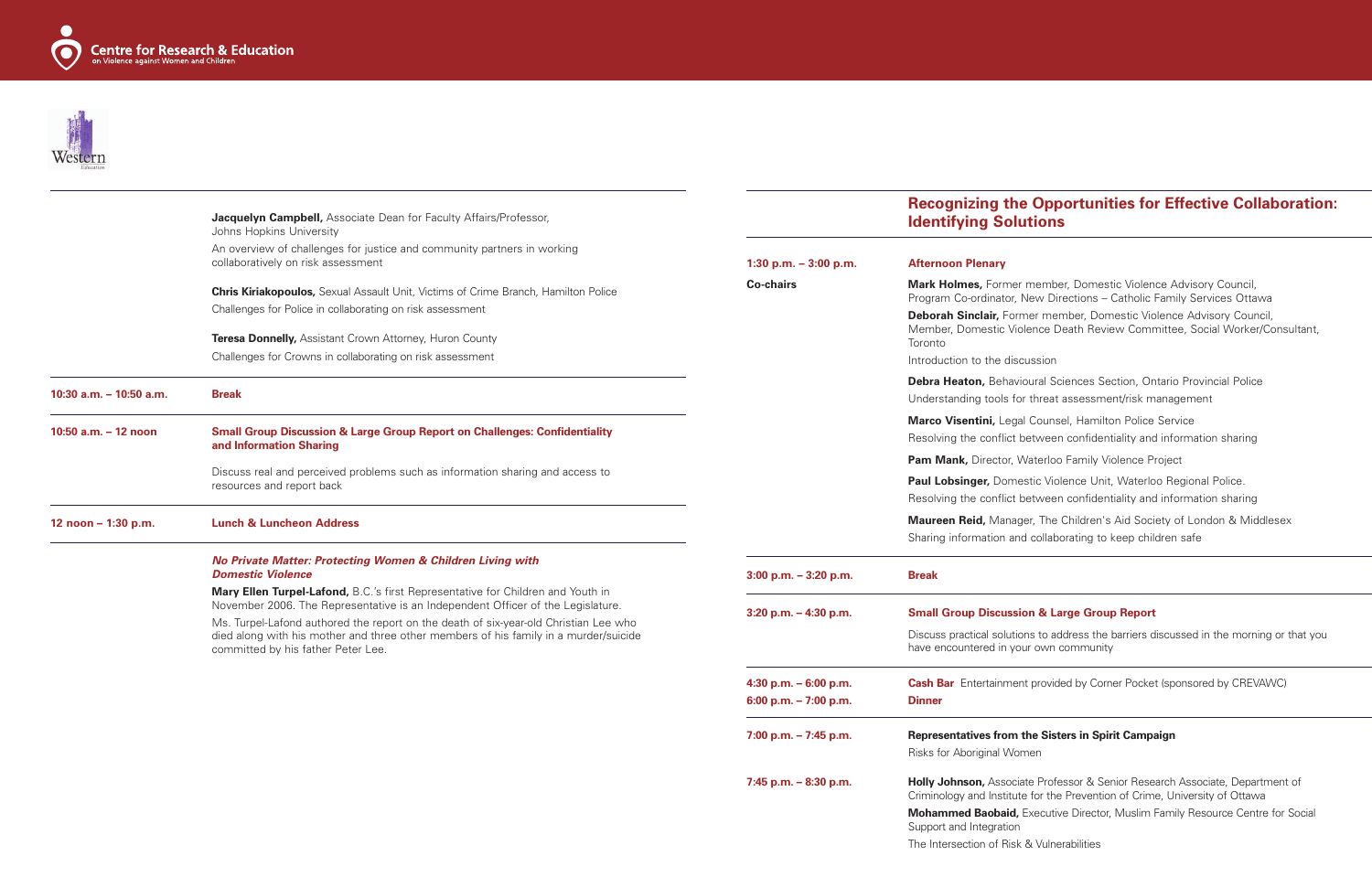#### **10:50 a.m. – noon Small Group Discussion on Developing an Action Plan for your Jurisdiction &**  ing

**1:10 p.m. – 1:20 p.m. Clare Freeman,** Former Chair of the Domestic Violence Advisory Council, Executive use, Hamilton, Ontario

**1ic Director, Centre for Research & Education on Violence against** Faculty of Education, University of Western Ontario, Member, olence Death Review Committee

**Barb MacAurie, Barb MacAurie, Centre for Research & Education on Violence** hildren, Faculty of Education, University of Western Ontario, **Violence Advisory Council** 





|                           | Tuesday, February 9, 2010 - Hamilton Convention Centre - Chedoke A                                                                     | $10:30$ a.m. $-10:50$ a.m. | <b>Break</b>                                                                |
|---------------------------|----------------------------------------------------------------------------------------------------------------------------------------|----------------------------|-----------------------------------------------------------------------------|
|                           | <b>Promising Practices in Ontario: Taking Them Back to</b><br><b>Our Communities</b>                                                   | $10:50$ a.m. $-$ noon      | <b>Small Group Discussion</b><br><b>Large Group Reporting</b>               |
|                           |                                                                                                                                        | 12 noon $-1:00$ p.m.       | <b>Closing Luncheon</b>                                                     |
| $8:00$ a.m. $-8:45$ a.m.  | <b>Continental Breakfast</b>                                                                                                           |                            |                                                                             |
| $8:45$ a.m. $-9:00$ a.m.  | The Honourable Laurel Broten, Minister of Children and Youth Services and<br>Minister Responsible for Women's Issues                   | 1:00 p.m. $-$ 1:10 p.m.    | <b>Conference Evaluation</b>                                                |
| $9:00$ a.m. $-10:30$ a.m. | <b>Plenary</b>                                                                                                                         | 1:10 p.m. $-$ 1:20 p.m.    | <b>Clare Freeman, Former</b><br>Director, Interval House,                   |
| <b>Chair</b>              | <b>Clare Freeman, Former Chair of the Domestic Violence Advisory Council,</b><br>Executive Director, Interval House, Hamilton, Ontario |                            | <b>Closing Reflections</b>                                                  |
|                           | <b>Hamilton High Risk Team</b><br><b>Chris Kiriakopoulos, Sexual Assault Unit, Victims of Crime Branch, Hamilton Police</b>            | 1:20 p.m. $-$ 1:30 p.m.    | Peter Jaffe, Academic [<br>Women & Children, Fac<br>Ontario Domestic Violer |
|                           | <b>Susan Double,</b> Acting Administrator, Victim Services, Hamilton Police Service<br>Terry McGurk, St Joseph's Heath Care/ COAST     |                            | Barb MacQuarrie, Com<br>against Women & Child                               |
|                           | <b>Mary Jo Calvert, Manager of Intake Services, Children's Aid Society of Hamilton</b>                                                 |                            | Member, Domestic Viole                                                      |
|                           | A model program                                                                                                                        |                            | Wrap-up & Next Steps                                                        |
|                           | <b>Waterloo Family Violence Project</b>                                                                                                |                            |                                                                             |
|                           | <b>Paul Lobsinger, Domestic Violence Unit, Waterloo Regional Police Service</b>                                                        |                            |                                                                             |
|                           | Kathryn Black, Sergeant, Domestic Violence Unit, Waterloo Regional Police Service                                                      |                            |                                                                             |
|                           | Pam Mank, Director, Waterloo Family Violence Project                                                                                   |                            |                                                                             |
|                           | Teresa Donnelly, Assistant Crown Attorney, Huron County                                                                                |                            |                                                                             |
|                           | A model program                                                                                                                        |                            |                                                                             |
|                           | <b>Belleville</b>                                                                                                                      |                            |                                                                             |
|                           | Lorie Baird, Victim Witness Services Worker, Belleville Victim Witness<br>Assistance Program                                           |                            |                                                                             |
|                           | <b>Cathy Gaebel, Victim Witness Services Worker, Belleville Victim Witness</b><br>Assistance Program                                   |                            |                                                                             |
|                           | A model program                                                                                                                        |                            |                                                                             |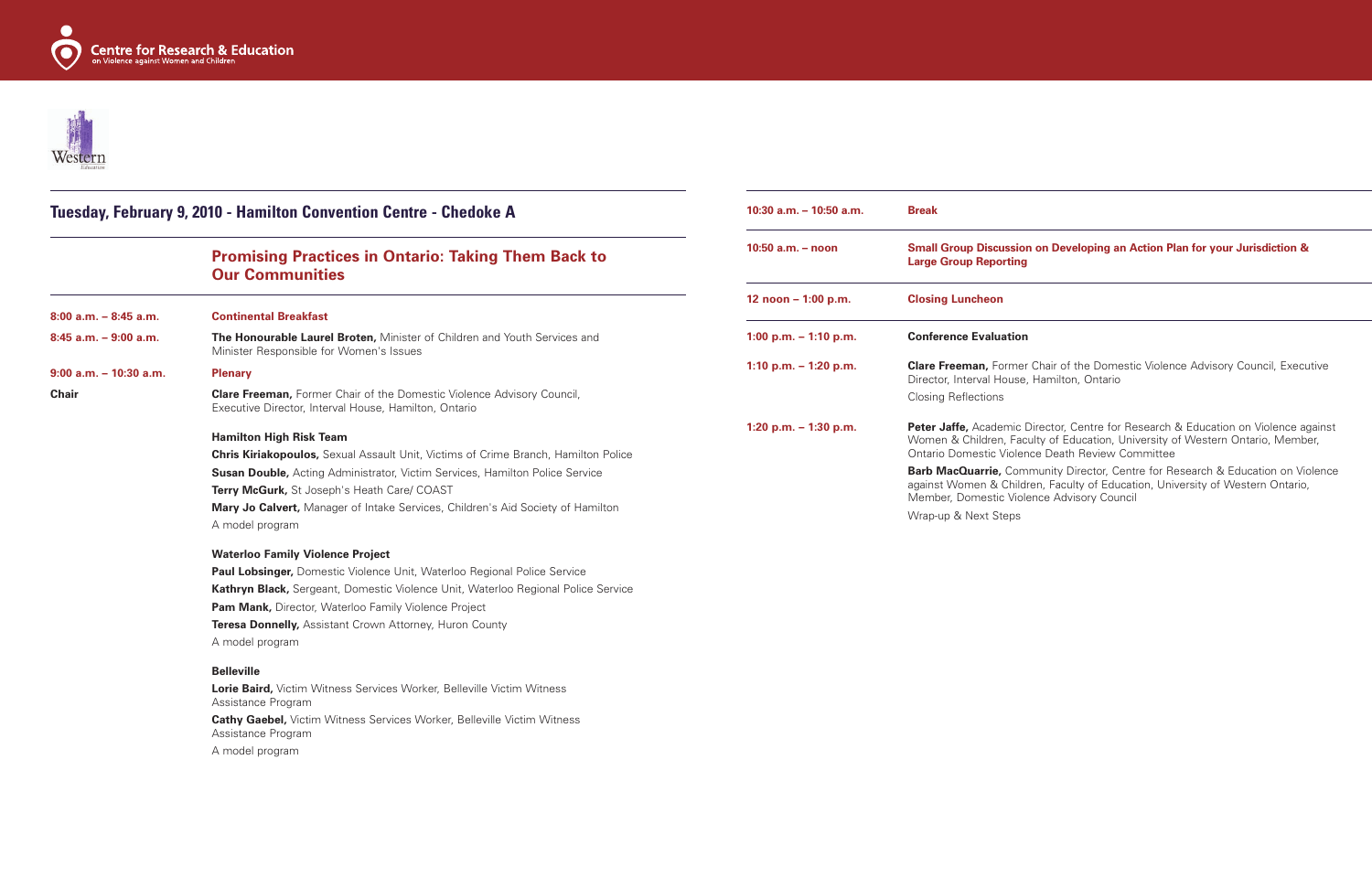## **Reducing the Risk of Lethal Violence Biographies**

#### **BAIRD, LORI**

Lorie Baird is a Victim Witness Services Worker at the Victim Witness Assistance Program in Belleville. She has worked in this capacity for two years. Before joining VWAP, Ms. Baird worked as a member of the Outreach Team for Three Oaks Foundation, Belleville's shelter for women and children and previously worked as a House Counsellor. During her tenure with Three Oaks Foundation, Lorie attended the Domestic Violence Court on a weekly basis to meet women at court, offering services and support. Since joining VWAP, Ms. Baird has provided services on all HART cases, coordinates the bi-weekly HART schedule and has made varied and numerous contributions to improving the HART process.

#### **BAOBAID, MOHAMMED**

Mohammed Baobaid, PhD, earned his doctoral degree from the institute of Psychology at the University of Erlangen Nurnberg in Germany. He is the founder of the Muslim Family Safety Project that addresses Domestic Violence in the Muslim community of London Ontario. Dr. Baobaid is currently the Executive Director of the Muslim Resource Centre for Social Support and Integration. He is also a research associate at the Centre for Research & Education on Violence against Women and Children at the University of Western Ontario. His research areas include cross-cultural perspectives on preventing domestic violence in Muslim and Arab Communities. In addition, he has trained mainstream service providers about working with Muslim families affected by domestic violence. Dr. Baobaid was the second recipient of Every Day Hero Award of the Centre for Research & Education on Violence against Women and Children. He is also on the list of the most 500 influential Muslims that was published in a book by the Royal Islamic Strategic Studies Centre in Jordan and the Prince Alwaleed Bin Talal Center for Muslim-Christian Understanding at Georgetown University.

#### **BLACK, KATHRYN**

Kathryn Black is a Sergeant in the Waterloo Regional Police Service Domestic Violence Investigation Branch. She has been an officer for 17 years and has worked in a variety of areas including patrol, Communications, Research and Planning, and Quality Assurance. She is on the Critical Incident Team for Waterloo Regional Police Service.

As a Sergeant in the Domestic Violence Investigation Branch, Kathryn supervises a platoon of seven investigators. She has taken a key leadership role in the successful development and implementation of the collaborative model. Kathryn is the co-chair of the Waterloo Region High Risk Case Review Team. Kathryn enjoys working with the other community agencies within the Family Violence Project to proactively address issues of family violence. She recognizes that the entire community has a role to play in eliminating domestic violence.

#### **CALVERT, MARY JO**

Mary Jo Calvert has worked at the Children's Aid Society of Hamilton for the past 20 years. She has worked as a child protection investigator and is currently the Manager of Intake Services. In her capacity at the CAS, Mary Jo has collaborated with both the Violence Against Women services as well as the Men's Anti violence service providers in an attempt to increase safety for children and women receiving child welfare services.

#### **CAMPBELL, JACQUELINE**

Jacquelyn Campbell is the Anna D. Wolf Chair and a Professor in the Johns Hopkins University School of Nursing with a joint appointment in the Bloomberg School of Public Health. She has been conducting advocacy policy work and research in the area of violence against women since 1980 and has published more than 200 articles and seven books. Dr. Campbell has been PI on 10 major US governmental research grants and Co-Chaired the Steering Committee for the WHO Multi-country Study on Violence Against Women and Women's Health as well as consulting on several major research projects related to domestic violence in Canada. She is an elected member of the Institute of Medicine and the American Academy of Nursing and is President of the Board of Directors of the Family Violence Prevention Fund. She also was a member of the congressionally appointed US Department of Defense Task Force on Domestic Violence and served on the Board of Directors of the House of Ruth Battered Women's Shelter and three other shelters.

#### **DONNELLY, TERESA**

Teresa Donnelly has been an Assistant Crown Attorney in the County of Huron since 2008. Prior to that, she was an Assistant Crown Attorney in the Region of Waterloo for 14 years. Teresa specializes in Domestic Violence and Sexual Assault prosecutions. Her passions are protecting women and children. In 2006, Teresa Donnelly became the first Crown at the Family Violence Project in Waterloo Region where Justice Partners and Community agencies work closely to ensure that victims have a voice and that their needs are met promptly, thoroughly and with respect. Teresa was a member of the High Risk Team in the Region of Waterloo and is a member of the High Risk Team (H.A.R.R.T.) in Huron County.

#### **DOUBLE, SUSAN**

Susan Double graduated from McMaster University with a B.A. in Sociology. Upon graduation she was employed with the Ontario Government in a variety of positions including Youth Correctional Officer, Probation Officer for young offenders and Client Service Representative with the Ontario Disability office. She has been working with victims of crime for 12 years. From 1997-2004 she was the Assistant Coordinator and Acting Manager of the Ministry of Attorney General's Victim/Witness Assistance Program in Hamilton. Since 2004 she has been the Coordinator and recently the Acting Administrator of the Victim Services Branch of the Hamilton Police Service. Her position entails a dual role of administration and front line crisis response responding to victims of crime and tragedy.

#### **FOREMAN, TRACEY**

Following roles in several community-based facilities, including Addictions Specialist and Clinical and Support Staff Supervisor at the Stonehenge Therapeutic Community in Guelph, Ontario, Tracey Foreman joined the Ministry in 1990 as a Clinical Social Worker II at the Guelph Correctional Centre. She served in subsequent clinical roles at the Wellington Detention Centre, Sarnia and Chatham Jails before advancing to the position of Deputy Superintendent at the Sarnia Jail.

Since then, she has honed skills in change management, consensus building and policy/program development and implementation as a Project Manager at local, regional and corporate levels, including postings with the Office of the Assistant Deputy Minister, Adult Community Corrections.

Since 2005, Tracey has led the Corrections response to the government's Domestic Violence Action Plan, and serves as Domestic Violence Inter-Ministerial Coordinator, developing and implementing strategies addressing domestic violence initiatives while ensuring Corrections' policy and programs are integrated with broader governmental priorities of public safety and violence, leading special projects, and representing the Ministry on interministerial, intergovernmental and stakeholder committees, work groups and task forces.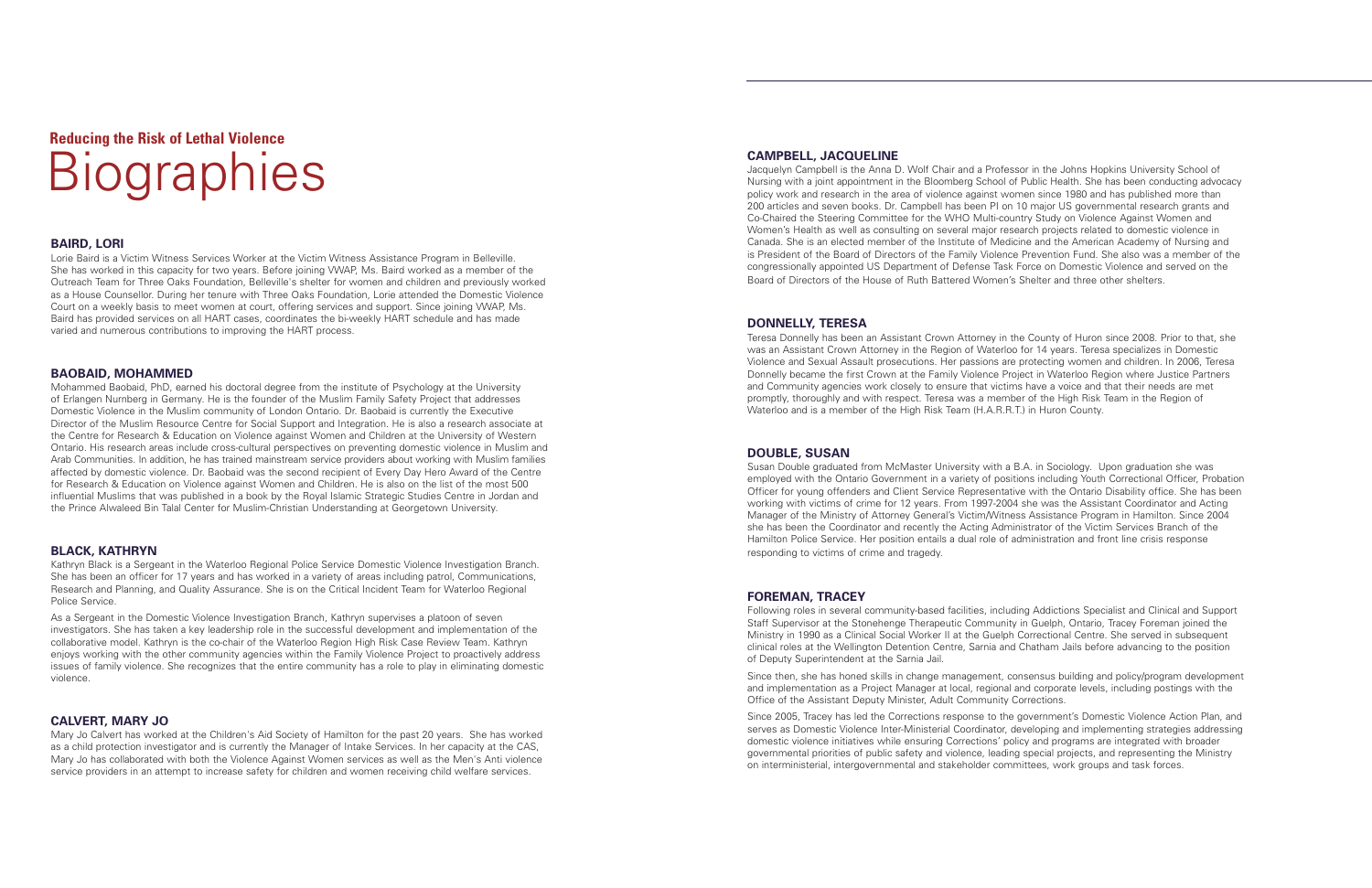#### **FREEMAN, CLARE**

As a therapist, educator and advocate Clare Freeman has worked with and for children and female sexual assault and woman abuse survivors for the past 17 years in both residential and counseling settings. Currently, Clare is the executive director for Interval House of Hamilton, a women's shelter and outreach service for abused women and children and is a member of Hamilton's High Risk team. She is the past chair of the Provincial Domestic Violence Advisory Council to Minister of Women's issues and Ministry of Child and Youth Services.

She holds a Masters degree in social work, a child and youth diploma, and a behavioural science certification. She has been involved in providing post secondary educational instruction in the area of family work, human relations, human sexuality, social movements and group work.

In addition to this, she has provided training to both Hamilton Police Services and to the Bell Cairn Institute for provincial Probation and Parole training. She was a co-investigator on Dr. MacMillian's Ontario Women's Health Grant studying "If, when and How to ask the questions of woman abuse in Health care settings" and Clare has just finished a research project with Dr. MacMillian and Nadine Wathan on the education of Health care and social work providers in the area of Domestic violence.

#### **GAEBEL, CATHY**

Cathy Gaebel is a Victim Witness Services Worker at the Victim Witness Assistance Program in Belleville. Ms. Gaebel has worked with VWAP since 1998, and previously volunteered with the program. Ms. Gaebel has worked in the Domestic Violence Court on a number of rotations over the years. During these rotations, Ms. Gaebel provided services to HART cases, coordinated the biweekly review schedule and was instrumental in shaping the HART process for Belleville. She has participated in a number of workshops and training sessions, both as participant and presenter, included the DVC Co-leads conferences and police training sessions.

#### **HEATON, DEBRA**

D/Sgt. Debra Heaton has been a member of the Ontario Provincial Police for 25 years. She has investigated numerous criminal offences including homicides, arsons, robberies, stalking and threatening cases, narcotics, sexual assaults, and abductions and also served as a hostage/barricaded person's negotiator.

D/Sgt. Heaton has been assigned to the OPP Behavioural Sciences and Analysis Services for 13 years, first as a Supervisor and violent crimes analyst in the Violent Crime Linkage Analysis Centre. In 2000, she assisted in the formation of Canada's first sex offender registry, the Ontario Sex Offender Registry. In September 2001 Detective Sergeant Heaton was assigned to the Threat Assessment Unit.

D/Sgt. Heaton is a member of the Association of Threat Assessment Professionals and the Canadian Association of Threat Assessment Professionals and has extensive training and experience in the management of incidents where there is a potential for targeted violence such as stalking, workplace violence, school violence, sexual offenders, threatening correspondence, threats to public/political figures, high risk releases and domestic violence cases for the OPP, other law enforcement agencies and criminal justice agencies nationally and internationally. She has been qualified as an expert in the field of Threat Assessment in the Ontario Court of Justice.

Detective Sergeant Heaton frequently provides instruction regarding domestic violence, sex offenders, school violence and other threat assessment areas and services offered by Behavioural Sciences and Analysis Services.

#### **HOLMES, MARK**

Paul Lobsinger is the Staff Sergeant in charge of the Waterloo Regional Police Service Domestic Violence Investigation Branch located at the Family Violence Project of Waterloo Region. He is in his 23rd year of police service to his community. Prior to coming to the Domestic Violence Unit he was a Sergeant in Support Services at Headquarters.

Mark is the Co-ordinator of the New Directions Program, a Partner Assault Response Program which is located at Catholic Family Service Ottawa. He is the co-founder of New Directions and has worked in the program since its inception in 1984. New Directions has provided service to approximately 8000 men during that time. Mark has a Diploma in Early Childhood Education from Algonquin College and a B.A.(Psychology )and a Master's of Social Work from Carleton University. He has also worked as a day care worker, childcare worker with the Ottawa Children's Aid Society, a community legal worker and with the Ministry of the Attorney General's Victim Witness Assistance Program, as well as providing support to male survivors of physical and sexual abuse that occurred at the St. Joseph's Training School in Alfred, Ontario.

In May 2009, Mark concluded an appointment as a member of the Government of Ontario's Domestic Violence Advisory Council.

#### **JAFFE, PETER**

Dr. Peter Jaffe is a Professor in the Faculty of Education at the University of Western Ontario and the Academic Director of the Centre for Research & Education on Violence against Women & Children. He is the Director Emeritus for the Centre for Children and Families in the Justice System, which is a children's mental health centre specializing in issues which bring children and families into the justice system in London, Ontario. He has co-authored many books, chapters and articles related to children, families and the justice system including Children of Battered Women, Child Custody & Domestic Violence and Working Together to End Domestic Violence. He has presented workshops across the USA, Canada, Australia, New Zealand, and Europe to various groups including judges, lawyers, mental health professionals and educators. Dr. Jaffe has been an expert witness in three Ontario inquests into domestic homicides. He is a founding member of the Chief Coroners Domestic Violence Death Review Committee.

#### **JOHNSON, HOLLY**

Holly Johnson is Associate Professor of Criminology at the University of Ottawa, Canada. Her primary research interests over the past two decades have centered on methodological and policy issues surrounding male violence against women. She was principal investigator of Statistics Canada's first national survey on violence against women and a collaborator on the International Violence Against Women Survey. She is author of numerous peer-reviewed articles, books and government reports on this topic and has served as expert advisor to several UN undertakings, most recently the UN Expert Group on Indicators on Violence Against Women. She is co-investigator on the Canadian Observatory on the Justice System's Response to Intimate Partner Violence and co-author, with Myrna Dawson, of the upcoming text Violence Against Women in Canada: Research and Policy Perspectives (Oxford University Press). In her local community, she is an active member of the Ottawa Coalition to End Violence Against Women.

#### **KIRIAKOPOULOS, CHRIS**

Detective Sergeant Kiriakopoulos began his career with Hamilton Police Service in 1984. He has been assigned to the Patrol, Parks Marine, Criminal Investigation, and Crime Analysis Branches. In 2000 Det/Sgt Kiriakopoulos was assigned to the Family Violence resource Unit and promoted to the rank of Sergeant. He continued in this role for three years and then to the Hate Crime Branch. Chris was promoted the rank of Detective Sergeant and for the past 3 years has been in charge of the Victims of Crime Branch including the Sexual Assault Unit, Child Abuse Branch, Family Violence Resource Unit and the Crimes Against Seniors Branch.

#### **LOBSINGER, PAUL**

Paul has extensive experience in criminal investigation and community policing. He has experience in Patrol, Detectives, Divisional Street Crime Unit, Drug Investigation and Professional Standards.

Having focused much of his policing career in Criminal Investigations, Paul is committed to ensuring that victims of domestic violence and elder abuse receive the utmost level of support and investigation from the Waterloo Regional Police Service. Working closely with the co-located community services to provide a seamless and holistic response to domestic violence and elder abuse is essential in providing the best service possible to our community. Tackling these social ills is a new challenge for Paul and he welcomes the opportunity.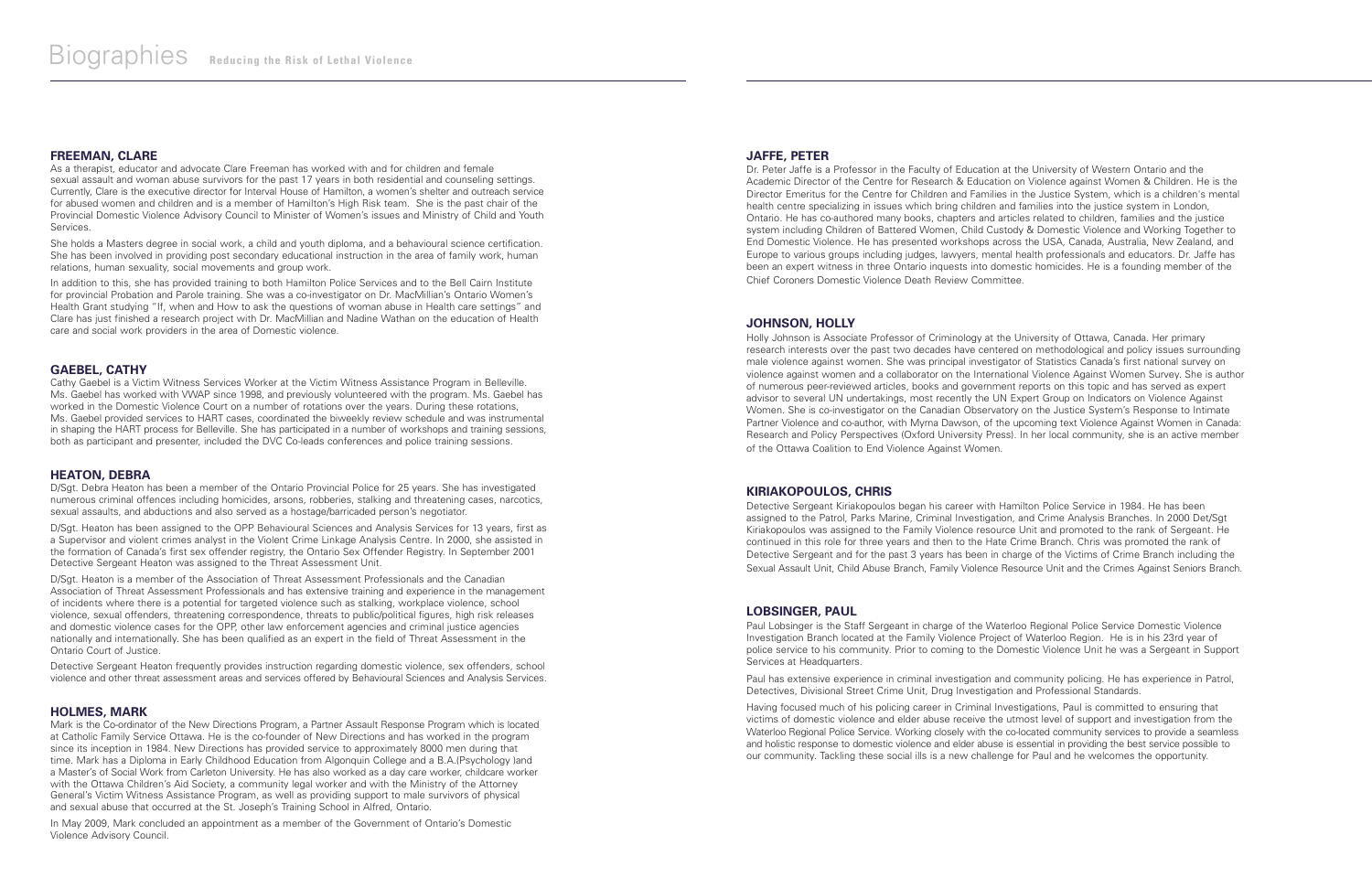#### **MANK, PAMELA**

Pamela Mank is the Co-ordinator of the Family Violence Project Waterloo Region. This seamless response to family violence is the first of its kind in Canada. It is a collaborative response to Domestic Violence representing a one-stop service approach with 13 co-located Partner agencies and services. She is also the Assistant Clinical Director of Catholic Family Counselling Centre (CFCC), Waterloo Region. Pamela has a Masters degree in Social Work. For over 25 years she has specialized in working with women particularly in the areas of Family Violence, Sexual Assault, Self Esteem and Self Growth/Understanding. She has developed a psychoeduational programme for women dealing with Domestic Violence related issues. She has been successfully running this programme, "Understanding Me" for 12 years as well as leading Family Violence Therapy Groups and Separation/Divorce Groups. She indicates that ultimately working with these groups and in the area of Family Violence is a mutual learning process. The women have taught her about their experiences and she has been able to use their collective voices to teach others. She has a leadership role with CFCC's Critical Incident Response Team which has responded to a myriad of crisis/incidents within her community. Pamela is a long term field placement supervisor for Wilfrid Laurier University Masters of Social Work students. She has had articles published on a variety of topics related to personal growth and recently The Family Violence Project.

#### **MACQUARRIE, BARB**

Barb MacQuarrie is the Community Director of the Centre for Research & Education on Violence against Women & Children at the University of Western Ontario. She works to promote collaboration between community-based professionals and advocates and academic researchers. She has been an advocate for survivors of violence and has worked on diverse fronts to give voice to their experiences of violence as well as their experiences in the systems that are intended to respond to this violence. She has co-authored publications on workplace harassment, violence in the lives of girls, violence on college and university campuses and has written for local anti-violence organizations about the challenges facing front line service providers and the connections between mental health, addictions and trauma. She is the executive producer of the video, "The Way Forward: Rethinking the problem of workplace sexual harassment" and an executive producer for the just released video, "Voices of Diversity: Creating a culture of safety, respect and belonging on campus." Recently, she coordinated the writing and publication of the Surviving the System Handbook. Advice on using the legal system if you are a survivor of sexual violence. Barb manages the provincial Neighbours, Friends and Families public education campaign and the Respect-at-Work training program. She chairs the Muslim Family Support Service in London. Barb is interested in how research can inform prevention of and responses to violence against women and girls.

#### **MCGURK, TERRY**

Mr. McGurk has worked in a variety of hospital settings as a Psychiatric Nurse for the past 40 years, and has a wide range of experience in Clinical and Administrative roles. He worked as a Case Manager for the Hamilton Program for Schizophrenia, Nursing Supervisor for the Hamilton Psychiatric Hospital, and taught in the Mental Health Nursing Certificate Program/Psychiatric Rehabilitation Certificate Program at Mohawk College for a number of years. 13 years ago, Mr. McGurk, developed the COAST Hamilton Program and for 5 years also managed the Psychiatric Emergency Services at St. Joseph's Healthcare. In early 2005 he developed the COAST Halton Program and then later became the Director of Programs for CMHA Halton. In January of 2009 he left CMHA Halton to enhance the Crisis Assessment Support Team (CAST) and Addictions Services of Haldimand Norfolk. Presently Mr. McGurk splits his full time position with COAST Hamilton and the CAST/Addictions Services of Haldimand Norfolk and sits on a number committees in both communities.

She is an authorized trainer for the Ministry of Families and Children teaching the modules: Impact of Child Maltreatment; Interviewing Children; Investigating Sexual Offences Against Children and Forensic Interviewing. She has presented at numerous conferences on topics related to sexual abuse within families and other child protection issues, and has been a consultant to the Centre for Children and Families in the Justice System of the Family Court Clinic and the London Custody and Access Project for the past twenty years.

Mr. McGurk is the Chair of the Human Services and Justice Coordinating Committee in Hamilton

#### **NATHANSON, NORINE**

Norine Nathanson is Crown Counsel and the Provincial Co-Lead of Ontario's Domestic Violence Court Program with the Ministry of the Attorney General. She has been Crown Counsel with the Ministry since 1991 serving as an Assistant Crown Attorney and Domestic Violence Crown Lead and as Counsel to the Victim Witness Assistance Program.

#### **OUIMETTE, JOHANNE**

Formatrice, conférencière et consultante, Johanne Ouimette œuvre dans le domaine de la violence faite aux femmes depuis près de 25 ans. Psychologue-sexologue de profession, elle travaille à améliorer la condition des femmes en recourant à divers moyens, dont le counselling individuel et de groupe, le développement communautaire, la formation des intervenantes et la supervision. Auteure du livre La force de s'affranchir, elle a aussi collaboré à la rédaction des modules de la formation en ligne et élaboré le « Manuel d'animation d'atelier pour femmes de 65 ans et plus victimes de violence » pour AOcVF. Elle est présidente du conseil d'administration du Centre Novas, centre d'aide et de lutte contre les agressions à caractère sexuel des comtés de Prescott et Russell.

#### **PHARAND, GAËTANE**

Gaëtane Pharand est directrice fondatrice du Centre Victoria pour femmes de Sudbury depuis 1993. Le CVF est voué au soutien des femmes francophones qui luttent contre toutes les formes de violence. Elle a été membre du comité aviseur de la Ministre de la Direction générale de la Condition féminine en matière de violence contre les femmes. Entre 1999 et 2009, elle a assumé le poste de présidente du regroupement provincial Action ontarienne contre la violence faite aux femmes, organisme voué au développement des services en français en matière de violence contre les femmes et qui agit aussi comme lieu de réseautage et de formation des intervenantes francophones dans ce domaine. De 1991 à 1995, Mad. Pharand a agit comme commissaire à la Commission ontarienne des droits de la personne. Elle est formée en radiotélédiffusion et en gestion d=entreprise mais c'est auprès de divers regroupements de femmes francophones qu'elle a choisi d'œuvrer depuis plus de 20 ans.

#### **REID, MAUREEN**

Ms. Maureen Reid has worked in the areas of child protection and child physical and sexual abuse for the past twenty-eight years. Within a child welfare agency, Ms. Reid developed a treatment program for families (child victims, perpetrators and non-implicated parents) where sexual abuse has been verified that includes individual, group and family treatment. This program is in its 20th year and provides therapy to over 100 individuals per week. She has also co-facilitated community based groups for adult male survivors of childhood sexual abuse. She co-facilitates the Caring Dad's group in partnership with Changing Ways of London. This is a program for fathers who have been physically abusive with their children or are at risk of being physically abusive. She has been the Child Abuse Consultant for the London and Middlesex Children's Aid Society and is currently Chair of the Child Abuse Prevention Council in London, Ontario. She is past Chair of the Adult Survivors Committee in London, Ontario.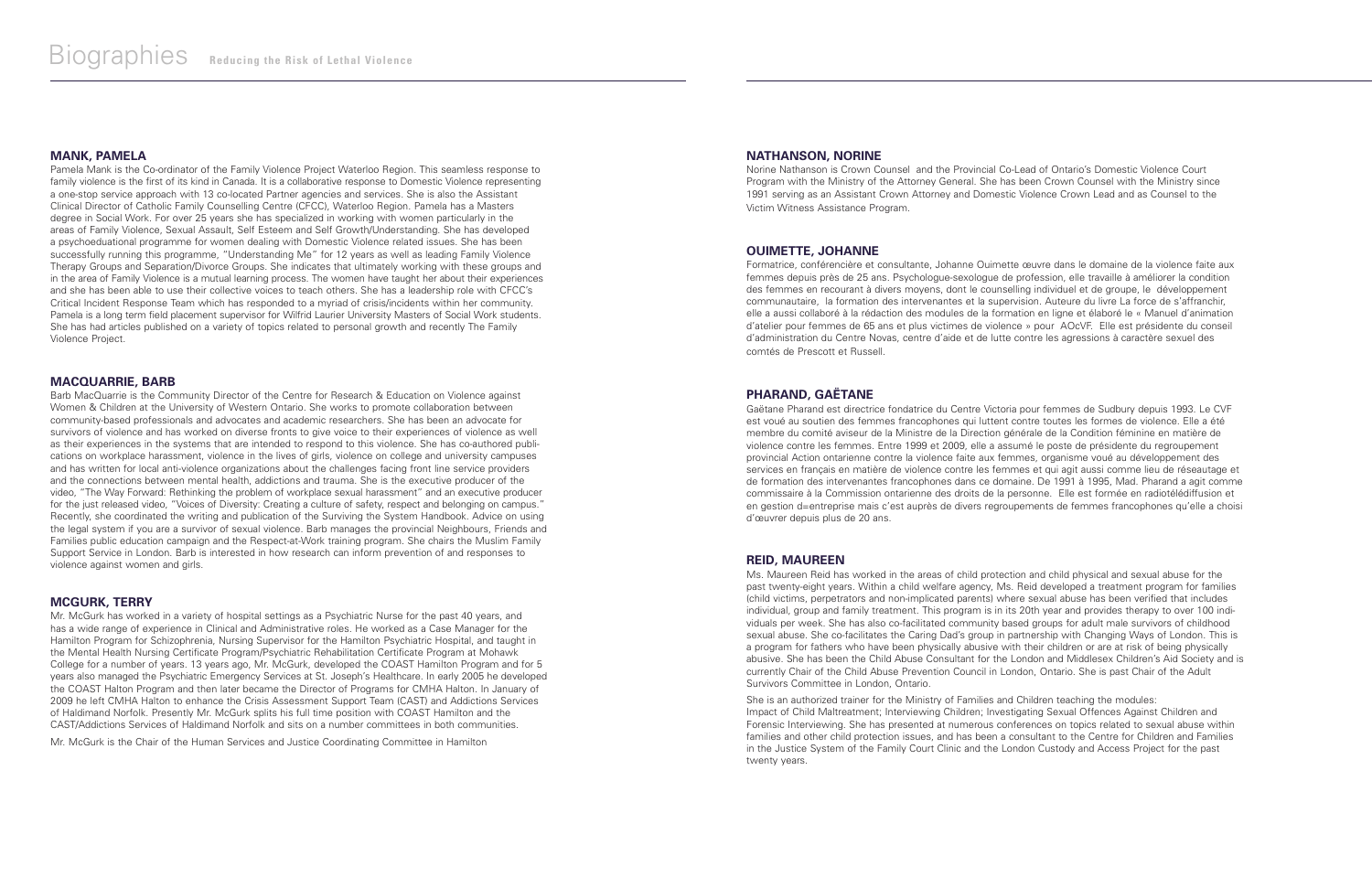#### **SINCLAIR, DEBORAH**

Deborah Sinclair is a senior social worker, consultant, trainer and community organizer in independent practice in Toronto, Ontario. She has served as an expert witness in court cases, and in October 2002, testified as an expert witness at the inquest into the murder of Gillian Hadley and suicide of Ralph Hadley. She is a member of the Domestic Violence Death Review Committee (DVDRC is an expert advisory committee of the Chief Coroner's office) and has been since its inception. Deborah was appointed to the Domestic Violence Advisory Council which was responsible for providing advice to the Minister Responsible for Women's Issues on improving the existing system of services to better meet the diverse needs of abused women, their partners and their children across the province of Ontario. Also, the Domestic Violence Advisory Council was to identify key components and/or issues within the broader system of services supporting abused women and their children. Deborah participated on two working sub-committees - Child Welfare and Threat Assessment/ Risk Management. The findings of the panel are presented in the report Transforming our Communities: Report from the Domestic Violence Advisory Council for the Minister Responsible for Women's Issues (Final May, 2009

#### **TOUT, SEAN**

Staff Sergeant, Project Manager, Executive Office Research and Planning, Waterloo Regional Police Service, former member of the Domestic Violence Advisory Committee.

#### **TURPEL-LAFOND, MARY ELLEN**

Mary Ellen Turpel-Lafond was appointed B.C.'s first Representative for Children and Youth in November 2006. The Representative is an Independent Officer of the Legislature. Ms Turpel-Lafond is on leave from the Saskatchewan Provincial Court, where she was the Administrative Judge for Saskatoon. She was appointed to the bench in 1998, and was actively involved in projects relating to access to justice, judicial independence, and public outreach. She has also worked as a criminal law judge in youth and adult courts, with an emphasis on developing partnerships to better serve the needs of young people in the justice system, particularly sexually exploited children and youth, and children and youth with disabilities, such as those who suffer from fetal alcohol spectrum disorder. Ms Turpel-Lafond was a tenured law professor at Dalhousie University Faculty of Law, and taught law at the University of Toronto, the University of Notre Dame and other universities. She has been a visiting professor at University of British Columbia and University of Victoria law schools. She holds a doctorate of law from Harvard Law School, a master's degree in international law from Cambridge University, a law degree from Osgoode Hall, and a bachelor of arts degree from Carleton University. She also holds a certificate in the international and comparative law of human rights from the University of Strasbourg in France. The Representative was also awarded an honourary doctorate degree from B.C.'s Thompson Rivers University in 2009. In 2007, the Indigenous Bar Association awarded her the distinction of 'Indigenous Peoples' Counsel'. As well, Time Magazine has twice bestowed honours upon Ms Turpel-Lafond, naming her one of the '100 Global Leaders of Tomorrow' in 1994, and one of the 'Top 20 Canadian Leaders for the 21st Century' in 1999. A member of the Muskeg Lake Cree Nation, she is active in her First Nations community. In 2005, she published a book on the history of the Muskeg Lake Cree Nation that was short-listed for a Saskatchewan Book Award. Ms Turpel-Lafond, her husband George Lafond, their son and three daughters, (including twins), reside in Victoria, B.C.

#### **VISENTINI, MARCO**

Marco Visentini is Legal Counsel for the Hamilton Police Service. He graduated from McMaster University with a Bachelor of Arts in 1993 and obtained his Bachelor of Laws (LLB) from Osgoode Hall Law School in 1996. After graduating from law school, he spent a year in the People's Republic of China teaching law and legal English at the Southwest University of Political Science and Law in the City of Chongqing, in the Sichuan Province. Upon his return from China, Marco articled with the law firm of Agro Zaffiro Parente Orzel and Baker in Hamilton, Ontario. After his call to the Ontario Bar in 1999, he entered practice with the firm in the field of civil litigation. While at the firm, he was also appointed a Standing Agent for the Federal Crown, conducting prosecutions under federal statutes (primarily under the Controlled Drugs and Substances Act) in the City of Hamilton. Marco joined the Hamilton Police Service in October 2003, where he acts as Legal Counsel to the Chief of Police. He has been Chair of the Ontario Association of Chiefs of Police (O.A.C.P.) Police Legal Advisors Committee since June 2006.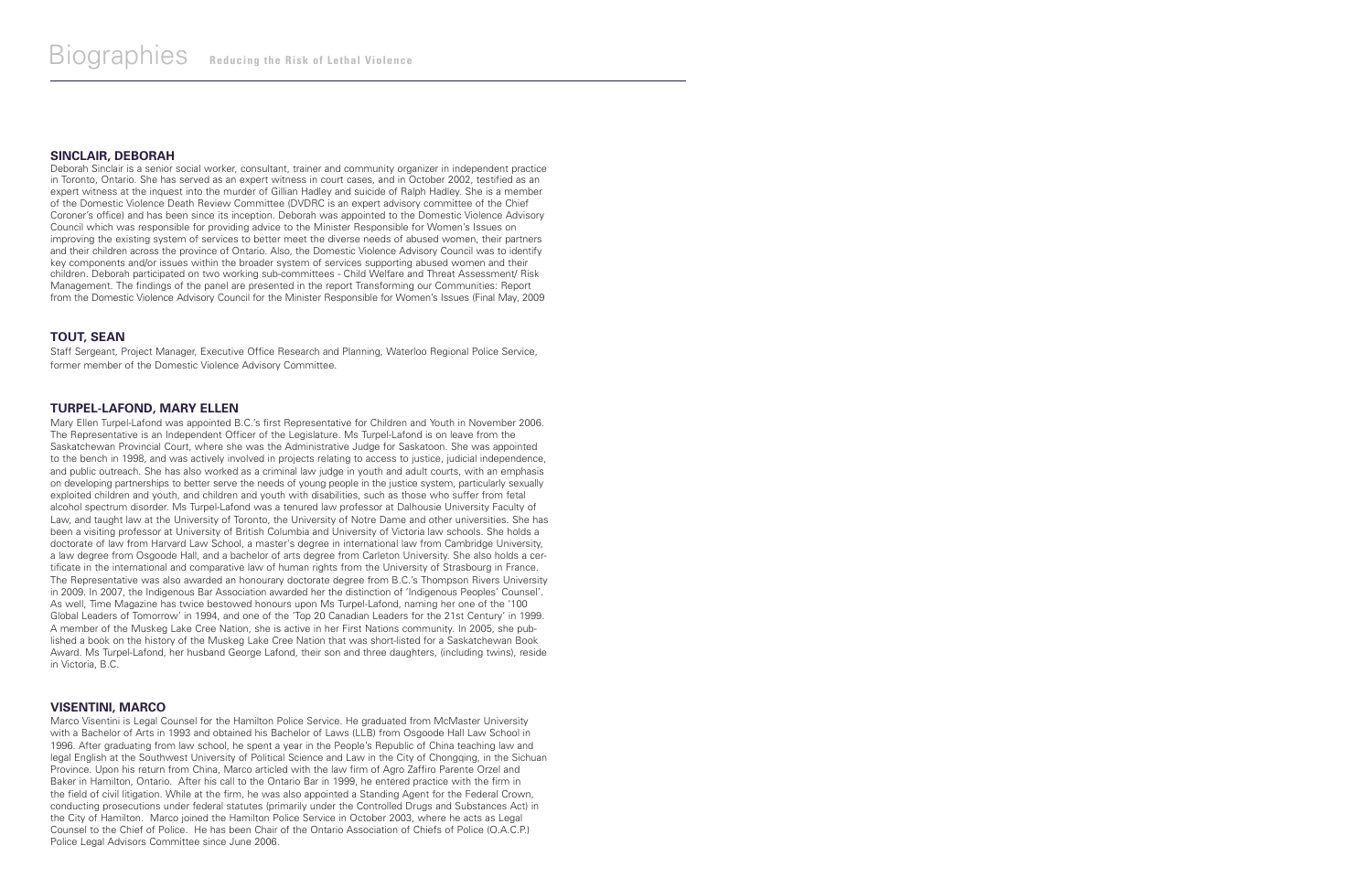| <b>JOB TITLE</b>                  | <b>FREQUENCY</b> |
|-----------------------------------|------------------|
| Victim Witness Assistance Program | 23               |
| Probation/Parole Officer          | 9                |
| Police Officer                    | 50               |
| Mental health                     | 10               |
| Sexual assault/domestic violence  | 16               |
| Shelter                           | 33               |
| Crown Attorney                    | 13               |
| PAR program                       | 3                |
| <b>Bail Safety</b>                |                  |
| Legal Aid                         |                  |
| Program coordinator               | 25               |
| CAS                               | 8                |
| Victim services                   | 13               |
| <b>Big Sisters</b>                |                  |
| Judge                             |                  |
| Outreach                          | 14               |
| <b>Supervised Access</b>          |                  |
| Family counselling centre         | 6                |
| Government representative         | 14               |

## **Appendix B CONFERENCE EVALUATION SUMMARY**

| <b>Opening Plenary</b>                                   |                            |                                                                       |                                    |                    |                     |                                       |  |  |
|----------------------------------------------------------|----------------------------|-----------------------------------------------------------------------|------------------------------------|--------------------|---------------------|---------------------------------------|--|--|
|                                                          |                            | Confronting the Challenges in the change process: Naming the problems |                                    |                    |                     |                                       |  |  |
|                                                          | $1 =$ strongly<br>disagree | $2 =$ disagree                                                        | 3=neither<br>agree nor<br>disagree | $4 = \text{agree}$ | 5=strongly<br>agree | $%$ agree<br>and<br>strongly<br>agree |  |  |
| <b>Relevance of</b><br><b>Information</b><br>for my Work | $\Omega$                   |                                                                       |                                    | 51                 | 41                  | 92%                                   |  |  |
| <b>Informative</b>                                       | $\Omega$                   | $\overline{2}$                                                        | 16                                 | 47                 | 30                  | 81%                                   |  |  |
| <b>Quality of</b><br><b>Presentation</b>                 | $\Omega$                   |                                                                       | 13                                 | 44                 | 34                  | 85%                                   |  |  |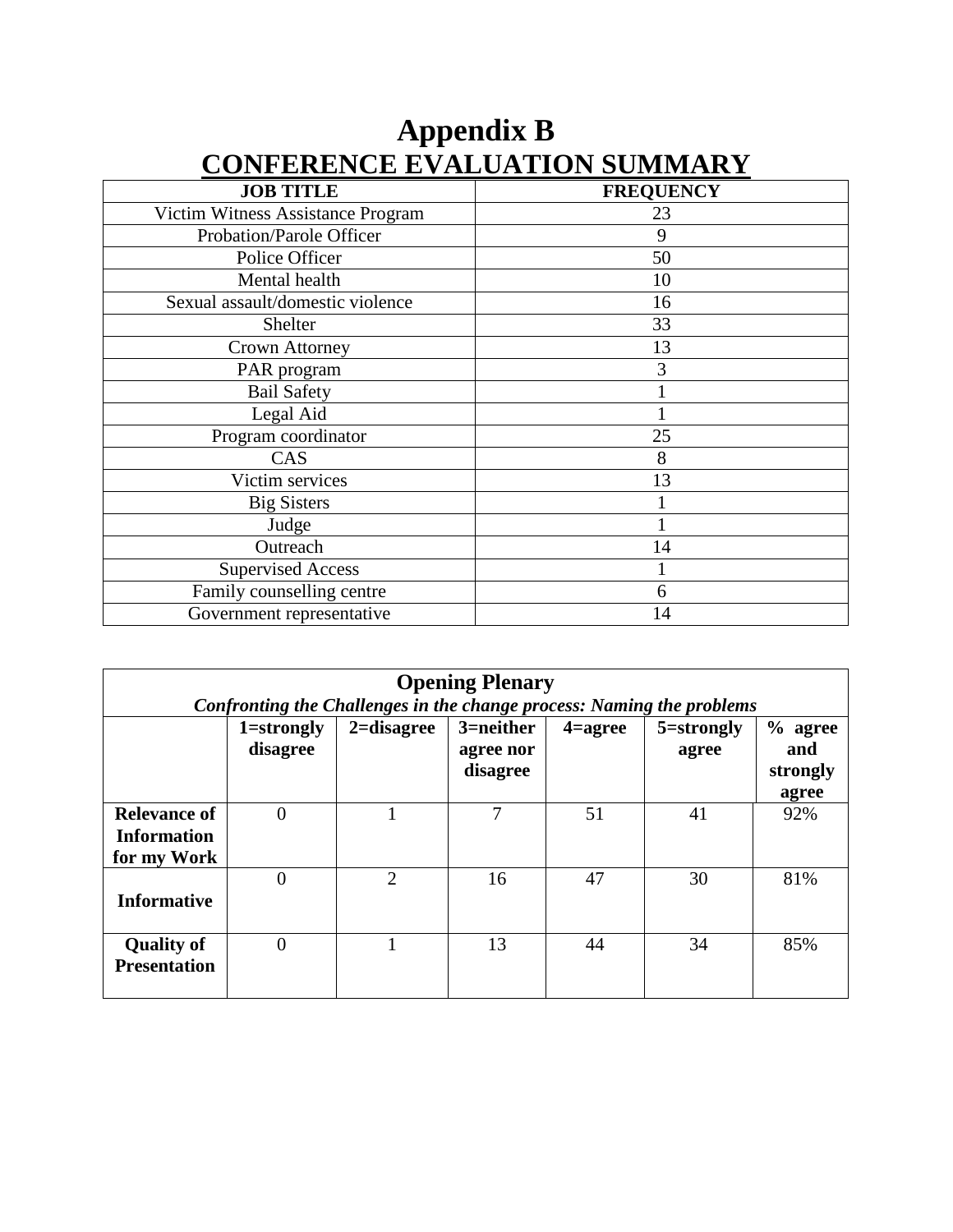| <b>Challenges: Confidentiality and Information Sharing</b> |                        |                |                                    |                    |                     |                                       |  |
|------------------------------------------------------------|------------------------|----------------|------------------------------------|--------------------|---------------------|---------------------------------------|--|
|                                                            | 1=strongly<br>disagree | $2 =$ disagree | 3=neither<br>agree nor<br>disagree | $4 = \text{agree}$ | 5=strongly<br>agree | $%$ agree<br>and<br>strongly<br>agree |  |
| Relevance of<br><b>Information</b><br>for my Work          |                        | 3              | 15                                 | 37                 | 42                  | 81%                                   |  |
| <b>Informative</b>                                         |                        | 3              | 19                                 | 46                 | 27                  | 76%                                   |  |
| <b>Quality of</b><br><b>Presentation</b>                   |                        | 4              | 14                                 | 48                 | 26                  | 80%                                   |  |

| Luncheon Address: No Private Matter: Protecting Women and Children living with domestic |            |                |                |                    |                                                                                  |          |  |  |
|-----------------------------------------------------------------------------------------|------------|----------------|----------------|--------------------|----------------------------------------------------------------------------------|----------|--|--|
| violence                                                                                |            |                |                |                    |                                                                                  |          |  |  |
|                                                                                         | 1=strongly | $2 =$ disagree | 3=neither      | $4 = \text{agree}$ | 5=strongly                                                                       | % agree  |  |  |
|                                                                                         | disagree   |                | agree nor      |                    | agree                                                                            | and      |  |  |
|                                                                                         |            |                | disagree       |                    |                                                                                  | strongly |  |  |
|                                                                                         |            |                |                |                    |                                                                                  | agree    |  |  |
| <b>Relevance of</b>                                                                     |            |                | 9              | 25                 | 63                                                                               | 91%      |  |  |
| <b>Information</b>                                                                      |            |                |                |                    |                                                                                  |          |  |  |
| for my                                                                                  |            |                |                |                    |                                                                                  |          |  |  |
| <b>Work</b>                                                                             |            |                |                |                    |                                                                                  |          |  |  |
|                                                                                         |            |                | 6              | 26                 | 65                                                                               |          |  |  |
|                                                                                         |            |                |                |                    |                                                                                  | 94%      |  |  |
| <b>Informative</b>                                                                      |            |                |                |                    |                                                                                  |          |  |  |
|                                                                                         |            |                |                |                    |                                                                                  |          |  |  |
| <b>Quality of</b>                                                                       |            |                | $\overline{7}$ | 26                 | 64                                                                               | 93%      |  |  |
| <b>Presentation</b>                                                                     |            |                |                |                    |                                                                                  |          |  |  |
|                                                                                         |            |                |                |                    |                                                                                  |          |  |  |
|                                                                                         |            |                |                |                    |                                                                                  |          |  |  |
|                                                                                         |            |                |                |                    | Recognizing the opportunities for effective collaboration: Identifying solutions |          |  |  |
|                                                                                         | 1=strongly | $2 =$ disagree | 3=neither      | 4=agree            | 5=strongly                                                                       | % agree  |  |  |
|                                                                                         | disagree   |                | agree nor      |                    | agree                                                                            | and      |  |  |
|                                                                                         |            |                | disagree       |                    |                                                                                  | strongly |  |  |
|                                                                                         |            |                |                |                    |                                                                                  | agree    |  |  |
| <b>Relevance of</b>                                                                     |            |                | 9              | 48                 | 37                                                                               | 90%      |  |  |
| <b>Information</b>                                                                      |            |                |                |                    |                                                                                  |          |  |  |
|                                                                                         |            |                |                |                    |                                                                                  |          |  |  |
| for my Work                                                                             |            |                | 17             | 52                 | 22                                                                               |          |  |  |
|                                                                                         |            | 1              |                |                    |                                                                                  | 80%      |  |  |
| <b>Informative</b>                                                                      |            |                |                |                    |                                                                                  |          |  |  |
|                                                                                         |            |                |                |                    |                                                                                  |          |  |  |
| <b>Quality of</b>                                                                       |            | 1              | 15             | 50                 | 28                                                                               | 83%      |  |  |
| <b>Presentation</b>                                                                     |            |                |                |                    |                                                                                  |          |  |  |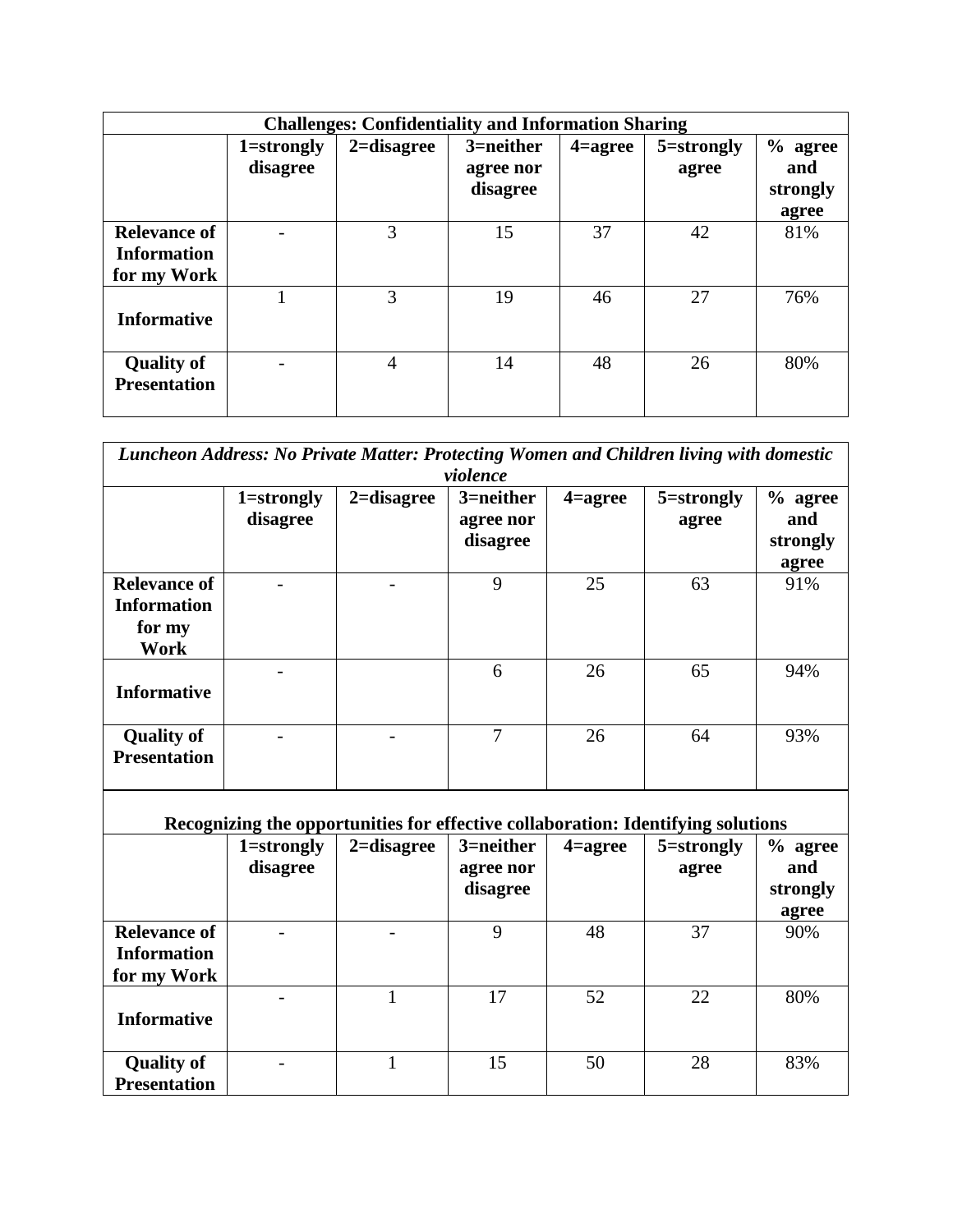| Practical Solutions to address barriers or solutions you have encountered in your own<br>community |                            |                                                                                  |                                    |                    |                     |                                     |  |
|----------------------------------------------------------------------------------------------------|----------------------------|----------------------------------------------------------------------------------|------------------------------------|--------------------|---------------------|-------------------------------------|--|
|                                                                                                    | $1 =$ strongly<br>disagree | $2 =$ disagree                                                                   | 3=neither<br>agree nor<br>disagree | $4 = \text{agree}$ | 5=strongly<br>agree | % agree<br>and<br>strongly<br>agree |  |
| <b>Relevance of</b><br><b>Information</b><br>for my Work                                           |                            | $\overline{4}$                                                                   | 11                                 | 40                 | 36                  | 84%                                 |  |
| <b>Informative</b>                                                                                 | $\mathbf{1}$               | $\overline{5}$                                                                   | 22                                 | 41                 | 19                  | 68%                                 |  |
| <b>Quality of</b><br><b>Presentation</b>                                                           | $\mathbf{1}$               | 6                                                                                | 22                                 | 40                 | 20                  | 67%                                 |  |
|                                                                                                    |                            | Risk & Vulnerabilities: Risks for aboriginal women & the intersection of risks & | vulnerabilities                    |                    |                     |                                     |  |
|                                                                                                    | $1 =$ strongly<br>disagree | $2 =$ disagree                                                                   | 3=neither<br>agree nor<br>disagree | $4 = \text{agree}$ | 5=strongly<br>agree | % agree<br>and<br>strongly<br>agree |  |
| <b>Relevance of</b><br><b>Information</b><br>for my Work                                           | 1                          | 3                                                                                | 15                                 | 30                 | 42                  | 79%                                 |  |
| <b>Informative</b>                                                                                 | $\mathbf{1}$               | $\overline{3}$                                                                   | 12                                 | 27                 | 45                  | 82%                                 |  |
| <b>Quality of</b><br><b>Presentation</b>                                                           | 3                          | $\overline{2}$                                                                   | 12                                 | 33                 | 40                  | 86%                                 |  |
|                                                                                                    |                            | Promising practices in Ontario: Taking them back to our communities              | Tuesday, February 9, 2010          |                    |                     |                                     |  |
|                                                                                                    |                            |                                                                                  |                                    |                    |                     |                                     |  |
|                                                                                                    | $1 =$ strongly<br>disagree | $2 =$ disagree                                                                   | 3=neither<br>agree nor<br>disagree | $4 = \text{agree}$ | 5=strongly<br>agree | % agree<br>and<br>strongly<br>agree |  |
| <b>Relevance of</b><br><b>Information</b><br>for my Work                                           |                            |                                                                                  | 5                                  | 34                 | 48                  | 94%                                 |  |
| <b>Informative</b>                                                                                 |                            |                                                                                  | 12                                 | 32                 | 32                  | 84%                                 |  |
| <b>Quality of</b><br><b>Presentation</b>                                                           |                            |                                                                                  | 14                                 | 33                 | 38                  | 84%                                 |  |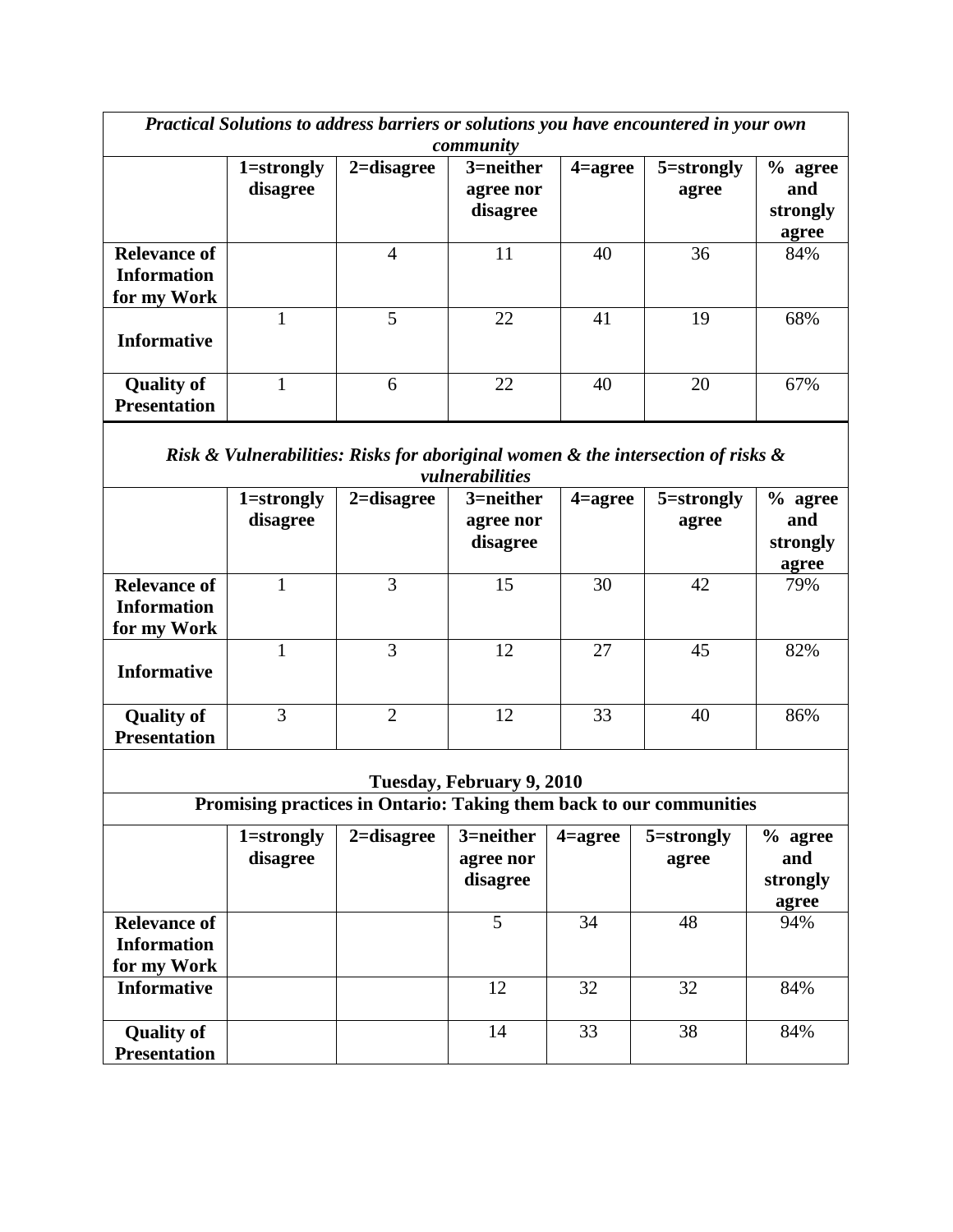| Developing an action plan for your jurisdiction          |                            |                |                                       |                    |                     |                                       |  |
|----------------------------------------------------------|----------------------------|----------------|---------------------------------------|--------------------|---------------------|---------------------------------------|--|
|                                                          | $1 =$ strongly<br>disagree | $2 =$ disagree | $3$ =neither<br>agree nor<br>disagree | $4 = \text{agree}$ | 5=strongly<br>agree | $%$ agree<br>and<br>strongly<br>agree |  |
| <b>Relevance of</b><br><b>Information</b><br>for my Work |                            |                | 6                                     | 29                 | 33                  | 91%                                   |  |
| <b>Informative</b>                                       |                            |                | 7                                     | 34                 | 31                  | 88%                                   |  |
| <b>Quality of</b><br><b>Presentation</b>                 |                            |                | 7                                     | 31                 | 25                  | 86%                                   |  |

| <b>OVERALL CONFERENCE CONTENT</b> |          |                |          |       |          |               |  |  |
|-----------------------------------|----------|----------------|----------|-------|----------|---------------|--|--|
|                                   |          | 2              | 3        | 4     | 5        | $\frac{0}{0}$ |  |  |
|                                   | strongly | disagree       | neither  | Agree | strongly | agree         |  |  |
|                                   | disagree |                | agree    |       | agree    | and           |  |  |
|                                   |          |                | nor      |       |          | strongly      |  |  |
|                                   |          |                | disagree |       |          | agree         |  |  |
| <b>Content of conference was</b>  |          |                | 8        | 59    | 29       | 90%           |  |  |
| arranged so that it was           |          |                |          |       |          |               |  |  |
| conducive to learning.            |          |                |          |       |          |               |  |  |
| <b>Content of conference was</b>  |          |                | 13       | 49    | 37       | 87%           |  |  |
| consistent with its               |          |                |          |       |          |               |  |  |
| description.                      |          |                |          |       |          |               |  |  |
| <b>Content was relevant to</b>    |          |                | 7        | 45    | 47       | 93%           |  |  |
| my work.                          |          |                |          |       |          |               |  |  |
| <b>Content extended my</b>        |          | $\overline{4}$ | 17       | 46    | 31       | 78%           |  |  |
| knowledge of this topic.          |          |                |          |       |          |               |  |  |
| Content was at an                 |          | $\overline{2}$ | 11       | 50    | 34       | 87%           |  |  |
| appropriate level of              |          |                |          |       |          |               |  |  |
| sophistication.                   |          |                |          |       |          |               |  |  |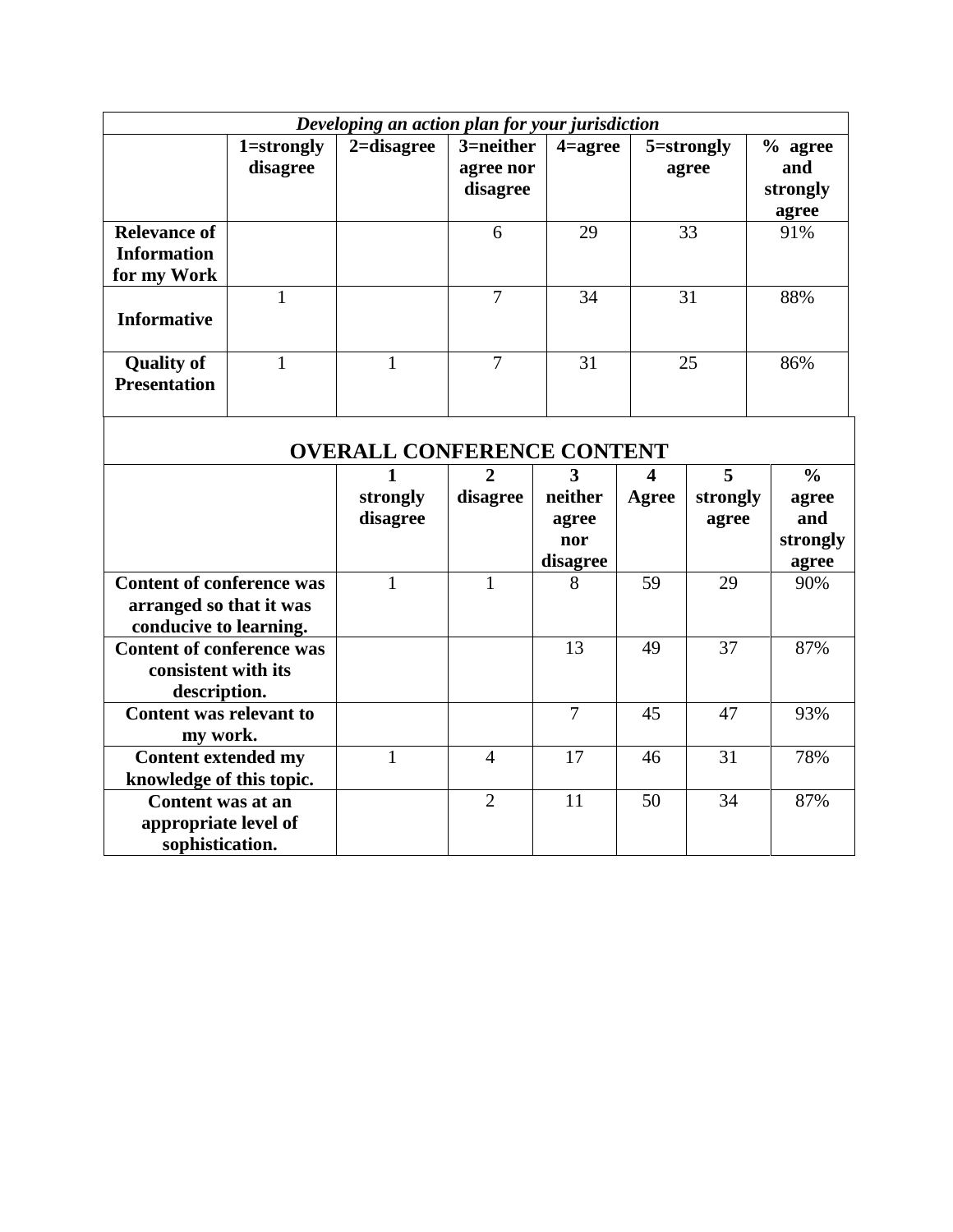| <b>PRESENTERS</b>                                               |                             |               |                                       |            |                        |                                                    |  |  |  |
|-----------------------------------------------------------------|-----------------------------|---------------|---------------------------------------|------------|------------------------|----------------------------------------------------|--|--|--|
|                                                                 | strongly<br>disagree        | 2<br>disagree | 3<br>neither<br>agree nor<br>disagree | 4<br>Agree | 5<br>strongly<br>agree | $\frac{6}{9}$<br>agree<br>and<br>strongly<br>agree |  |  |  |
| The presenters were well<br>prepared and<br>knowledgeable.      |                             |               | 5                                     | 40         | 55                     | 95%                                                |  |  |  |
| The presenters allowed<br>time for discussion.                  | $\mathcal{D}_{\mathcal{L}}$ | 13            | 27                                    | 37         | 20                     | 58%                                                |  |  |  |
| The presenters made me<br>aware of new issues and<br>resources. |                             | 3             | 16                                    | 46         | 33                     | 80%                                                |  |  |  |

| <b>RELEVANCY</b>                                                 |                      |                |                                       |            |                        |                                                    |  |
|------------------------------------------------------------------|----------------------|----------------|---------------------------------------|------------|------------------------|----------------------------------------------------|--|
|                                                                  | strongly<br>disagree | 2<br>disagree  | 3<br>neither<br>agree nor<br>disagree | 4<br>Agree | 5<br>strongly<br>agree | $\frac{0}{0}$<br>agree<br>and<br>strongly<br>agree |  |
| <b>My learning objectives</b><br>for the conference were<br>met. |                      | $\overline{4}$ | 15                                    | 49         | 27                     | 80%                                                |  |
| I gained new insight<br>relevant to my work.                     |                      | 6              | 13                                    | 33         | 35                     | 78%                                                |  |
| I learned new<br>applications.                                   |                      | 5              | 20                                    | 44         | 27                     | 73%                                                |  |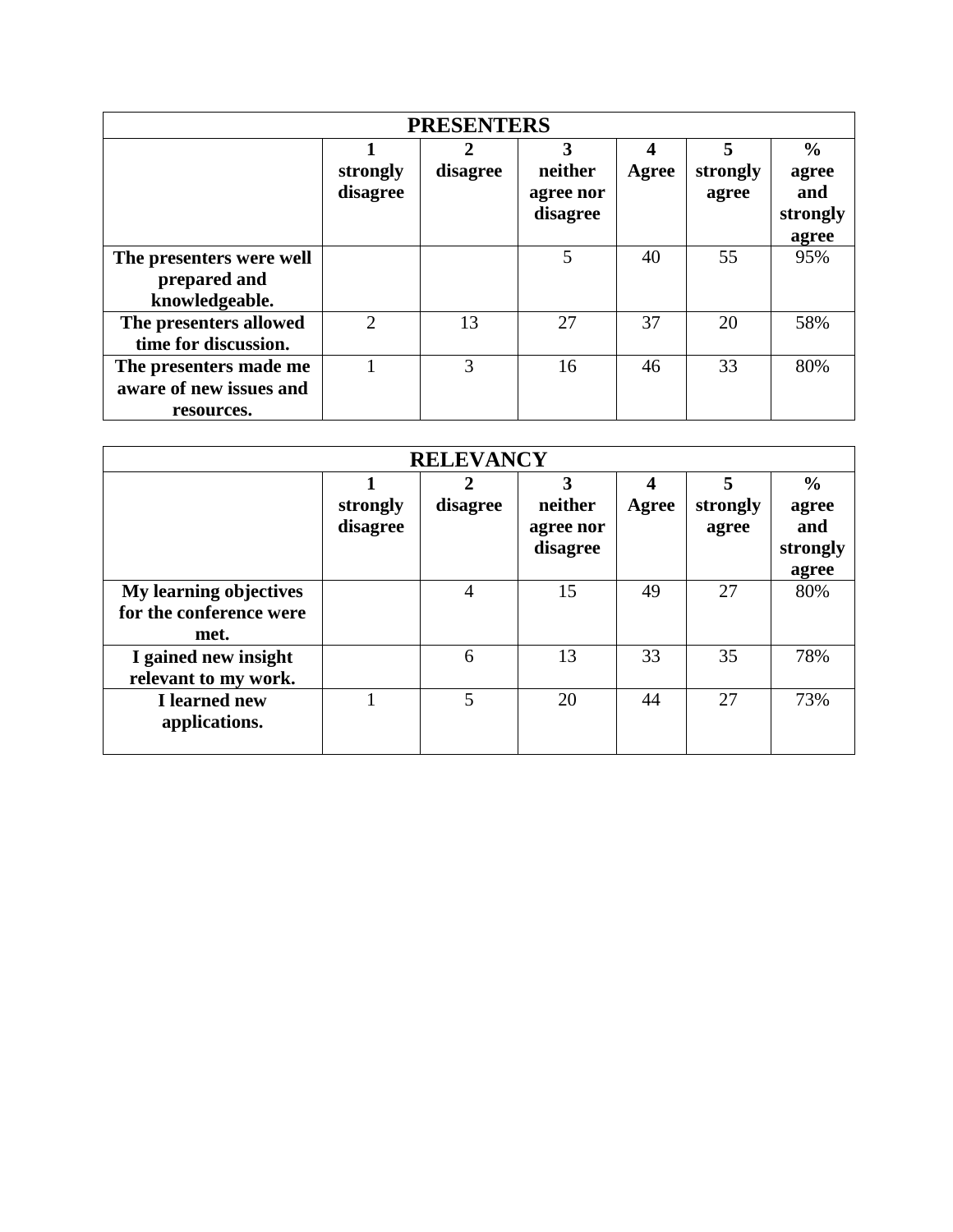| <b>FACILITY</b>                                                                |                |                |                                    |                                  |               |                          |  |
|--------------------------------------------------------------------------------|----------------|----------------|------------------------------------|----------------------------------|---------------|--------------------------|--|
|                                                                                | 1<br>strongly  | 2<br>disagree  | $\overline{\mathbf{3}}$<br>neither | $\overline{\mathbf{4}}$<br>agree | 5<br>strongly | $\frac{6}{6}$<br>agree   |  |
|                                                                                | disagree       |                | agree nor<br>disagree              |                                  | agree         | and<br>strongly<br>agree |  |
| I felt reasonably<br>comfortable (physically)<br>throughout the<br>conference. | 1              | 5              | 18                                 | 37                               | 36            | 75%                      |  |
| The length of the<br>conference was<br>appropriate.                            | $\overline{2}$ | 13             | 22                                 | 41                               | 20            | 62%                      |  |
| The conference<br>atmosphere was positive.                                     |                |                | 15                                 | 46                               | 38            | 85%                      |  |
| The pace of the<br>conference was<br>appropriate.                              | 6              | 12             | 17                                 | 40                               | 25            | 65%                      |  |
| The audio/visual<br>supplies were adequate.                                    | 1              | $\overline{2}$ | 10                                 | 45                               | 41            | 87%                      |  |
| The conference was well<br>organized.                                          | 1              | $\overline{3}$ | $\overline{4}$                     | 39                               | 52            | 92%                      |  |
| My overall rating of the<br>conference.                                        |                | $\mathbf{1}$   | $\overline{7}$                     | 53                               | 38            | 92%                      |  |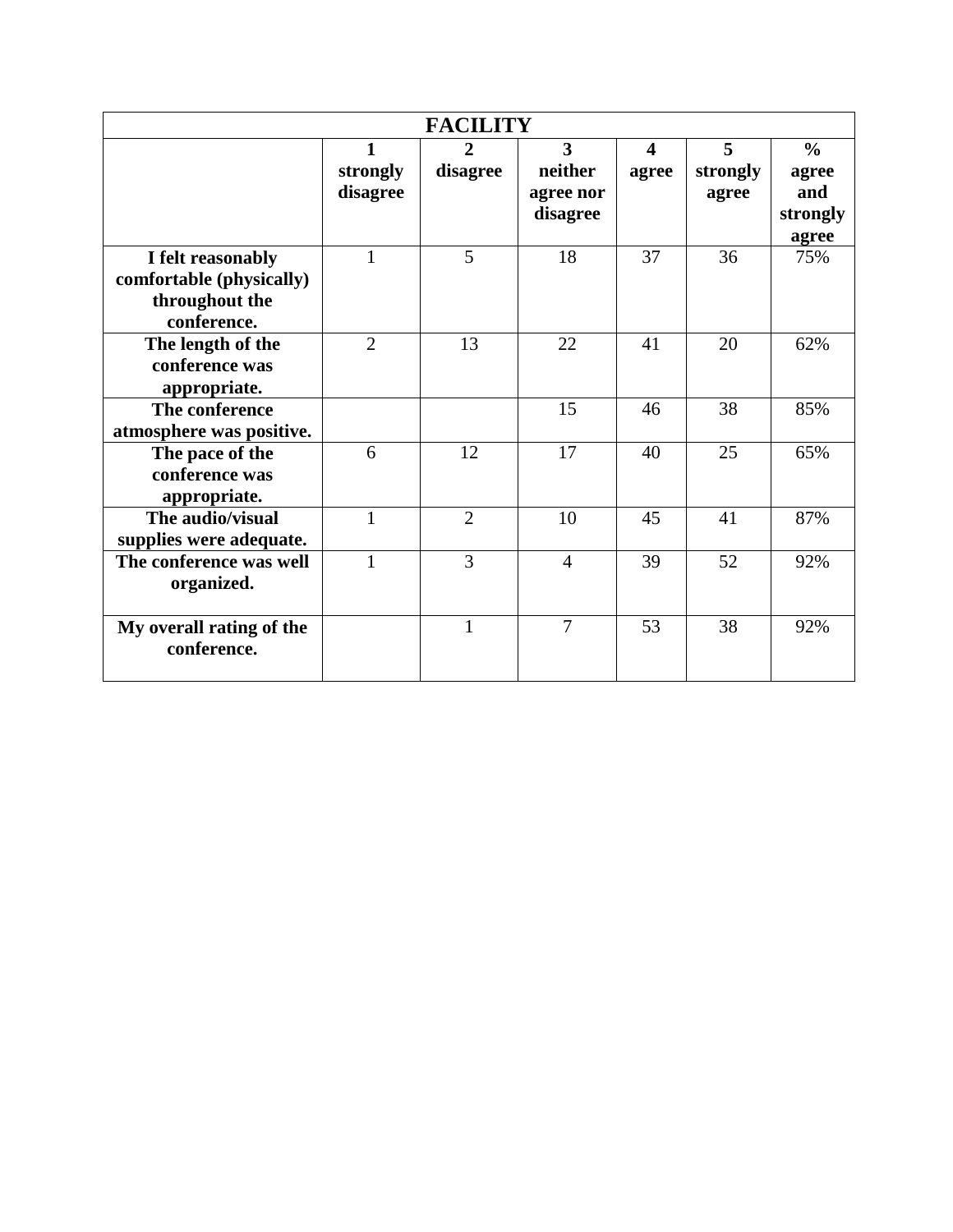| <b>COMMENTS</b>             |                                     |                                                                                                                                                                                                                                                                                                                                                                        |  |  |
|-----------------------------|-------------------------------------|------------------------------------------------------------------------------------------------------------------------------------------------------------------------------------------------------------------------------------------------------------------------------------------------------------------------------------------------------------------------|--|--|
| <b>THEMES</b>               | <b>NUMBER OF</b><br><b>COMMENTS</b> | <b>QUOTES</b>                                                                                                                                                                                                                                                                                                                                                          |  |  |
| Group discussions           | 11                                  | Not enough small discussion time                                                                                                                                                                                                                                                                                                                                       |  |  |
|                             |                                     | Needed facilitators to keep discussions<br>focused                                                                                                                                                                                                                                                                                                                     |  |  |
|                             |                                     | Too much to work through with strangers                                                                                                                                                                                                                                                                                                                                |  |  |
|                             |                                     | Too many people at each table                                                                                                                                                                                                                                                                                                                                          |  |  |
|                             |                                     | Note-takers railroaded discussion                                                                                                                                                                                                                                                                                                                                      |  |  |
|                             |                                     | Note-taker had offensive table manners                                                                                                                                                                                                                                                                                                                                 |  |  |
|                             |                                     | Great learning opportunity reinforced<br>through group discussions                                                                                                                                                                                                                                                                                                     |  |  |
| French language<br>concerns | 20                                  | - concern that there were no presentations in French<br>- no voice for French language issues; felt like an<br>afterthought<br>- translators were excellent<br>- everyone should have had access to translation<br>both ways<br>difficult for French language group to<br>participate<br>not good instruction regarding<br>availability/access to translation headsets |  |  |
| Seating arrangements        | 6                                   | Enjoyed assigned seating                                                                                                                                                                                                                                                                                                                                               |  |  |
|                             |                                     | Helpful to meet and discuss with people<br>from other disciplines                                                                                                                                                                                                                                                                                                      |  |  |
|                             |                                     | Not good balance in seating                                                                                                                                                                                                                                                                                                                                            |  |  |
| Sisters in Spirit           | 28                                  | Presentation was too long                                                                                                                                                                                                                                                                                                                                              |  |  |
| presentation                |                                     | Gave a face to issue- Norma, daughter,<br>granddaughter                                                                                                                                                                                                                                                                                                                |  |  |
|                             |                                     | Should have been given better time slot                                                                                                                                                                                                                                                                                                                                |  |  |
|                             |                                     | Lack of respect for other presenters (length                                                                                                                                                                                                                                                                                                                           |  |  |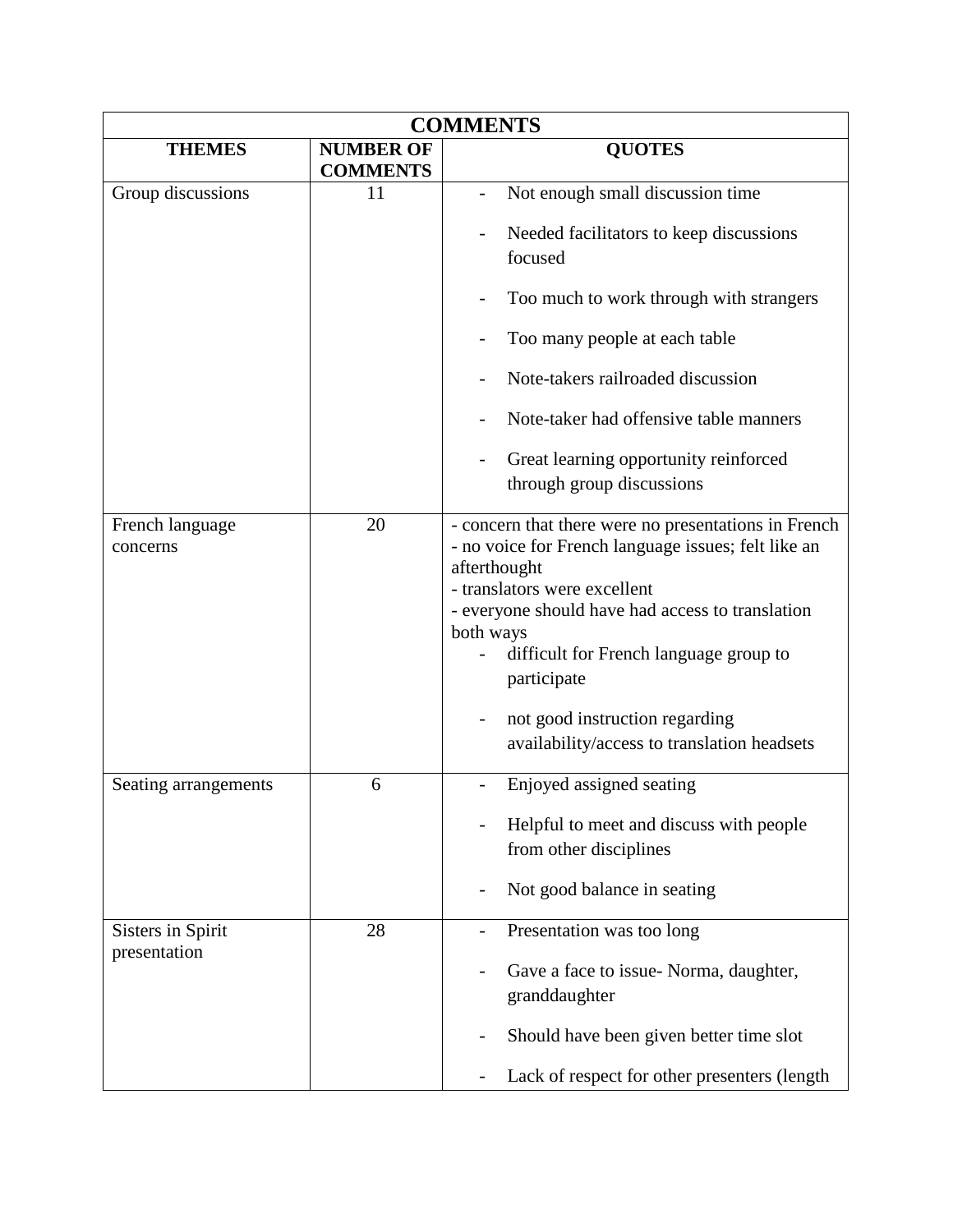|                |    | of presentation)                                                                                            |
|----------------|----|-------------------------------------------------------------------------------------------------------------|
|                |    | Needed aboriginal representation on<br>planning committee                                                   |
|                |    | Lack of connection between community<br>programs and professionals                                          |
|                |    | Inspirational, educational                                                                                  |
|                |    | Did not address risks and vulnerabilities                                                                   |
|                |    | Facilitator lost control, should have stepped<br>in                                                         |
| Length/time of | 50 | Some presentations were too rushed                                                                          |
| presentations  |    | Did not like presentations during meals and<br>after dinner                                                 |
|                |    | Concern that Holly and Mohammed were<br>shuffled to next day and then not given<br>adequate time to present |
|                |    | Some people did not comply with time<br>restrictions                                                        |
|                |    | Presentations were too rushed                                                                               |
|                |    | Too much information in too short a time                                                                    |
|                |    | First day was too long                                                                                      |
|                |    | Program went too late on first evening                                                                      |
| <b>Topics</b>  | 15 | was looking for more information on<br>specific high-risk tools, training,<br>certification                 |
|                |    | too much information from Hamilton<br>Police, would like OPP perspective for rural<br>areas                 |
|                |    | want more on helping men who are abusive                                                                    |
|                |    | would like provincial protocol on                                                                           |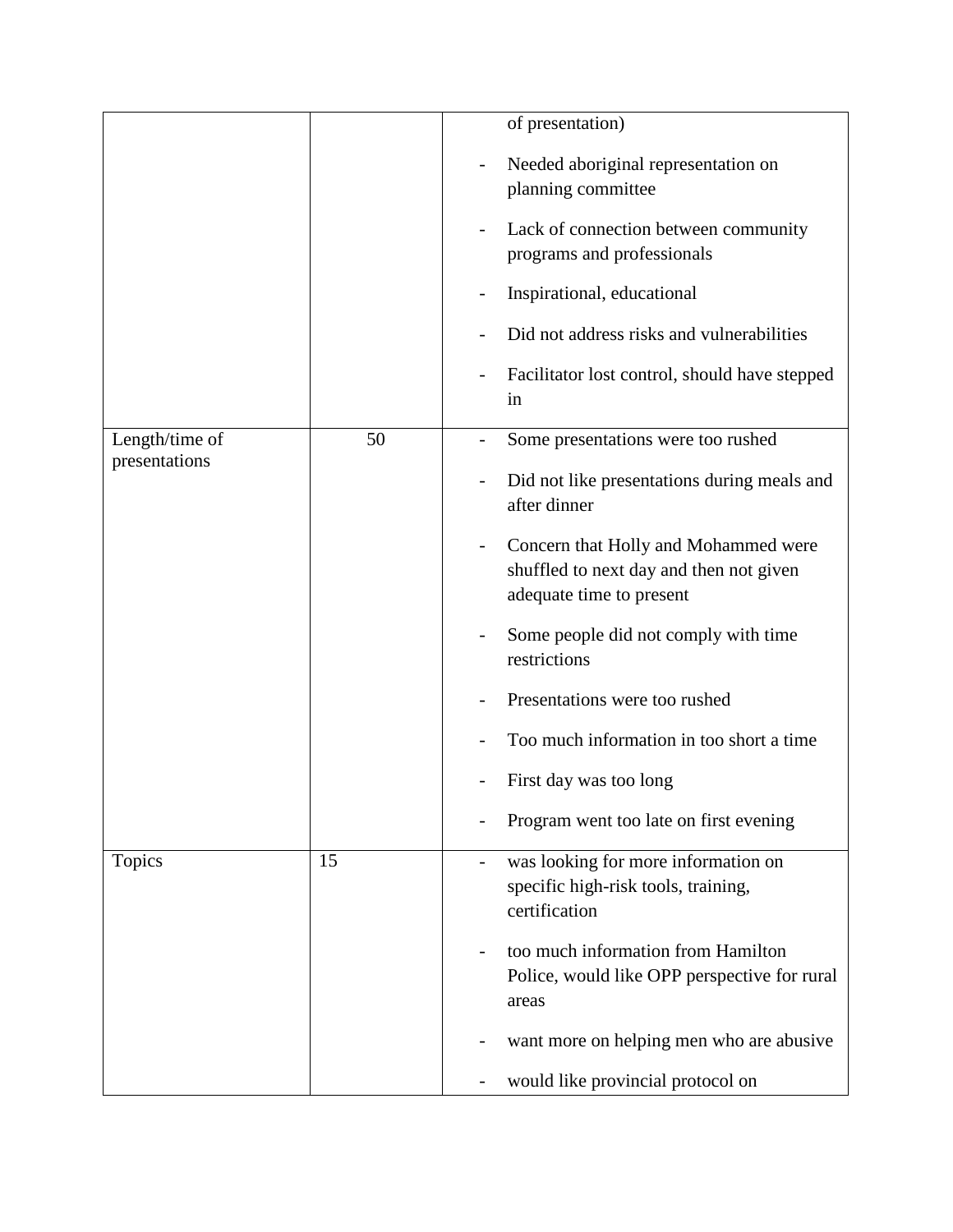|                               |    | confidentiality not discussion on challenges                                                                                |
|-------------------------------|----|-----------------------------------------------------------------------------------------------------------------------------|
|                               |    | information too heavily weighted to<br>Western Ontario - consider Eastern and<br>Northern Ontario                           |
|                               |    | would like info on military issues, concerns                                                                                |
|                               |    | more information on immigrant related<br>risks & vulnerabilities                                                            |
|                               |    | most groups already have high-risk teams -<br>why not start at this point?                                                  |
|                               |    | wanted more in-depth discussion of high-<br>risk teams                                                                      |
| Speakers                      | 15 | Mary Ellen Turpel-Lafond-really<br>appreciated her presentation but not over<br>lunch                                       |
|                               |    | Have heard the Waterloo presentation too<br>many times                                                                      |
|                               |    | Appreciated concrete information from<br>Hamilton High-Risk team, Marco Visentini                                           |
|                               |    | Wanted more from Holly and Mohammed                                                                                         |
|                               |    | J.Campbell offered good perspective with<br>stats; others found her too repetitive, have<br>heard her too many times before |
|                               |    | Enjoyed Teresa Donnelly's passion                                                                                           |
| Facilities,<br>accommodations | 5  | Felt it was unsafe to walk to/from Crowne<br>Plaza hotel at night                                                           |
|                               |    | Should have water on tables                                                                                                 |
|                               |    | Needed wireless mics for some speakers                                                                                      |
|                               |    | Need to be scent free $-$ migraine sufferer                                                                                 |
|                               |    | Liked that it was free                                                                                                      |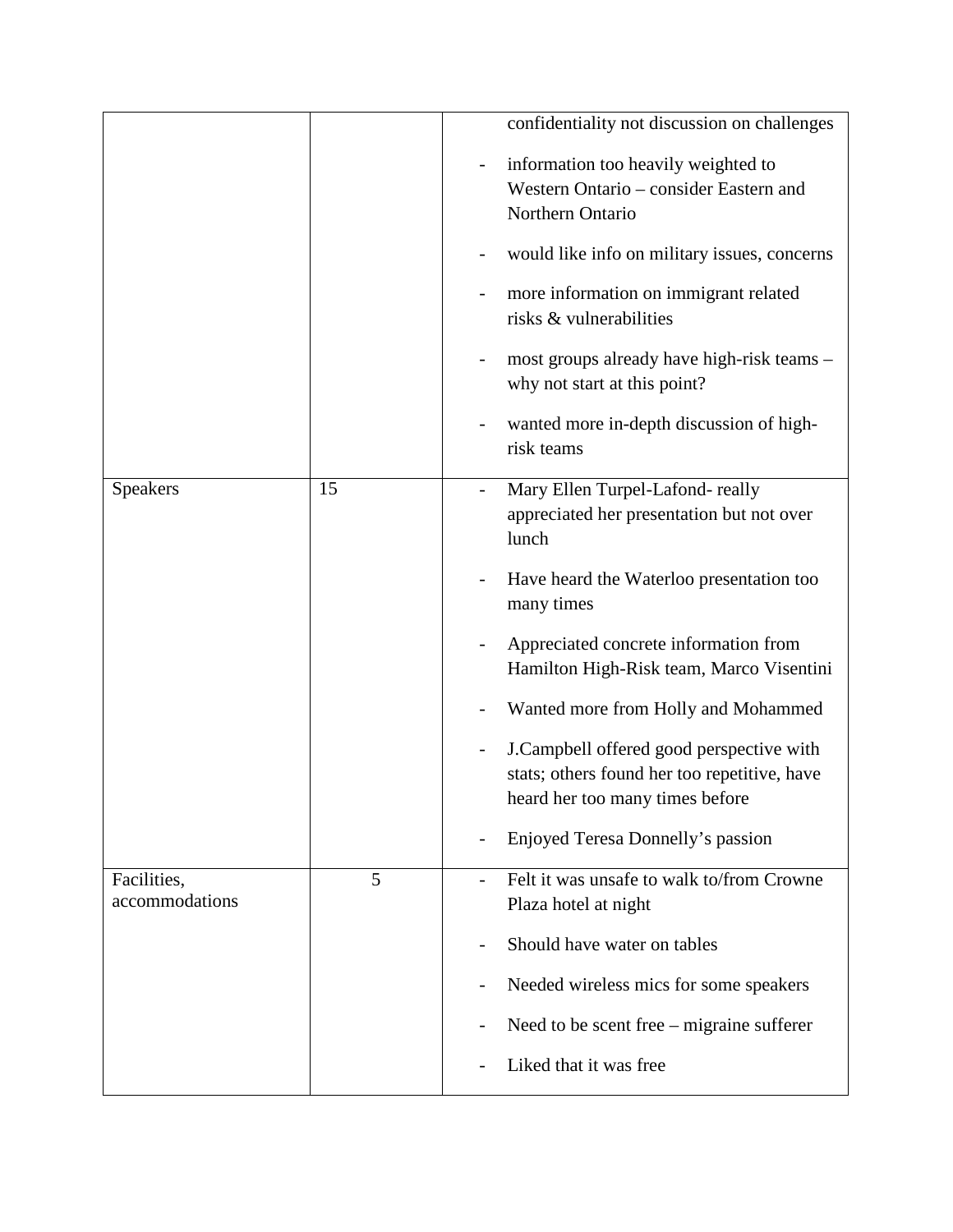| Representation at | - Lacked victim participation                 |
|-------------------|-----------------------------------------------|
| conference        |                                               |
|                   | - Concern that it was limited to only 4       |
|                   | members from each coordinating committee      |
|                   | - Concern that not all coordinating committee |
|                   | members were represented                      |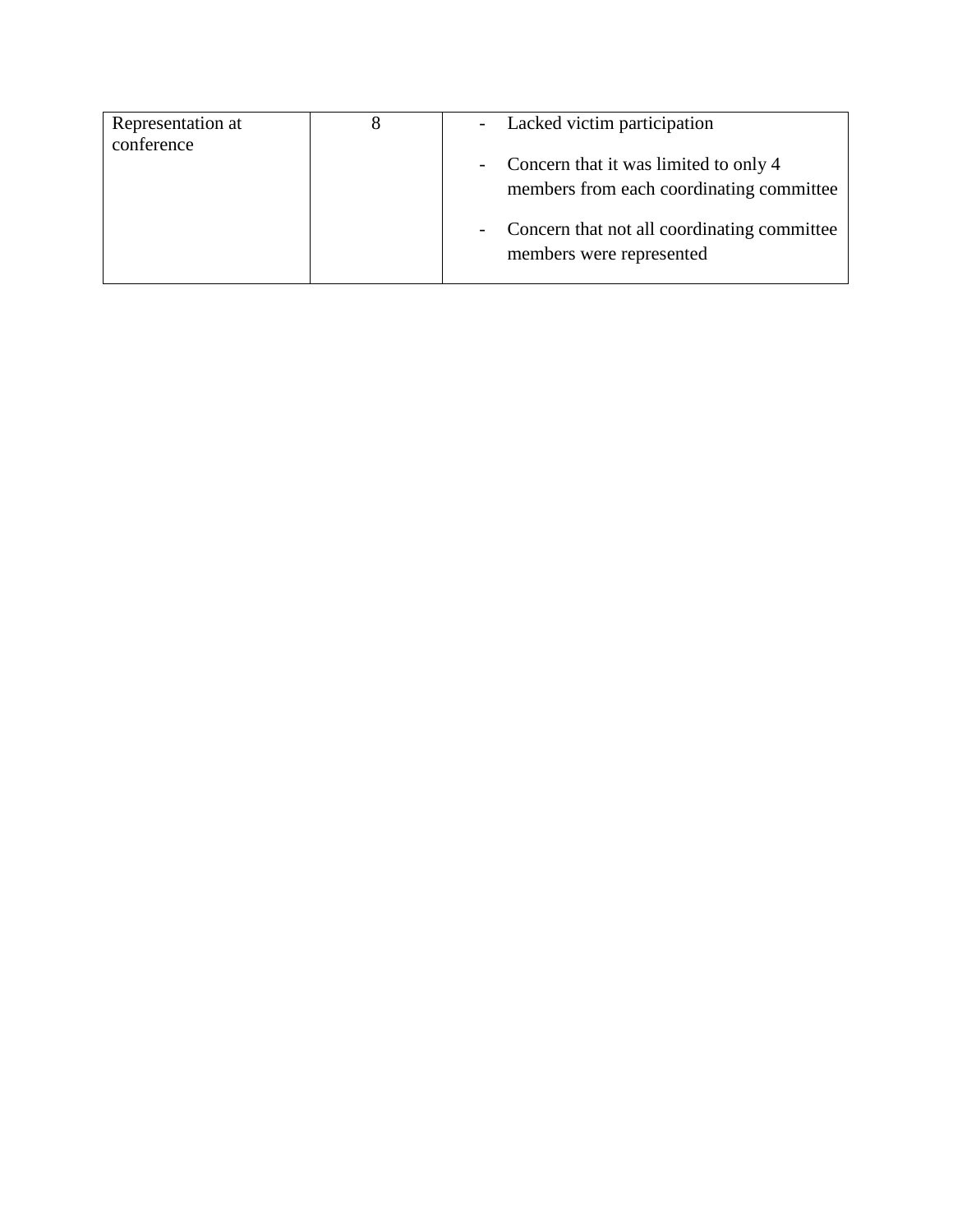#### **MEMORANDUM OF UNDERSTANDING**

#### **BETWEEN:**

#### **XXXXXXXXXXXX**

(hereinafter referred to as "the Board")

- and -

#### **XXXXXXXXXXXX**

(hereinafter referred to as "Corrections")

- and -

#### **XXXXXXXXXXXX**

(hereinafter referred to as "the Ministry")

- and -

#### **XXXXXXXXXXXX**

(hereinafter referred to as "V.W.A.P.")

- and -

#### **XXXXXXXXXXXX**

(hereinafter referred to as "the C.C.A.S.")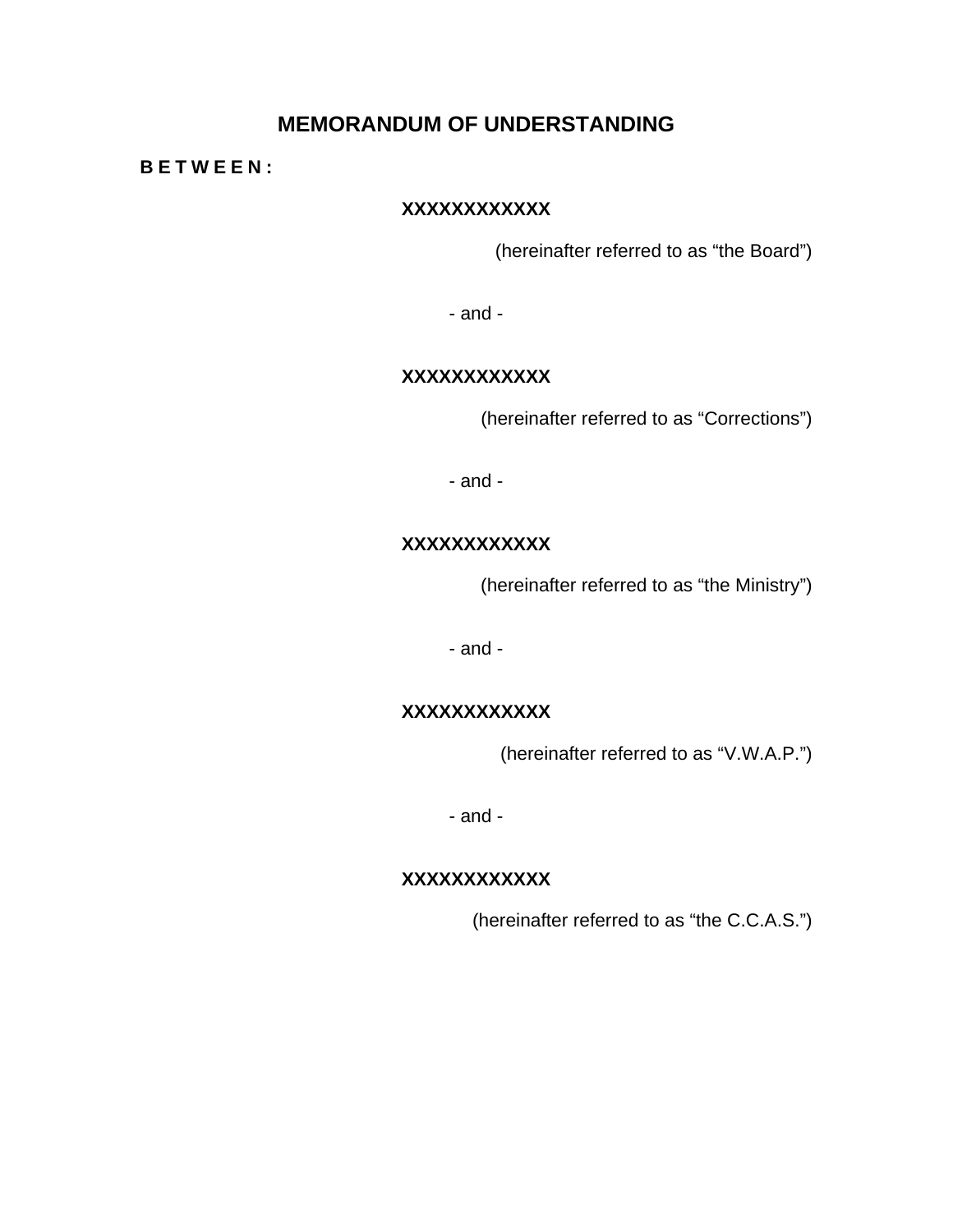#### **XXXXXXXXXXXX**

(hereinafter referred to as "the C.A.S.")

- and -

#### **XXXXXXXXXXXX**

(hereinafter referred to as "the Shelter")

- and -

#### **XXXXXXXXXXXX**

(hereinafter referred to as "Family Services")

- and -

#### **XXXXXXXXXXXX**

(hereinafter referred to as "H.H.S.")

- and -

#### **XXXXXXXXXXXX**

(hereinafter referred to as "C.O.A.S.T.)

- and -

#### **XXXXXXXXXXXX**

(hereinafter referred to as "the Community Member")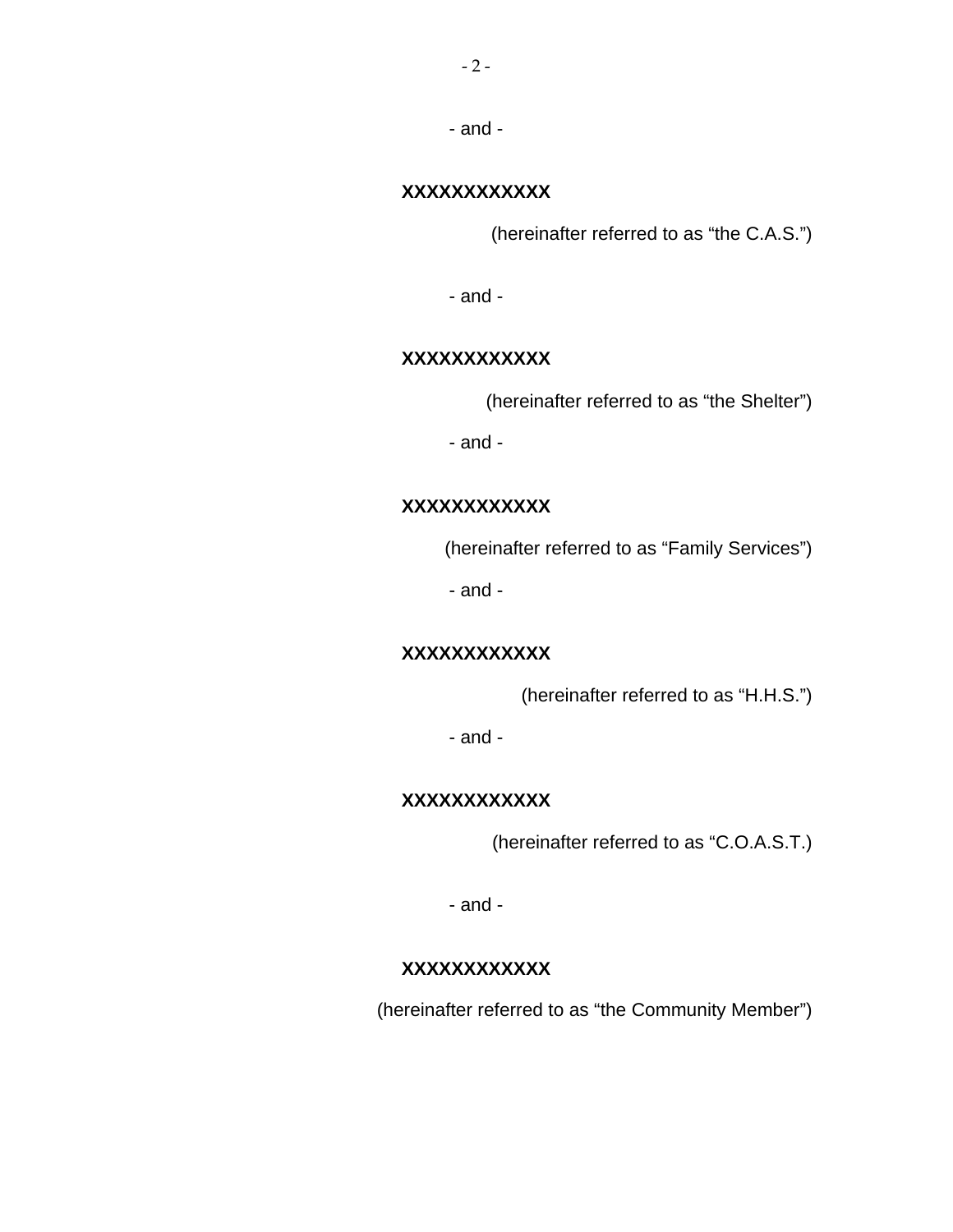#### **PREAMBLE**

**WHEREAS** the parties are desirous of forming a community consultation committee to review the release, or potential release, of High Risk Domestic Violence Offenders, as identified by the **XXXXXXXXXXXX** Police Service (hereinafter referred to as "the Police Service"), into the City of **XXXXXXXXXXXX**, for the purpose of providing community stakeholders with an opportunity for effective and informed input into the pre-release and release process in an effort to address issues of public fear, community safety, and resource identification and utilization relative to offender re-integration;

 **AND WHEREAS** it is intended that this committee, which shall be referred to as the "**XXXXXXXXXXXX** High Risk Domestic Violence Community Advisory Committee", will provide a mechanism for the Police Service and community agencies to liaise with each other and with the community, in an informed manner, regarding issues surrounding the release, or potential release, of High Risk Domestic Violence Offenders into the **XXXXXXXXXXXX** area, including intervention and monitoring strategies, and will make recommendations to the Chief of Police as to the safe and effective re-integration of High Risk Domestic Violence Offenders into the community;

 **AND WHEREAS** the parties are also desirous of creating a forum in which public concerns in relation to the release of High Risk Domestic Violence Offenders may be determined and discussed in an informative, co-operative, and confidential manner;

 **AND WHEREAS** an exchange of information between the parties with respect to High Risk Domestic Violence Offenders is necessary to achieve an effective working committee;

 **AND WHEREAS** it is recognized that the right of the members of the community to be informed of, and included in, a decision-making process which may affect public safety in their community must be balanced against the rights of individual offenders to privacy;

 **AND WHEREAS** the parties hereto agree that the exchange of information in accordance with the provisions of this Memorandum of Understanding is not intended to breach their respective security policies, procedures and regulations, nor the provisions of the *Municipal Freedom of Information and Protection of Privacy Act*, the *Freedom of Information and Protection of Privacy Act*, the *Access to Information Act*, or the *Privacy Act*;

**NOW THEREFORE** the parties to this Memorandum of Understanding agree with each other as follows: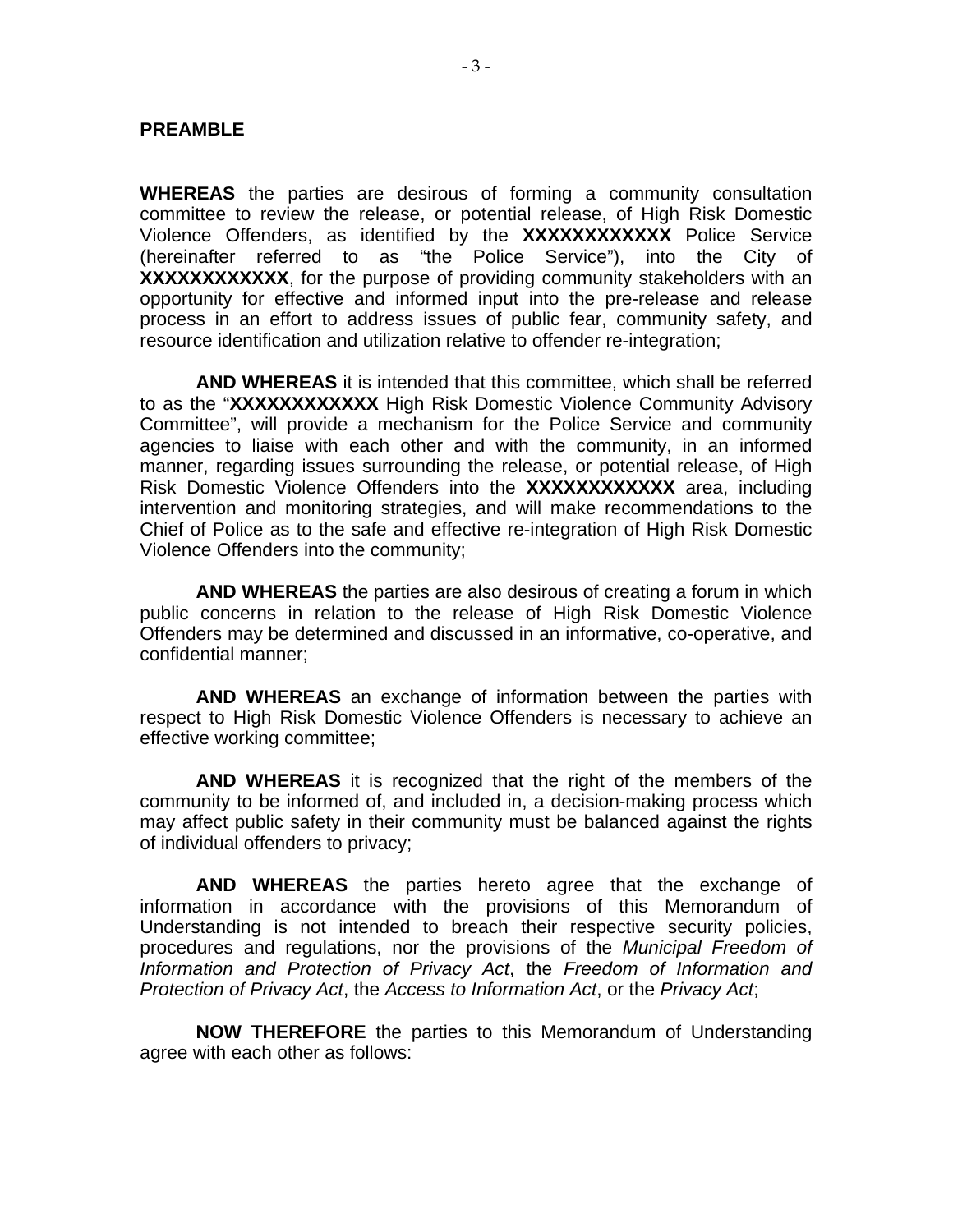#### **A. GENERAL**

- 1. This Memorandum of Understanding shall apply to any and all information, both verbal and written, to which the parties, and the authorized representatives of the parties, have access as a result of, or connected to, membership on the **XXXXXXXXXXXX** High Risk Domestic Violence Community Advisory Committee ("hereinafter referred to as "the Committee").
- 2. Any representative attending on behalf of a party must be authorized in writing by the party prior to attendance, and such attendance must be approved by the Chief of Police of the Police Service., or his/her designate, prior to the provision, exchange or sharing of any information.
- 3. The Board shall be represented on the Committee by a member or members of the Police Service appointed by the Chief of Police.
- 4. Subject to paragraph 5, all parties, and all authorized representatives of the parties, must receive an enhanced security clearance through the Government of Canada, as well as security clearance through the Ministry, and through the Police Service. It shall be the responsibility of every party, or the representative of any party, to consent to such clearances, and to submit the information required for the purpose of conducting such security clearances.
- 5. Where an authorized representative of either Corrections, the Ministry or V.W.A.P. has been the subject of an enhanced security clearance administered through his/her respective employer, then the said enhanced security clearance is sufficient to satisfy the requirements of paragraph 4. Proof of such enhanced security clearance must be provided to the Chief of Police of the Police Service, or his/her designate, in a form acceptable to the Chief of Police or his/her designate.
- 6. Subject to paragraph 7, all parties, and the representatives of any parties, shall swear/affirm the Oath or Affirmation of Confidentiality, attached as Schedule "A" hereto, prior to participation in any Committee meeting and prior to receiving any information related thereto.
- 7. Where an authorized representative of either Corrections, the Ministry or V.W.A.P. has provided an oath or affirmation of confidentiality to his/her respective employer, then the said Oath or Affirmation of Confidentiality is sufficient to satisfy the requirements of paragraph 6. Proof of such Oath or Affirmation of Confidentiality must be provided to the Chief of Police of the Police Service, or his/her designate, in a form acceptable to the Chief of Police or his/her designate.
- 8. Any party, or any representative of any party, who fails to comply with the confidentiality requirements as specified herein or in the Oath or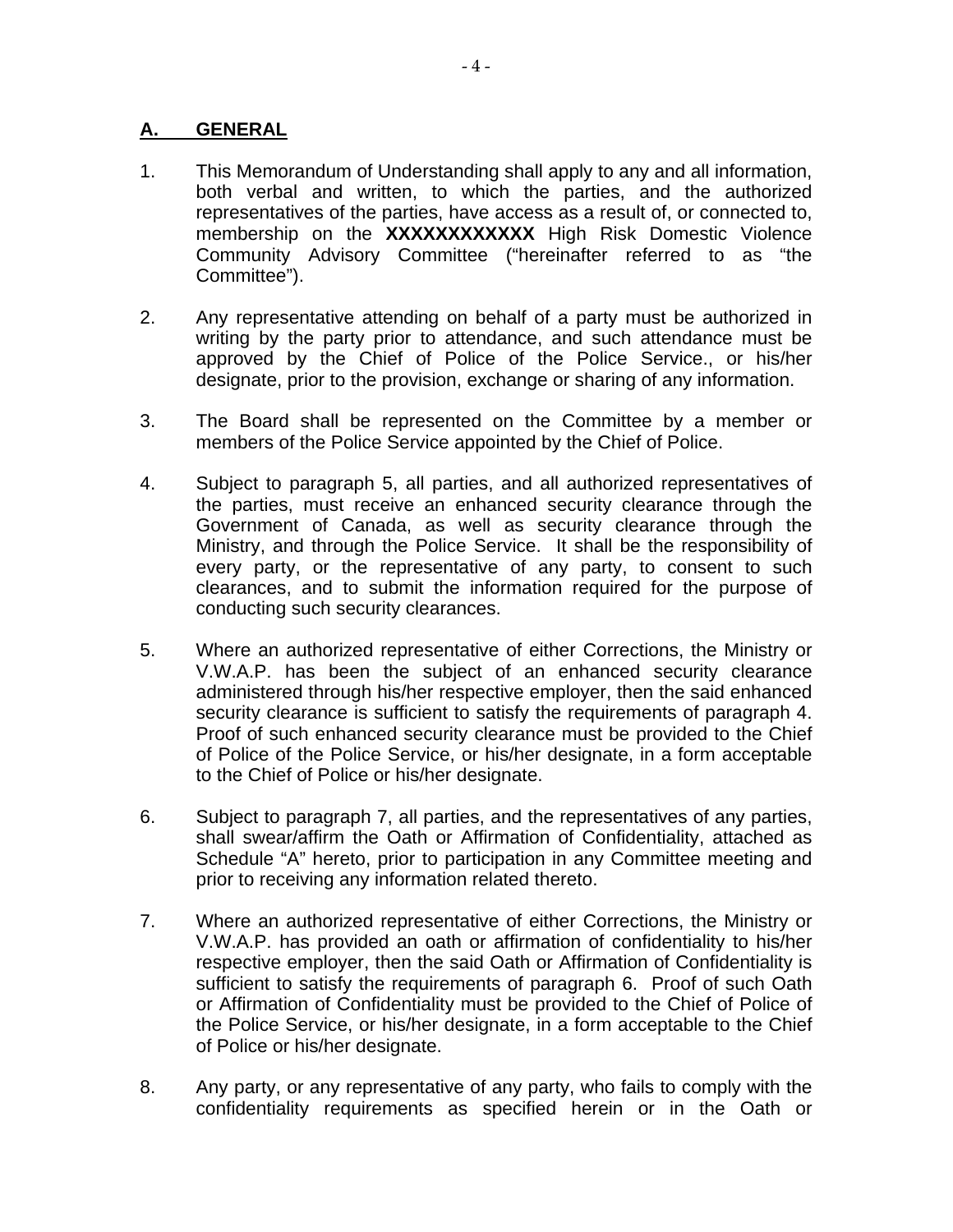Affirmation of Confidentiality, or fails to meet the requirements of Committee membership and participation as specified herein, may be immediately prohibited from further Committee participation, and action may be taken against the party and/or the party's representative as may be necessary and reasonable in the circumstances.

- 9. It is understood and agreed that, from time to time, the Committee may draw upon the resources of other community service agencies or groups, including, but not limited to, representatives from residential programs, mental health services, employment services, child welfare agencies, women's services, psychiatric / psychological services and victim services. Any resource member will be required to adhere to the security clearances and confidentiality requirements enumerated herein.
- 10. The Chief of Police of the Police Service shall have the right to terminate this agreement, on behalf of the Board and acting as agent of the Board, at any time, without prior notice, upon determination that a breach of security or confidentiality has occurred through improper use or dissemination of information provided in accordance with this Memorandum of Understanding, or for non-compliance with the provisions of this Memorandum, or for any other cause whatsoever as determined by him/her.

#### **B. TERMS OF INFORMATION EXCHANGE OR SHARING**

- 11. It is understood and agreed that any and all information provided, exchanged or shared by the parties, or by the representatives of the parties, is solely for the purpose of reviewing and assessing the release, or potential release, of High Risk Domestic Violence Offenders, as identified by the Police Service, into the City of XXXXXXXXXXXX, with a view to considering the rights and the needs of the offender and the rights and needs of the community, and with respect to determining community resources available to assist both the community and the offender in reintegration and/or managing re-integration.
- 12. Except as may be expressly provided herein or in accordance with law, information provided, shared or exchanged in accordance with the provisions of this Memorandum shall not be disclosed by any party, or any representative of any party, to any other agency or person, and shall be used solely for the purposes authorized herein. Use of this information for unauthorized purposes is expressly and strictly prohibited.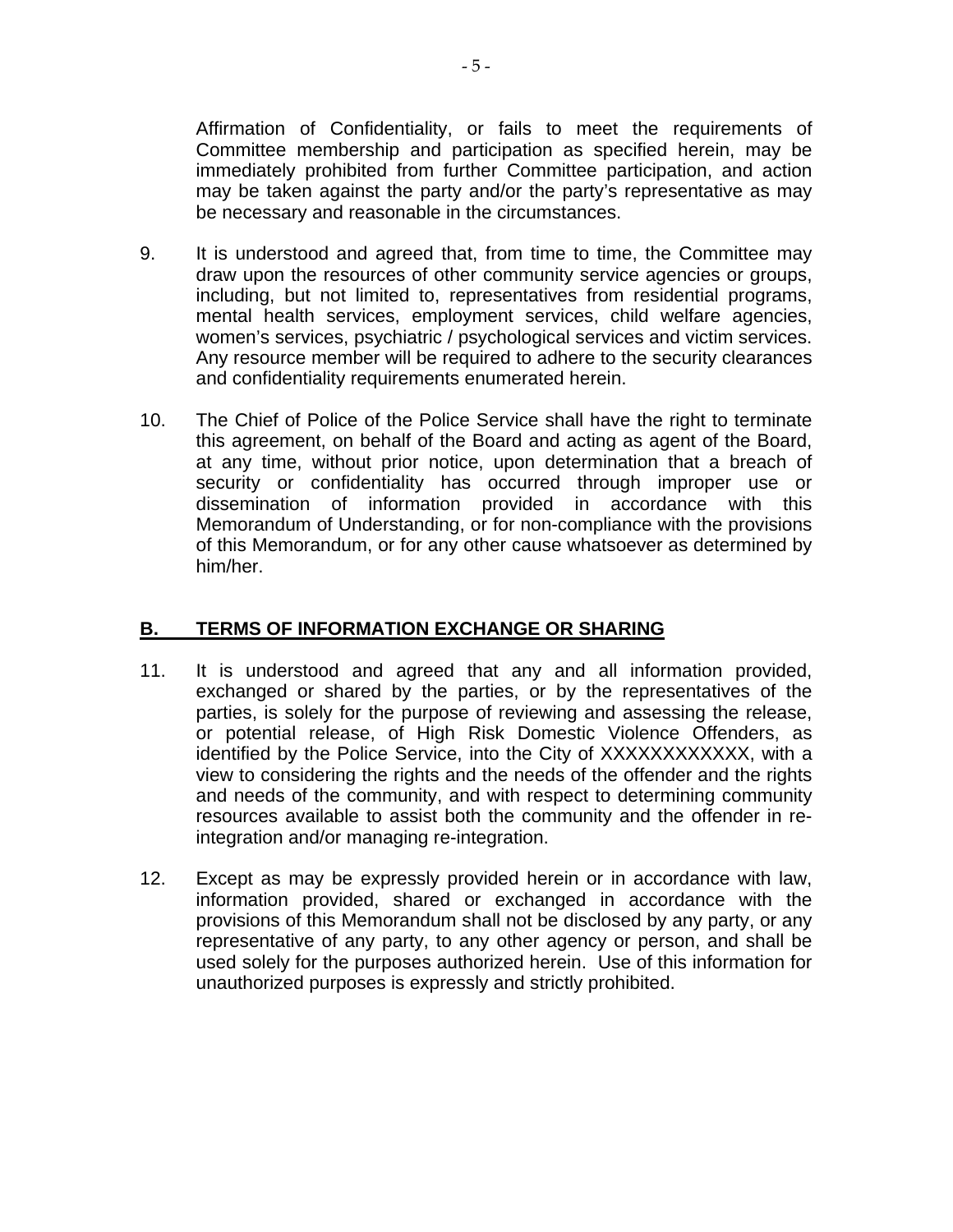- 13. The Police Service shall have the right to sever, in its discretion, any information contained in records maintained by it, to protect the privacy interest of third parties and confidential informants, and to prevent any interference with law enforcement or revelation of law enforcement techniques, in accordance with the principles contained in the *Municipal Freedom of Information and Protection of Privacy Act*, prior to providing, sharing or exchanging same.
- 14. It is expressly understood and agreed that information exchanged, shared or provided to the parties, or to any representative of any party, shall not be copied, circulated or disseminated in any form or manner.
- 15. It is expressly understood and agreed that neither the information exchanged, shared or provided to the parties, or to any representative of any party, for the purpose of a Committee meeting, nor the content of discussions occurring during the course of a Committee meeting, shall be divulged, disseminated, discussed nor communicated in any manner outside the confines of the Committee meeting to which the information relates.
- 16. It is expressly understood and agreed that any information exchanged, shared or provided to the parties, or to any representative of any party, shall be returned to the Police Service Committee member(s) in its original form, and in its entirety, at the completion of the Committee meeting to which the information relates.

#### **C. LEGAL INDEMNIFICATION**

- 17. (a) In consideration of compliance with the terms of this Memorandum of Understanding and with the provisions of the Oath or Affirmation of Confidentiality entered into by each party in accordance herewith, the Board undertakes to hold and save harmless and agrees to indemnify the parties to this Memorandum of Understanding, and the authorized representatives of the parties to this Memorandum of Understanding, from and against any and all liability incurred by any or all of them arising as a direct result of, or connected to, a breach of the provisions of this Memorandum of Understanding or of the Oath or Affirmation of Confidentiality taken by the party in accordance herewith, EXCEPT WHERE such liability is contributed to or occasioned by the negligence of any of the aforesaid parties.
	- (b) Indemnification for legal costs incurred in the defence of any action or cause of action which falls within the parameters of indemnification specified in paragraph 17(a) shall be provided by the Board on the following terms: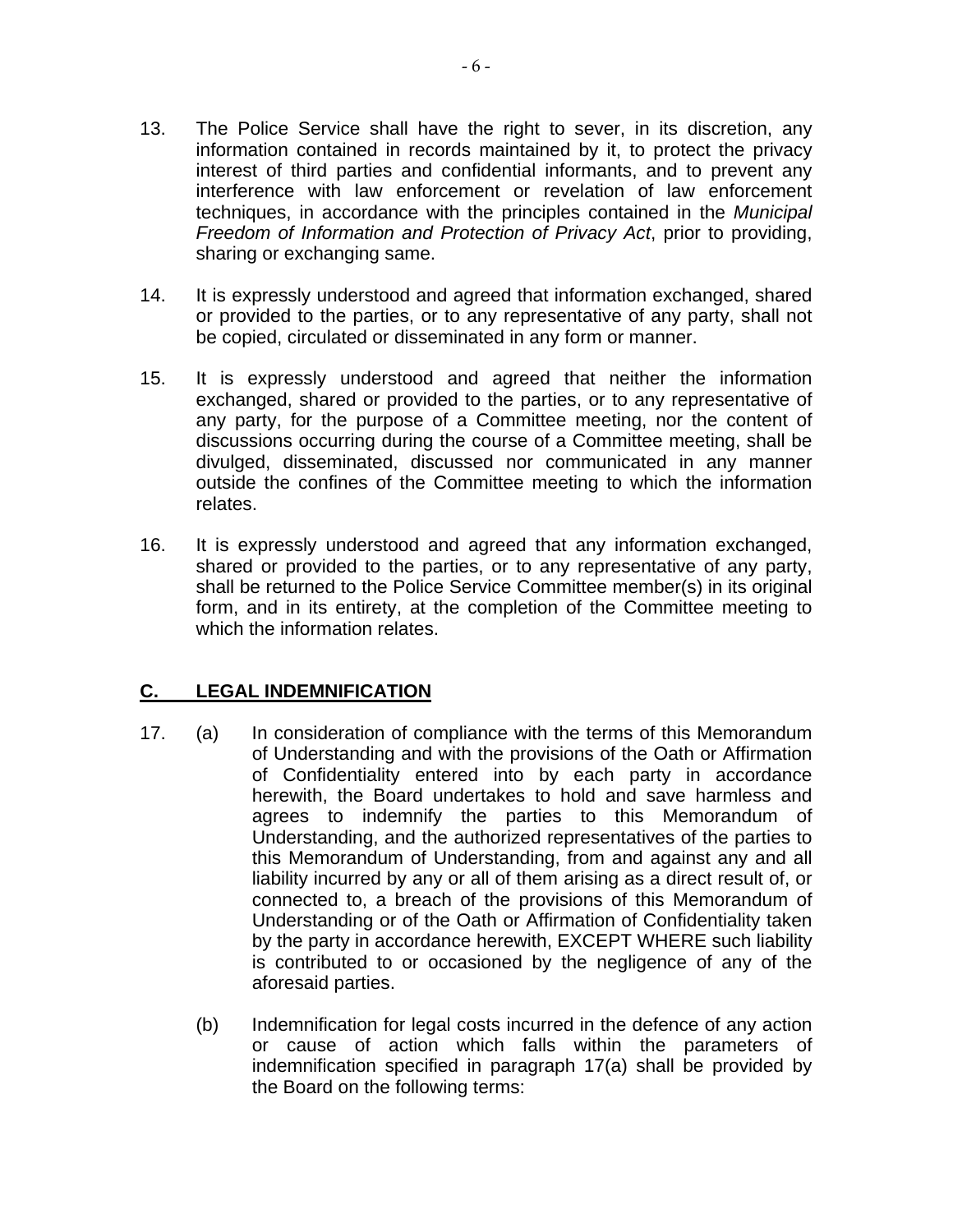- (i) Where the Board is not joined in the action as a party, and the Board does not defend the action on behalf of itself and of the party as joint tortfeasors, the Board will provide counsel at the Board's sole expense.
- (ii) Where the Board is joined as a party or elects to defend the action, but the solicitor retained on behalf of the Board and the party is of a view that it would be improper for him or her to act for both the Board and the party in that action, the Board will provide alternate counsel at the Board's sole expense.
- (iii) In any other case, counsel acting on behalf of the Board shall act on behalf of any and all parties named in the action.
- (c) Where the Board is required to indemnify a party for legal costs, indemnification shall be for the necessary and reasonable legal costs incurred in the defence of the action. "Necessary and reasonable legal costs" shall be based on the account rendered by counsel performing the work. The account shall be subject initially to the approval of the Board's solicitor and, in the case of a dispute between the counsel rendering the account and doing the work and the Board's solicitor, the account shall be paid after it has been assessed on a solicitor and client basis by an assessment officer of the Superior Court of Justice.

#### **D. DEFINITIONS**

18. "High Risk" Domestic Violence Offender:

A "High Risk" Domestic Violence Offender shall be as identified by the Police Service, and may include domestic violence offenders released, or to be released, from federal institutions at warrant expiry, and/or from provincial institutions at warrant expiry or on terms of probation.

#### **E. NOTICES**

19. All correspondence and other notices related to access to the terms of this Memorandum of Understanding shall be delivered as set forth below: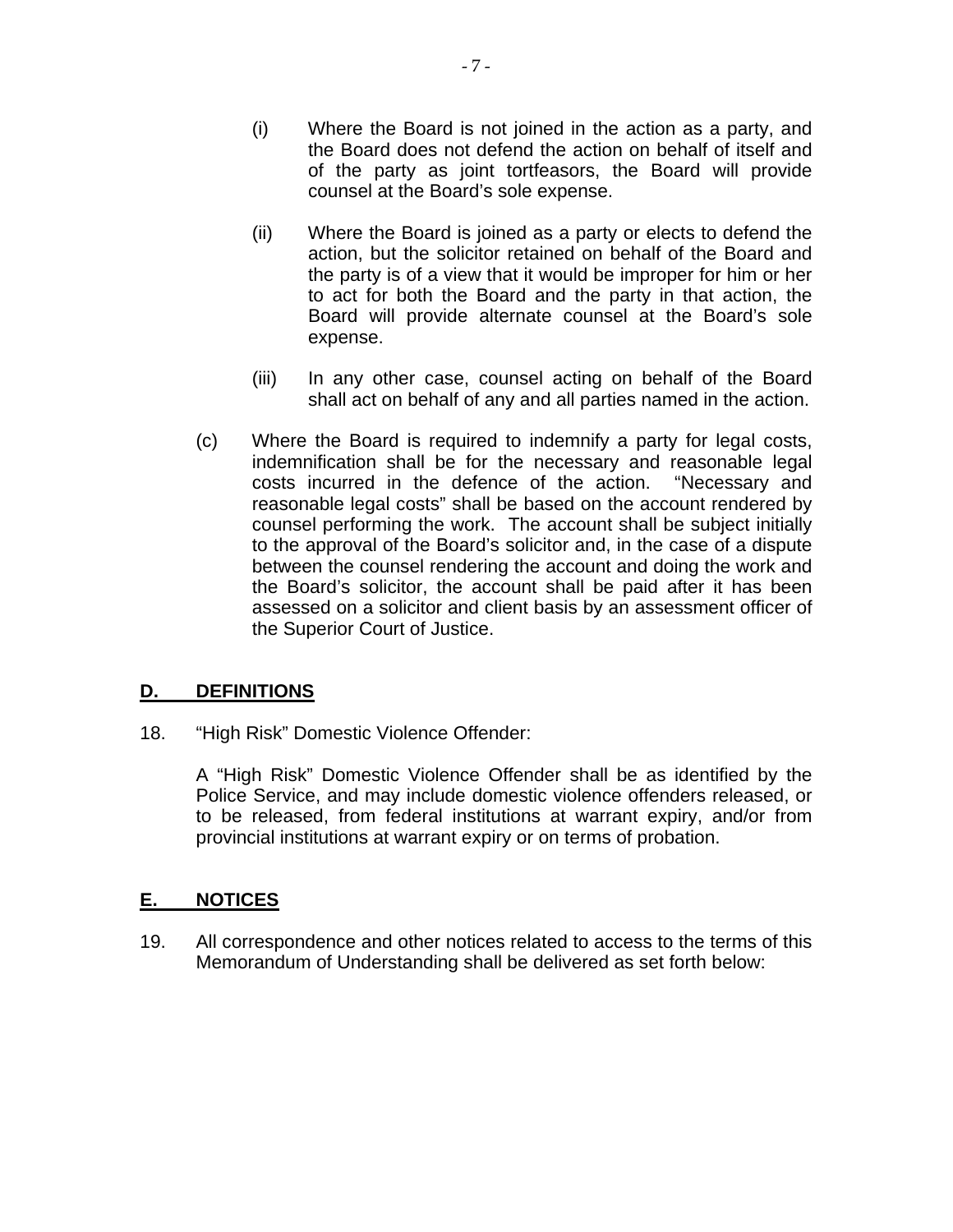#### For the Board:

| xxxxxxxxxxxx |  |
|--------------|--|
| xxxxxxxxxxxx |  |
| xxxxxxxxxxxx |  |
| xxxxxxxxxxxx |  |
| xxxxxxxxxxxx |  |

Attention: XXXXXXXXXXX

#### For Corrections:

**XXXXXXXXXXX** XXXXXXXXXXXX **XXXXXXXXXXX XXXXXXXXXXX** XXXXXXXXXXXX

Attention: XXXXXXXXXXX

For the Ministry:

**XXXXXXXXXXX** XXXXXXXXXXXX **XXXXXXXXXXX** XXXXXXXXXXXX **XXXXXXXXXXX** 

Attention: XXXXXXXXXXX

#### For V.W.A.P.:

XXXXXXXXXXXX XXXXXXXXXXXX **XXXXXXXXXXX XXXXXXXXXXX XXXXXXXXXXX** 

Attention: XXXXXXXXXXX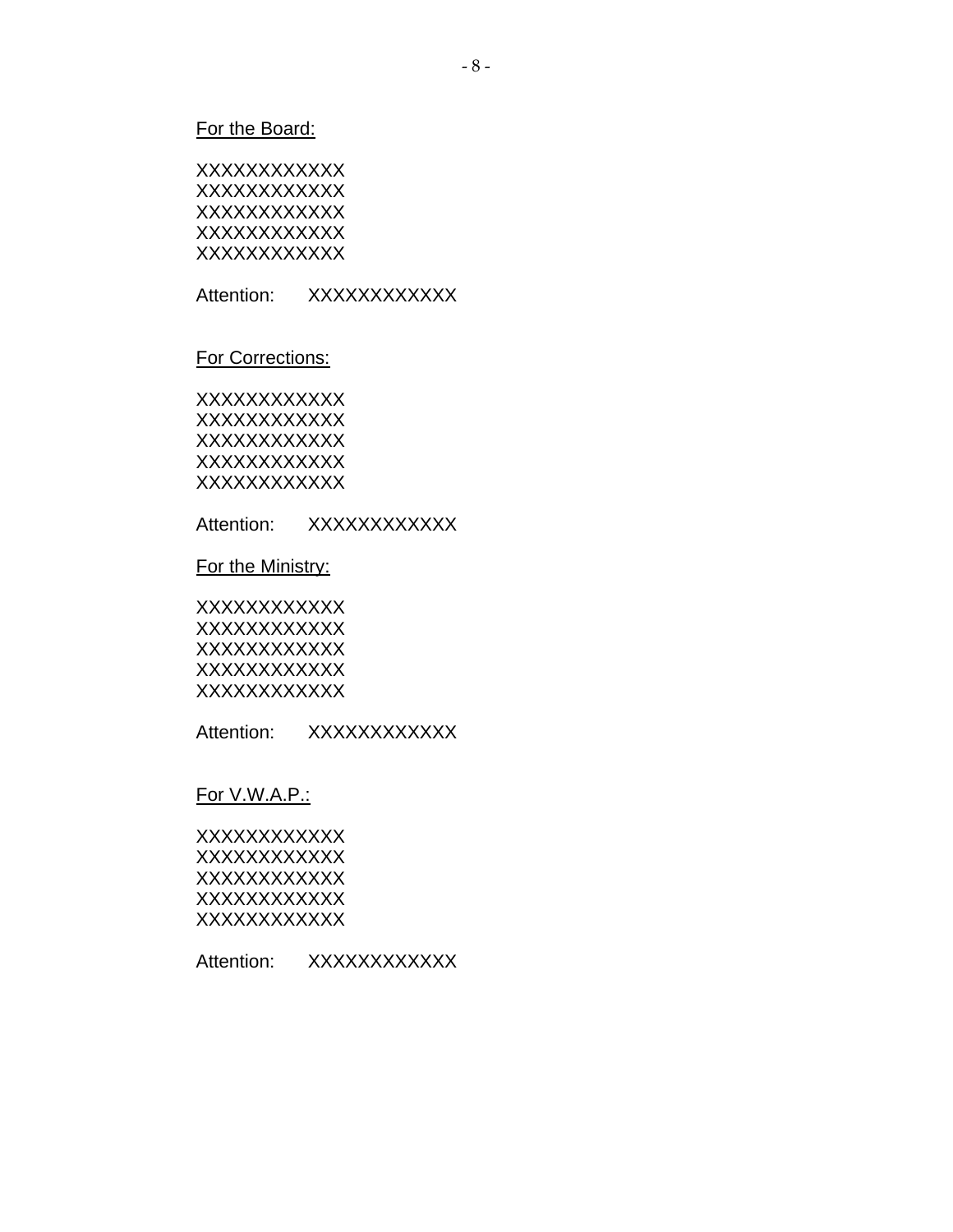#### For C.C.A.S.:

| xxxxxxxxxxxx |  |
|--------------|--|
| xxxxxxxxxxxx |  |
| xxxxxxxxxxxx |  |
| xxxxxxxxxxxx |  |
| xxxxxxxxxxxx |  |

Attention: XXXXXXXXXXX

#### For C.A.S.:

**XXXXXXXXXXX** XXXXXXXXXXXX **XXXXXXXXXXX XXXXXXXXXXX** XXXXXXXXXXXX

Attention: XXXXXXXXXXX

For the Shelter:

**XXXXXXXXXXX** XXXXXXXXXXXX **XXXXXXXXXXX** XXXXXXXXXXXX **XXXXXXXXXXX** 

Attention: XXXXXXXXXXX

#### For Family Services:

XXXXXXXXXXXX XXXXXXXXXXXX XXXXXXXXXXXX **XXXXXXXXXXX XXXXXXXXXXX** 

Attention: XXXXXXXXXXX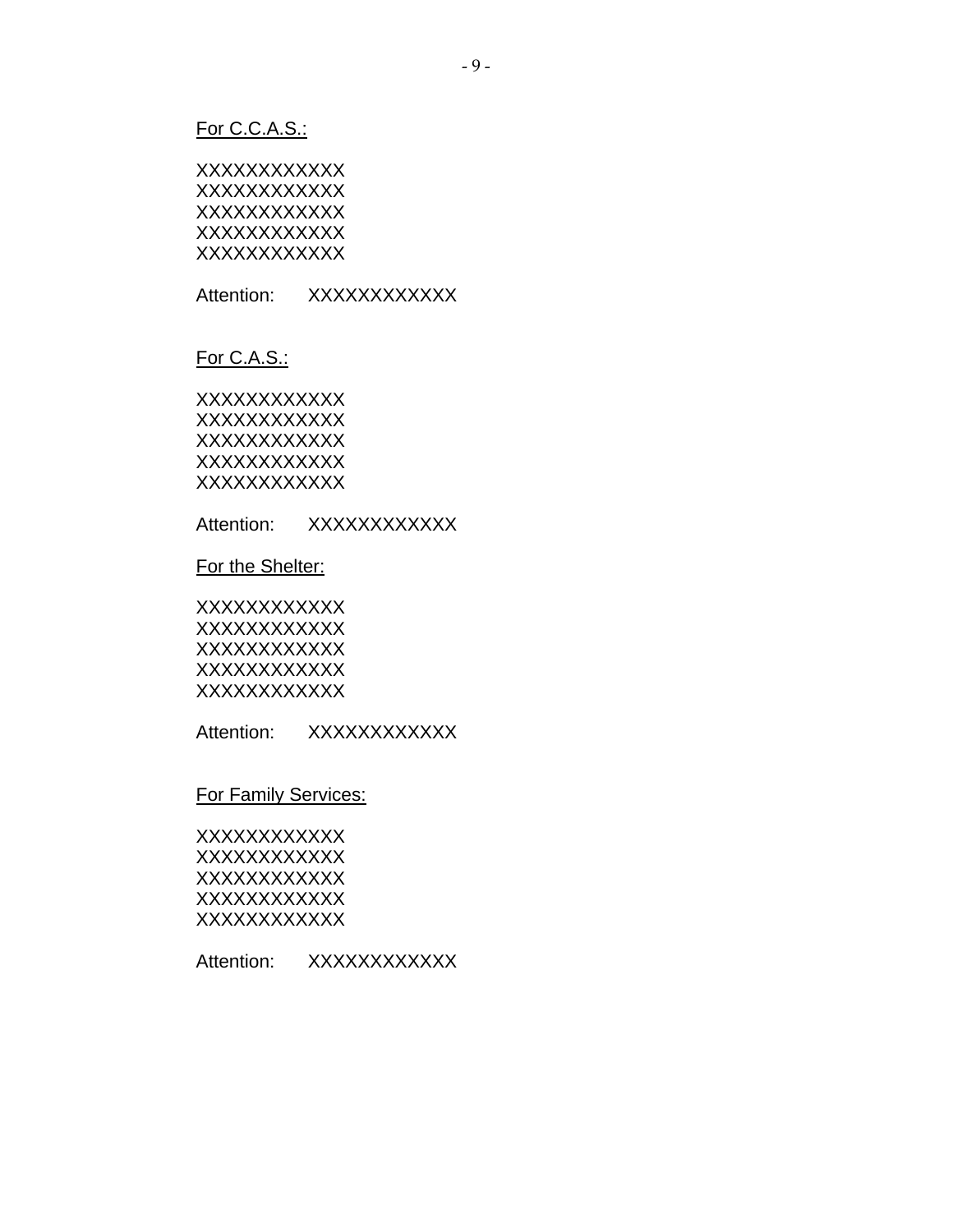#### For H.H.S.:

| xxxxxxxxxxxx |  |
|--------------|--|
| xxxxxxxxxxxx |  |
| xxxxxxxxxxxx |  |
| xxxxxxxxxxxx |  |
| xxxxxxxxxxxx |  |

Attention: XXXXXXXXXXX

#### For C.O.A.S.T.:

XXXXXXXXXXXX XXXXXXXXXXXX XXXXXXXXXXXX **XXXXXXXXXX** XXXXXXXXXXXX

Attention: XXXXXXXXXXX

#### For Community Member:

XXXXXXXXXXXX XXXXXXXXXXXX XXXXXXXXXXXX XXXXXXXXXXXX XXXXXXXXXXXX

Attention: XXXXXXXXXXX

#### **F. DURATION**

- 20. (a) This Memorandum of Understanding shall be effective upon the date of the signature of the last signatory hereto and shall continue until terminated as provided herein.
	- (b) Any Party may terminate their participation in this Memorandum of Agreement upon written notice to the Police Service at least thirty (30) days in advance of the termination date. The Police Service may waive the notice period.
	- (c) This Memorandum of Agreement may be terminated at any time by the mutual consent of the Parties.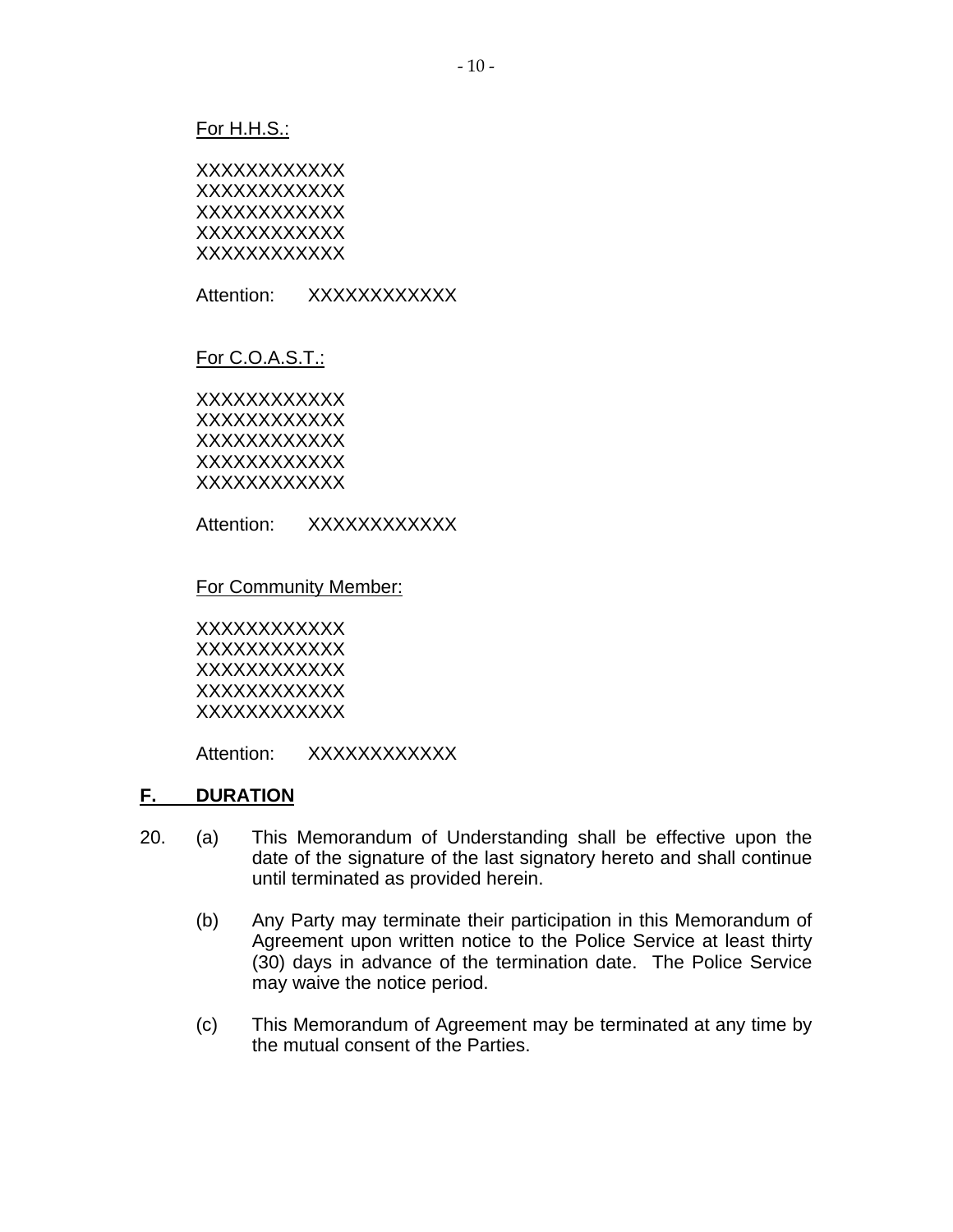**IN WITNESS WHEREOF** this Memorandum of Understanding has been executed by the parties, or duly authorized officers or representatives of the parties hereto.

| XXXXXXXXXXX | Witness                        |
|-------------|--------------------------------|
| Date        | Name of Witness (Please print) |
| XXXXXXXXXXX | Witness                        |
| Date        | Name of Witness (Please print) |
| XXXXXXXXXXX | Witness                        |
| Date        | Name of Witness (Please print) |
| XXXXXXXXXXX | Witness                        |
|             |                                |

Date Name of Witness (Please print)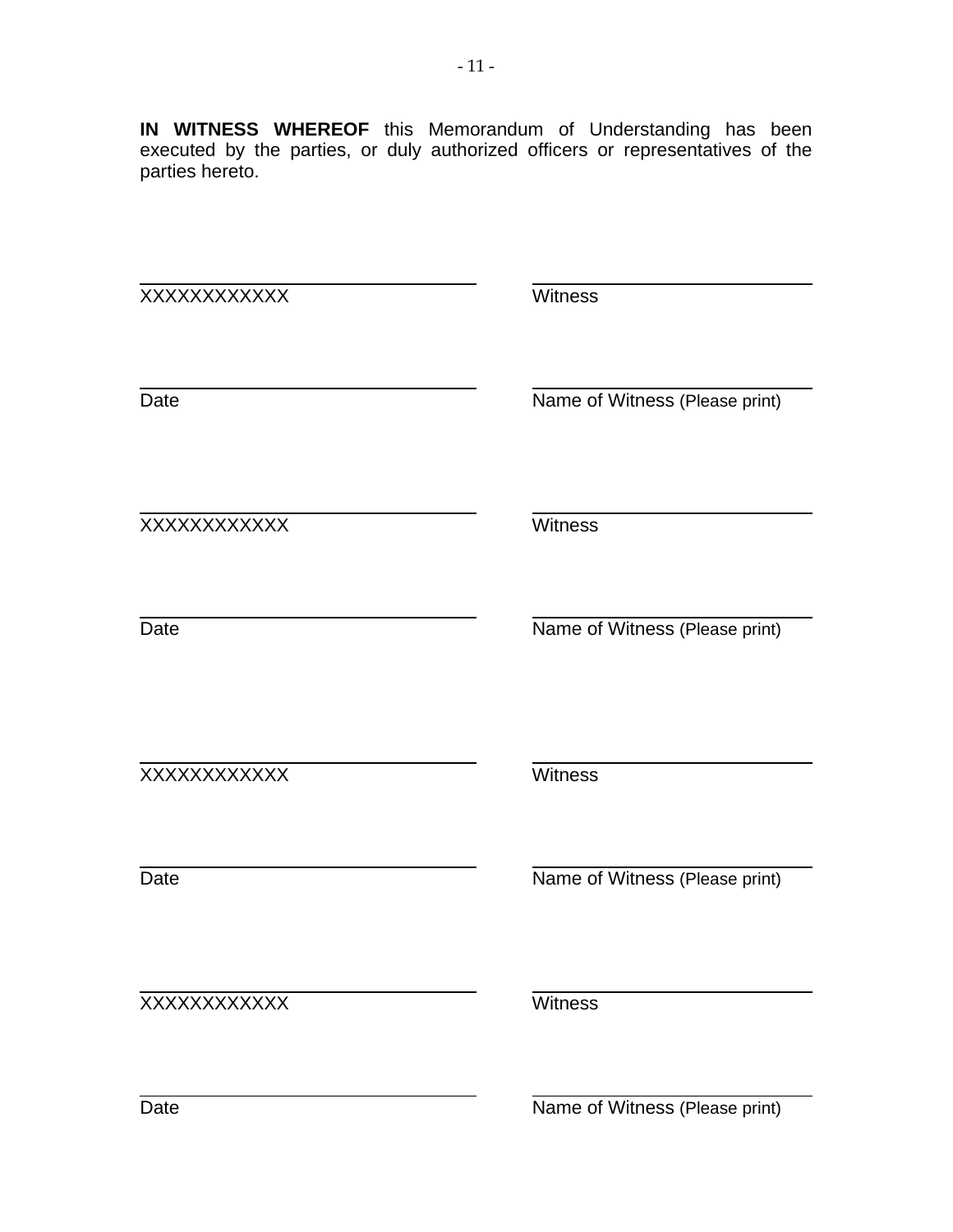#### XXXXXXXXXXXXWitness

Date

Date

l

Name of Witness (Please print)

l XXXXXXXXXXXXWitness

Name of Witness (Please print)

l XXXXXXXXXXXX Witness

Date

Name of Witness (Please print)

l XXXXXXXXXXXXWitness

Date

Name of Witness (Please print)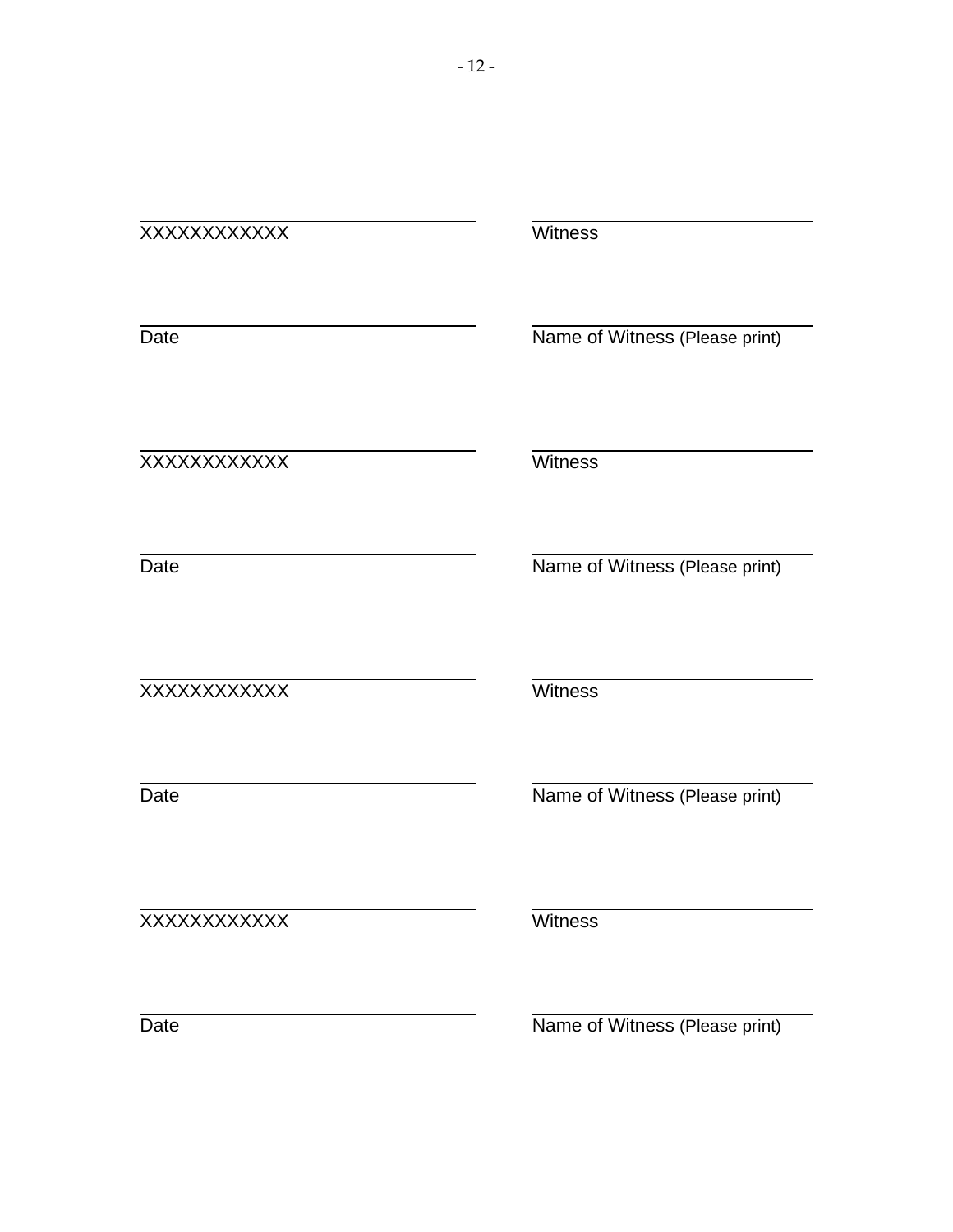| XXXXXXXXXXX               | Witness                        |
|---------------------------|--------------------------------|
| Date                      | Name of Witness (Please print) |
| XXXXXXXXXXXX              | Witness                        |
| Date                      | Name of Witness (Please print) |
| XXXXXXXXXXX               | <b>Witness</b>                 |
| Date                      | Name of Witness (Please print) |
| Attachment - Schedule "A" |                                |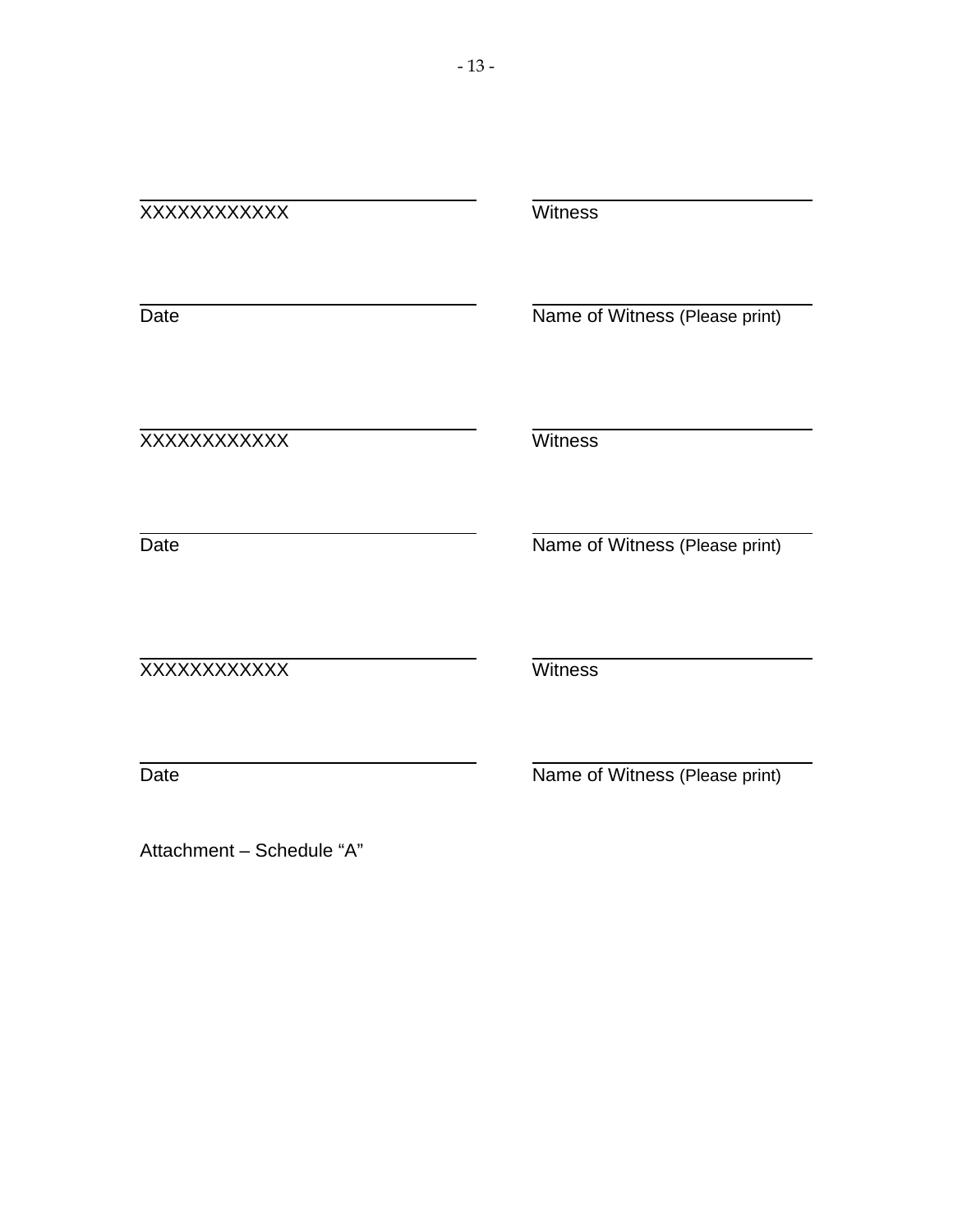#### **SCHEDULE "A"**

#### **XXXXXXXXXXXX HIGH RISK DOMESTIC VIOLENCE OFFENDER COMMUNITY ADVISORY COMMITTEE**

#### **OATH OR AFFIRMATION OF CONFIDENTIALITY**

I, do solemnly swear (affirm) NAME (Please Print)

that, except in the course of judicial proceedings, by order of a court or tribunal of competent jurisdiction, pursuant to statute, or as otherwise required by law, I will not disclose, communicate or convey, or allow to be disclosed, communicated or conveyed, directly or indirectly, to any person, organization or publication, any information whatsoever obtained by me while a member of the XXXXXXXXXXXX High Risk

Domestic Violence Offender Community Advisory Committee.

Furthermore, I do solemnly swear (affirm) that I will not allow any person or persons to inspect or have access to any information, verbal or however recorded, including but not limited to any documentation, records, written statements, correspondence, reports, plans, or photographs, to which I have access, or which is provided to me, as a result of my membership on the said Committee, and will prevent such inspection or access, except as required by law.

Furthermore, I do solemnly swear (affirm) that I will not copy, circulate, disseminate, share, or disclose, any information, verbal or however recorded, including but not limited to any documentation, records, written statements, correspondence, reports, plans, or photographs or other data, to which I have access, or which is provided to me, during the course of my membership on the said Committee.

So help me God. (Omit if affirmation)

| SWORN (AFFIRMED) BEFORE ME AT       |  |
|-------------------------------------|--|
| the City of XXXXXXXXXXX, in the     |  |
| Province of Ontario, this<br>day of |  |
|                                     |  |
| 201                                 |  |
|                                     |  |
|                                     |  |
| A Commissioner, etc.                |  |

Signature of Member, XXXXXXXXXXXX High Risk Domestic Violence Offender Community Advisory Committee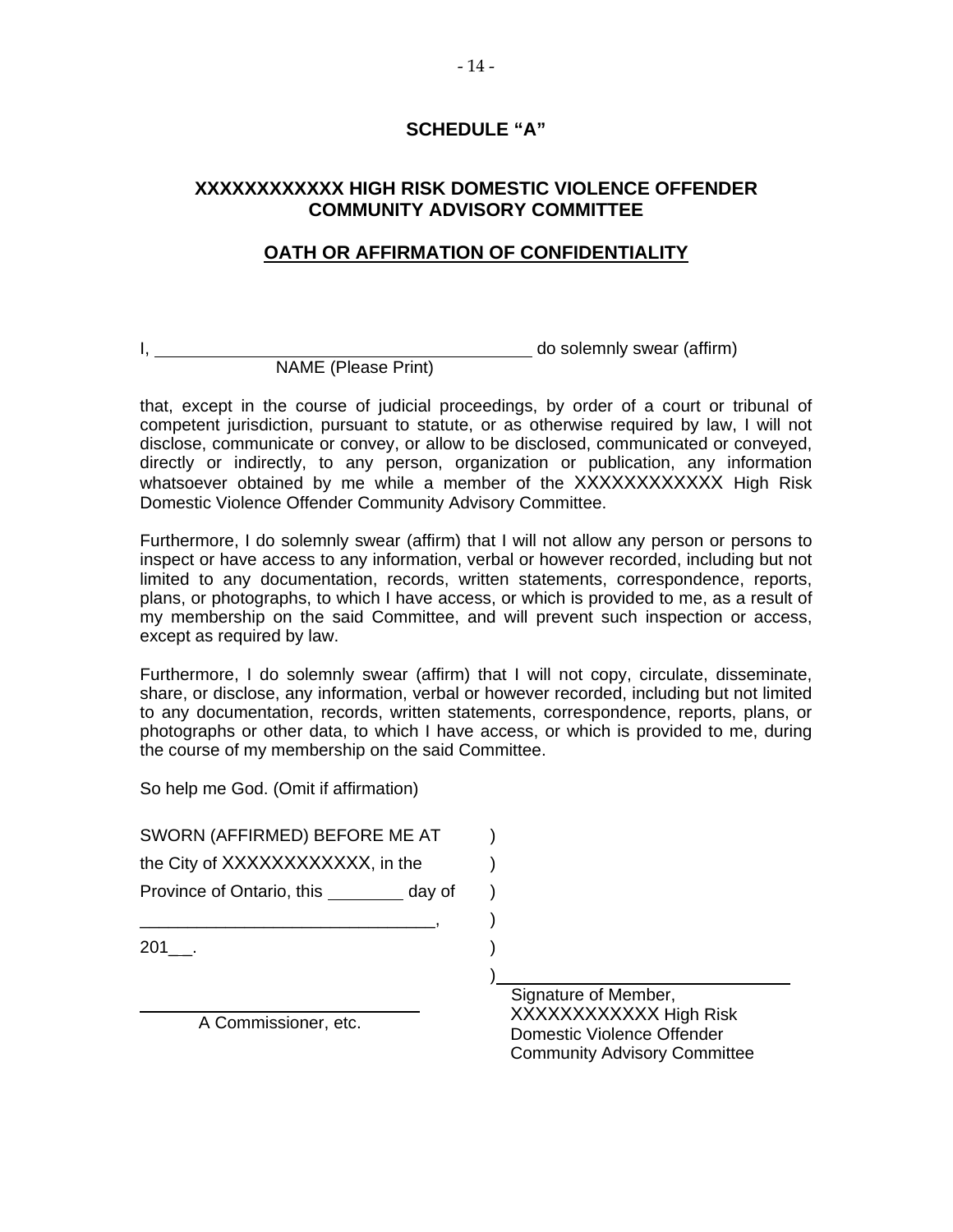## **Appendix D**

#### **GLOSSARY[i](#page-55-0)**

**Aboriginal** refers to persons descending from the original inhabitants of Canada, including Status Indians, non-Status Indians, First Nations people, Métis and Inuit. In Ontario, Aboriginal people live both on- and off-reserve, and have unique and diverse heritages, languages, spiritual beliefs, and cultural and traditional practices. There are approximately 242,000 Aboriginal people living in Ontario. (Adapted from the Assembly of First Nations definition, Statistics Canada 2006 Census)

**Accessible** refers to the state or quality of whether needed services or opportunities are available to and are used by people from diverse groups. For example, people with disabilities often face barriers to accessibility in employment, communication, public transportation, public places, housing, office buildings, government services, use of everyday products and access to quality education (City of Toronto Task Force on Community Access & Equity, 1998-1999)

**Anti-Oppression** refers to strategies, theories and actions which challenge socially and historically built inequalities and injustices that are ingrained in our systems and institutions by policies and practices that allow certain groups to dominate over other groups (Canadian Race Relations Foundation)

**Anti-Racism** is an active and consistent process of change to eliminate individual, institutional and systemic racism as well as the oppression and injustice racism causes. (Canadian Race Relations Foundation)

**Bi-Directional violence** characterizes violence in intimate relationships as mutual, or occurring at similar levels for women and men. (Council definition)

**Discrimination** is the denial of equal treatment, civil liberties and opportunity to individuals or groups with respect to education, accommodation, health care, employment and access to services, goods and facilities. Behaviour that results from prejudiced attitudes by individuals or institutions, resulting in unequal outcomes for persons who are perceived as different. Discrimination involves differential treatment may occur on the basis of race, nationality, gender, age, religion, political or ethnic affiliation, sexual orientation, marital or family status, physical, developmental or mental disability. Discrimination includes the denial of cultural, economic, educational, political and/or social rights of members of non-dominant groups. (Canadian Race Relations Foundation)

**Diversity** is a term used to encompass all of the various differences among people – including race, religion, gender, sexual orientation, disability, socio-economic status, etc. The term is commonly used in Canada to describe workplace programs aimed at reducing discrimination promoting equality of opportunity and outcome for all groups. (Canadian Race Relations Foundation)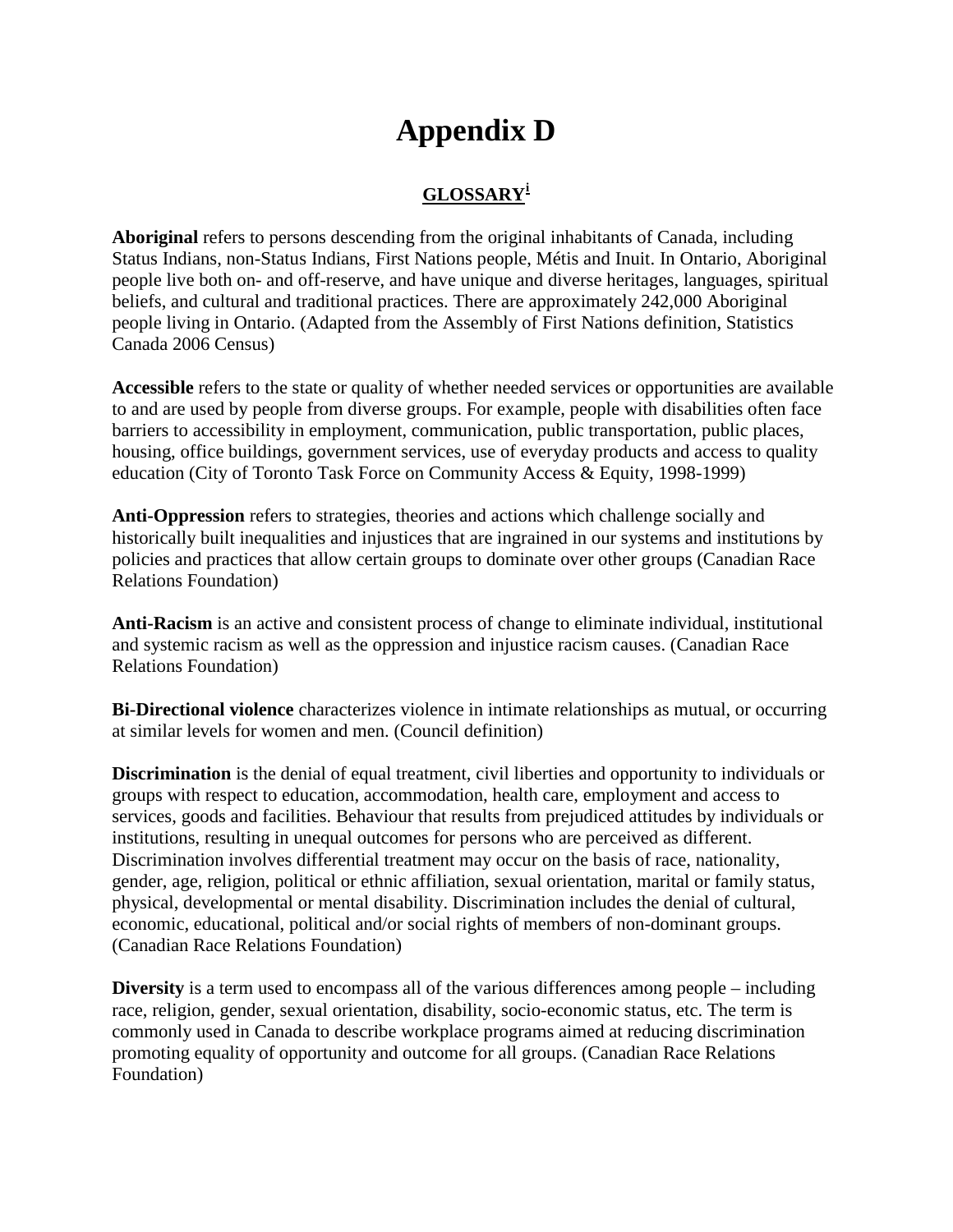**Domestic violence** (also referred to as intimate partner abuse) is a crime. It results from an imbalance of power and control over one's partner. Domestic violence is primarily committed by men against women but also occurs in same sex relationships and by women against men. All survivors are not physically battered or beaten. Abuse can include other forms of mistreatment and cruelty such as constant threatening, psychological/emotional, sexual, financial/material, spiritual and verbal abuse. (Ontario Network of Sexual Assault/Domestic Violence Treatment Centres)

**Ecological Model** recognizes the multiple interactions and relationships that exists between the individual and their environment. While individuals are autonomous, individual behavior is determined to a large extent by social environment, e.g. community norms and values, regulations, and policies. (Council definition modified from the U.S. Centre for Disease Control)

**Gender-based analysis (GBA**) is an analytical tool that systematically integrates a gender perspective into the development of policies, programs and legislation, as well as planning and decision-making processes. It helps to identify and clarify the differences between women and men, boys and girls, and demonstrates how these differences affect their lives. (Government of Canada)

**Intersectional perspective** recognizes "*how multiple forces work together and interact to reinforce conditions of inequality and social exclusion.*" An intersectional perspective recognizes that each person occupies many different social locations. "Social locations" are categories that prescribe attributes and denote power differentials and include such categories as: race, gender, age, faith and class. (The Canadian Research Institute for the Advancement of Women)

**Risk management** is a systematic approach to assess and respond to risk by identifying, assessing, understanding, acting on and communicating risk issues amongst community partners who are working with the victim of abuse or the abuser. (Council Definition)

**Social Location** reflects the many intersections of our experience related to race, religion, age, physical size, sexual orientation, social class, and so on. Social location contributes not only to our understanding of the ways in which our major institutions work, but also to our ability to access them. (See also Intersectional Perspective) (Cultural Safety: Peoples' Experiences of Oppression, University of Victoria)

**Structural Inequality** exists where social groups based on ethnicity, race, tribe, gender, or cultural differences are systematically disadvantaged compared with other groups with which they co-exist. Structural inequality exists "when unequal status is perpetuated and reinforced by unequal relations in roles, functions, decision rights, and opportunities that are intricately bound up in a web of inter-dependence. (A. Dani & A. de Haan editors. *Inclusive States: Social Policy and Structural Inequalities*. World Bank, 2008)

**Structural violence** denotes a form of violence which corresponds with the systematic ways in which a given social structure or social institution prevents people from meeting their basic needs. (See also systemic discrimination) (Johan Galtung)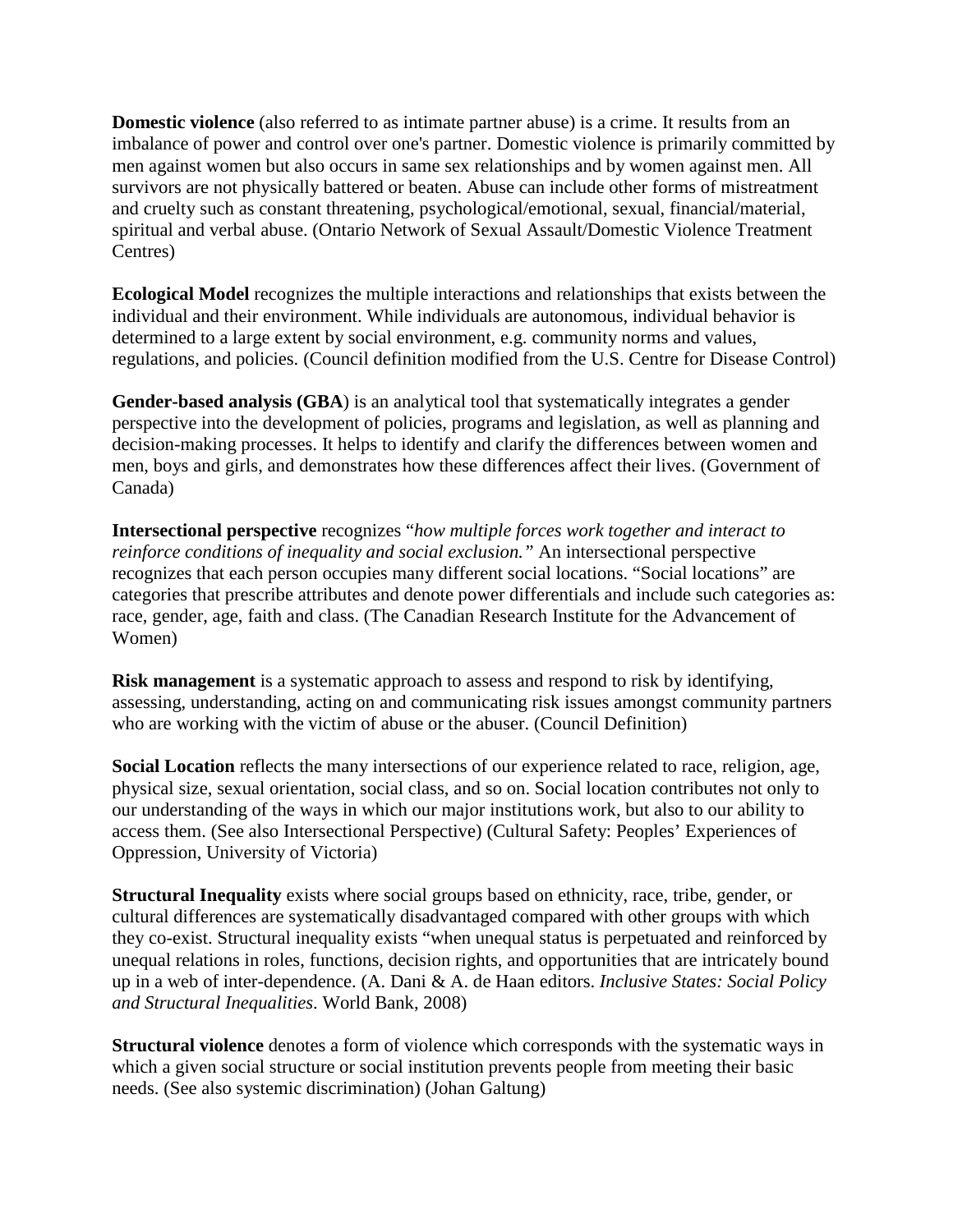**Systemic Discrimination** is "an act, practice, or policy that is applied consistently to all people but which results in unequal, unfair, or unfavourable treatment of a person or group." (Ontario Human Rights Code)

**Threat Assessment** is the formal application of instruments to assess the likelihood that intimate partner violence will be repeated and will escalate. The term is synonymous with the use of instruments specifically developed to identify potentially lethal situations. (Roehl, J., & Guertin, K. 2000, 'Intimate partner violence: The current use of risk assessments in sentencing offenders', *The Justice System Journal*, vol. 21, no. 2)

**Transformation Agenda** was a massive change in child welfare service delivery in Ontario. Changes began in April 2007 in the areas of differential response (a more child-family-centered approach and the right service at the right time), better permanency planning (including kinship and foster care, adoption, custody arrangements), and alternatives to court processes (mediation, talking circles). The Transformation Agenda also includes special Aboriginal provisions for Aboriginal and First Nations children to be served by their own communities. (April 4, 2007 media release, Ontario Association of Children's Aid Societies)

**Violence Against Women** is a manifestation of historically unequal power relations between men and women, which have led to domination over and discrimination against women by men and to the prevention of the full advancement of women. Violence against women is one of the crucial social mechanisms by which women are forced into a subordinate position compared to men. (The Convention on the Elimination of all Forms of Discrimination Against Women (CEDAW), 1979)

The term **"violence against women"** means any act of gender-based violence that results in, or is likely to result in, physical, sexual or psychological harm or suffering to women, including threats of such acts, coercion or arbitrary deprivation of liberty, whether occurring in public or private life. Accordingly, violence against women encompasses but is not limited to the following:

Physical, sexual and psychological violence occurring in the family, including battering, sexual abuse of female children in the household, dowry-related violence, marital rape, female genital mutilation and other traditional practices harmful to women, non-spousal violence and violence related to exploitation.

Physical, sexual and psychological violence occurring within the general community, including rape, sexual abuse, sexual harassment and intimidation at work, in educational institutions and elsewhere, trafficking in women and forced prostitution;

Physical, sexual and psychological violence perpetrated or condoned by the State, wherever it occurs.

Acts of violence against women also include forced sterilization and forced abortion, coercive/forced use of contraceptives, female infanticide and prenatal sex selection. (United Nations Declaration on the Elimination of Violence Against Women, 1973; Beijing Declaration and Platform for Action, Fourth World Conference on Women 1995.)